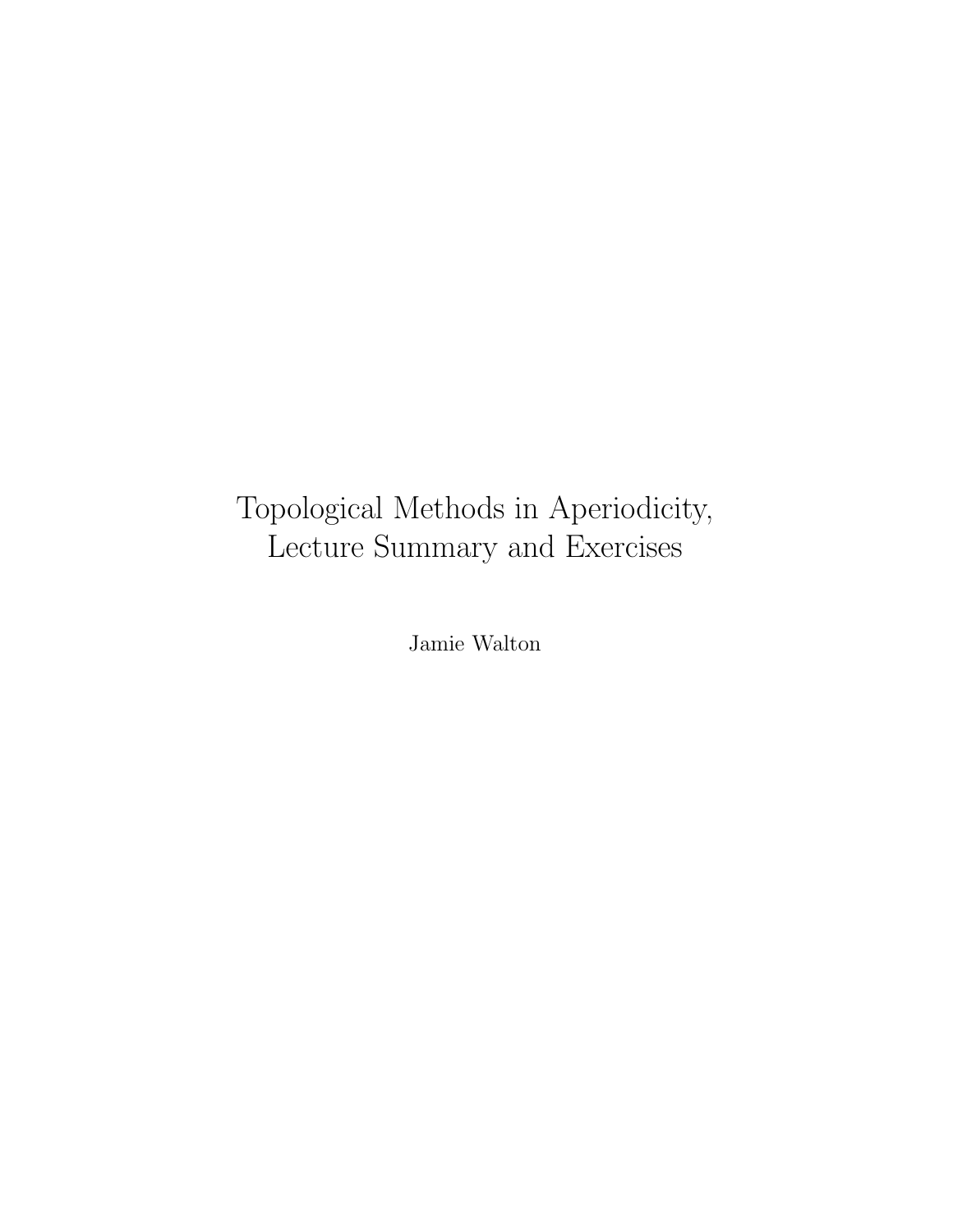# **Contents**

| $\mathbf{1}$ |     | Aperiodic order                                                                     | 1              |
|--------------|-----|-------------------------------------------------------------------------------------|----------------|
|              | 1.1 | Some motivating examples of aperiodic order $\dots \dots \dots$                     | $\mathbf{1}$   |
|              |     | Beatty sequences and Sturmian sequences $\hfill\ldots$ $\ldots$ .<br>1.1.1          | $\mathbf{1}$   |
|              |     | 1.1.2                                                                               | $\overline{2}$ |
|              |     | 1.1.3                                                                               | $\overline{4}$ |
|              | 1.2 |                                                                                     | $5\,$          |
|              |     | Finite local complexity $\ldots \ldots \ldots \ldots \ldots \ldots \ldots$<br>1.2.1 | 6              |
|              |     | 1.2.2                                                                               | $\overline{7}$ |
|              |     | 1.2.3                                                                               | 8              |
|              | 1.3 | Example research topics in the dynamics and topology of pat-                        |                |
|              |     |                                                                                     | 9              |
|              |     | Dynamics and diffraction<br>1.3.1                                                   | 9              |
|              |     | Topological invariants of patterns<br>1.3.2                                         | 11             |
|              |     | Cut-and-project sets and number theory<br>1.3.3                                     | 12             |
| $\bf{2}$     |     | Pattern spaces                                                                      | 15             |
|              | 2.1 |                                                                                     | 15             |
|              | 2.2 |                                                                                     | 16             |
|              | 2.3 |                                                                                     | 18             |
|              | 2.4 | Global topology of pattern spaces                                                   | 19             |
|              | 2.5 | Approximant presentations for pattern spaces $\ldots \ldots \ldots$                 | 20             |
|              |     | Inverse limit presentations $\ldots \ldots \ldots \ldots \ldots$<br>2.5.1           | 20             |
|              |     | 2.5.2                                                                               | 21             |
|              |     | Barge–Diamond–Hunton–Sadun approximants<br>2.5.3                                    | 23             |
|              | 2.6 | Inverse limit presentations for substitution tiling spaces $\ldots$ .               | 24             |
| 3            |     | Pattern cohomology                                                                  | 26             |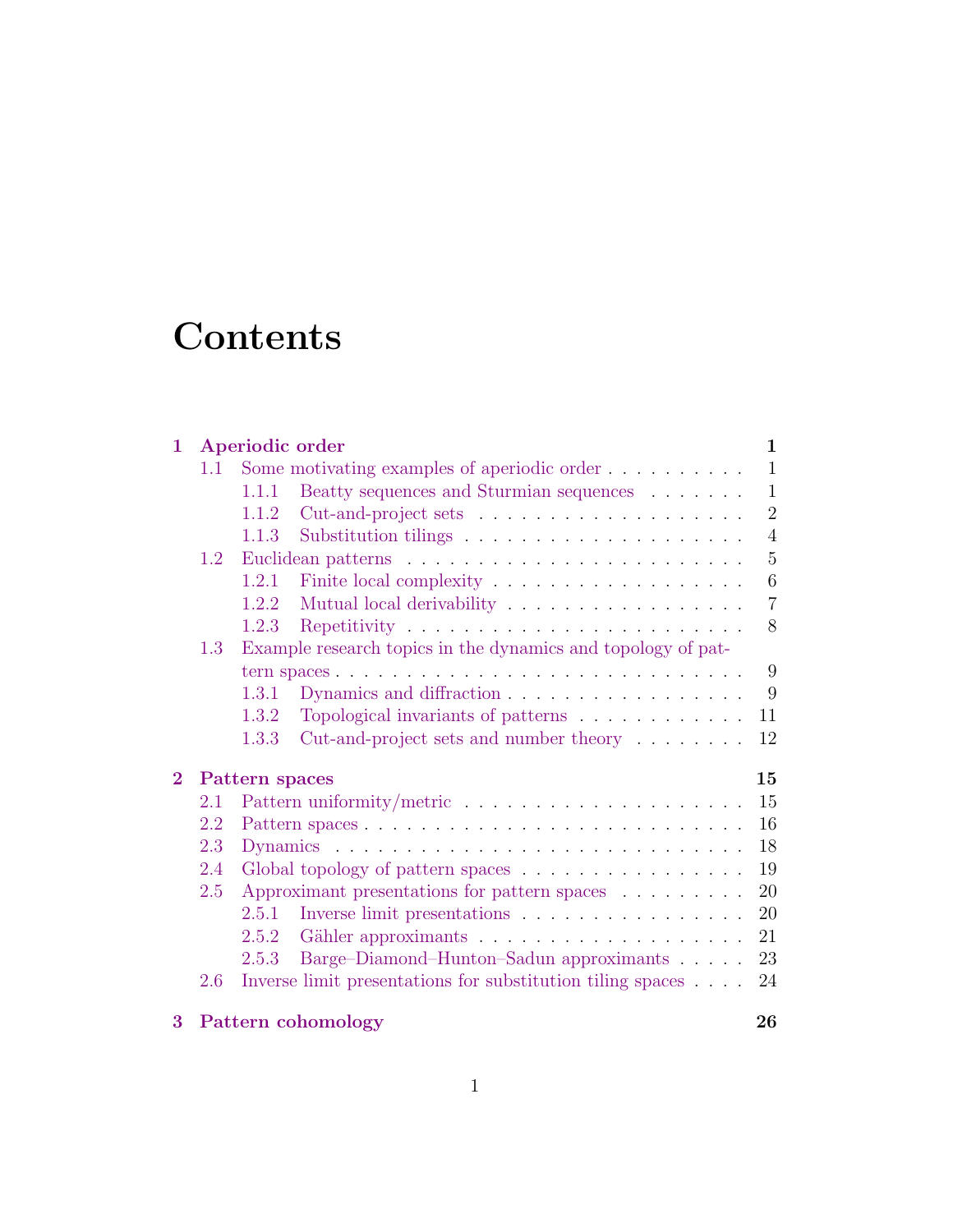| $3.2.2$ Cut-and-project tilings 31           |    |
|----------------------------------------------|----|
| 3.3 Pattern-equivariant cohomology 31        |    |
|                                              |    |
|                                              |    |
| Appendix A Tilings of infinite local complex | 36 |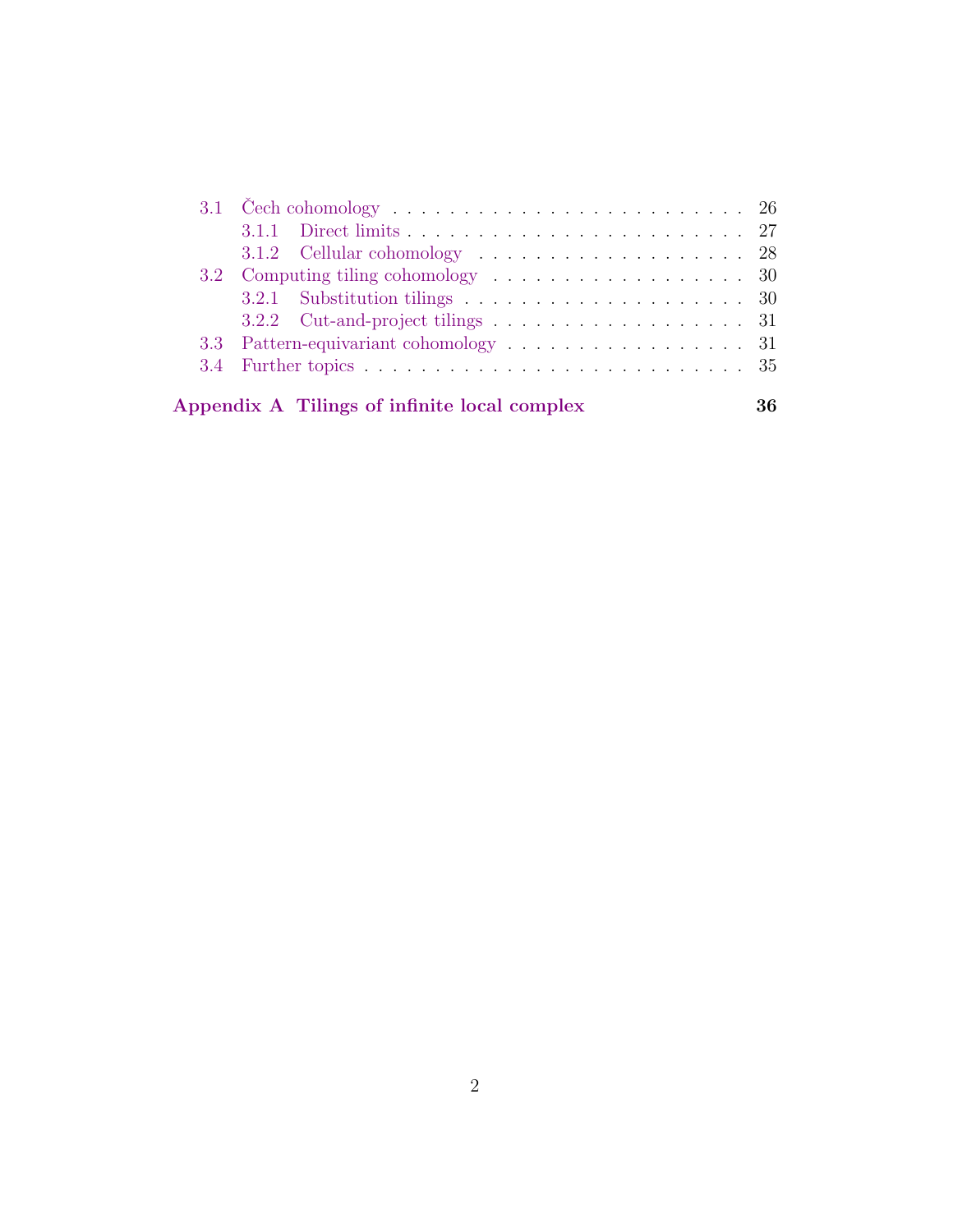#### Abstract

Notes and exercises to supplement the mini-course Topological Methods in Aperiodicity, Universität Wien,  $7-9$  June 2017. For time and space's sake, there will be many omissions here: several covered in the lectures, a few unintended, some strategically intended, and many regretfully intended. For many of these gaps, there is plenty of good literature to consult (please ask, or see the bibliography). Much of this material can be found in Sadun's book [\[27\]](#page-43-0), which is good starting place for any newcomer to the field.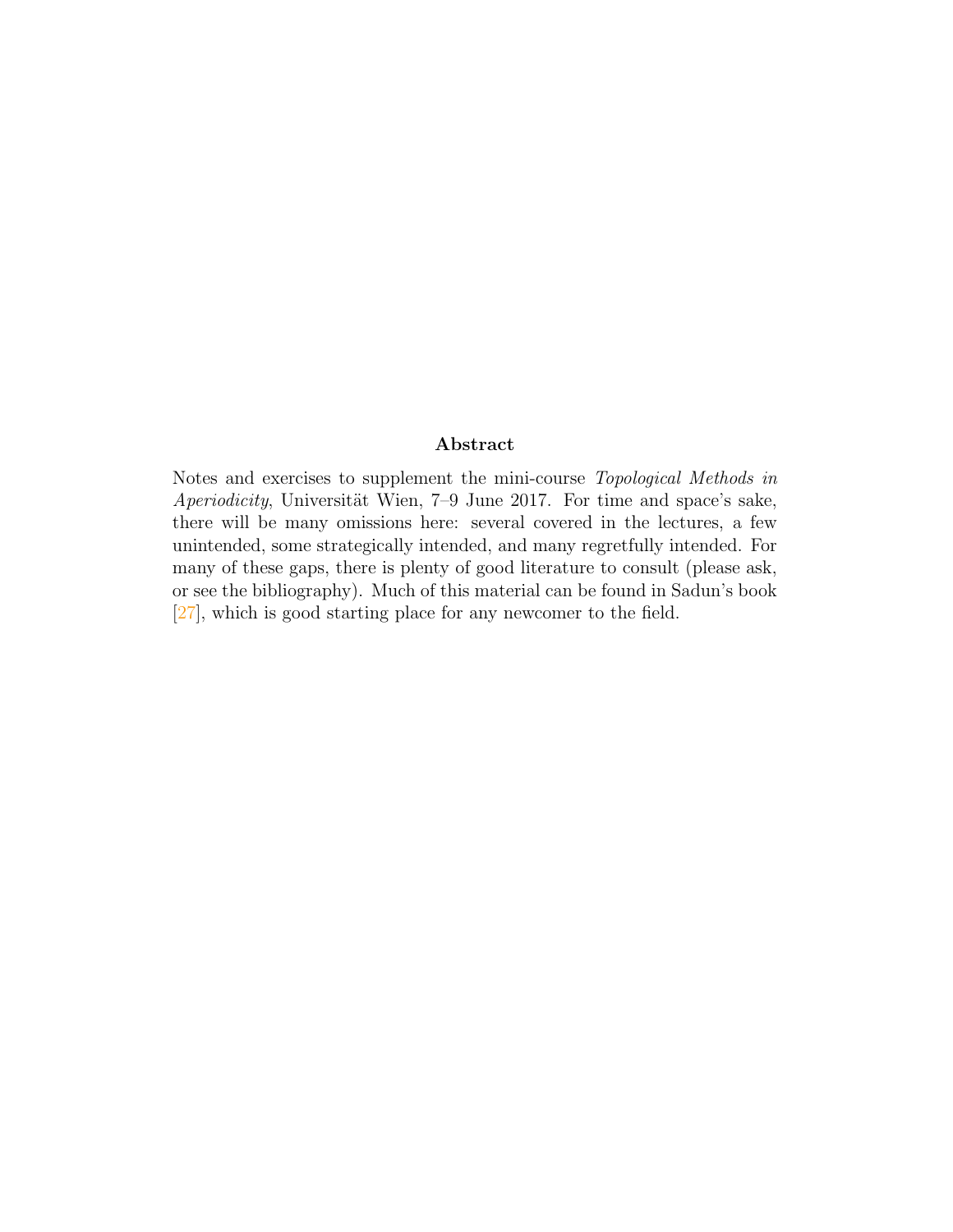## <span id="page-4-0"></span>Session 1

## Aperiodic order

## <span id="page-4-1"></span>1.1 Some motivating examples of aperiodic order

#### <span id="page-4-2"></span>1.1.1 Beatty sequences and Sturmian sequences

Take an irrational number  $\theta > 0$  and consider the sequence of integers

$$
(B_n)_{n\in\mathbb{N}} = [\theta], [2 \cdot \theta], [3 \cdot \theta], [4 \cdot \theta], [5 \cdot \theta], \dots,
$$

where  $\lfloor x \rfloor = \max\{n \in \mathbb{Z} \mid n \leq x\}$  denotes the floor of x. Such a sequence is called a *Beatty sequence*. The values of  $(B_n)_{n\in\mathbb{N}}$  jump by integer values of either  $|\theta| + 1$  or  $|\theta|$ ; denote these jumps by a and b, respectively. This defines a new sequence  $(S_n)_{n\in\mathbb{N}}$  on the alphabet  $\{a, b\}$ . For example, for dennes a new sequence  $(S_n)_{n \in \mathbb{N}}$  on the alphabet  $\{a, \theta = (1 + \sqrt{5})/2 \}$  the golden ratio, we get the sequence:

$$
a, b, a, a, b, a, b, a, a, b, a, a, b, \ldots
$$

Sequences formed in this way have some very interesting properties. They are highly 'repetitive': any finite sub-word (i.e., a finite sequence of letters  $S_l, S_{l+1}, S_{l+2}, \ldots, S_{r-1}, S_r$  will reappear with some frequency across the entire word; in particular it will be found in any sub-word of a sufficiently large length (in fact, for the *Fibonacci sequence* coming from the golden ratio, there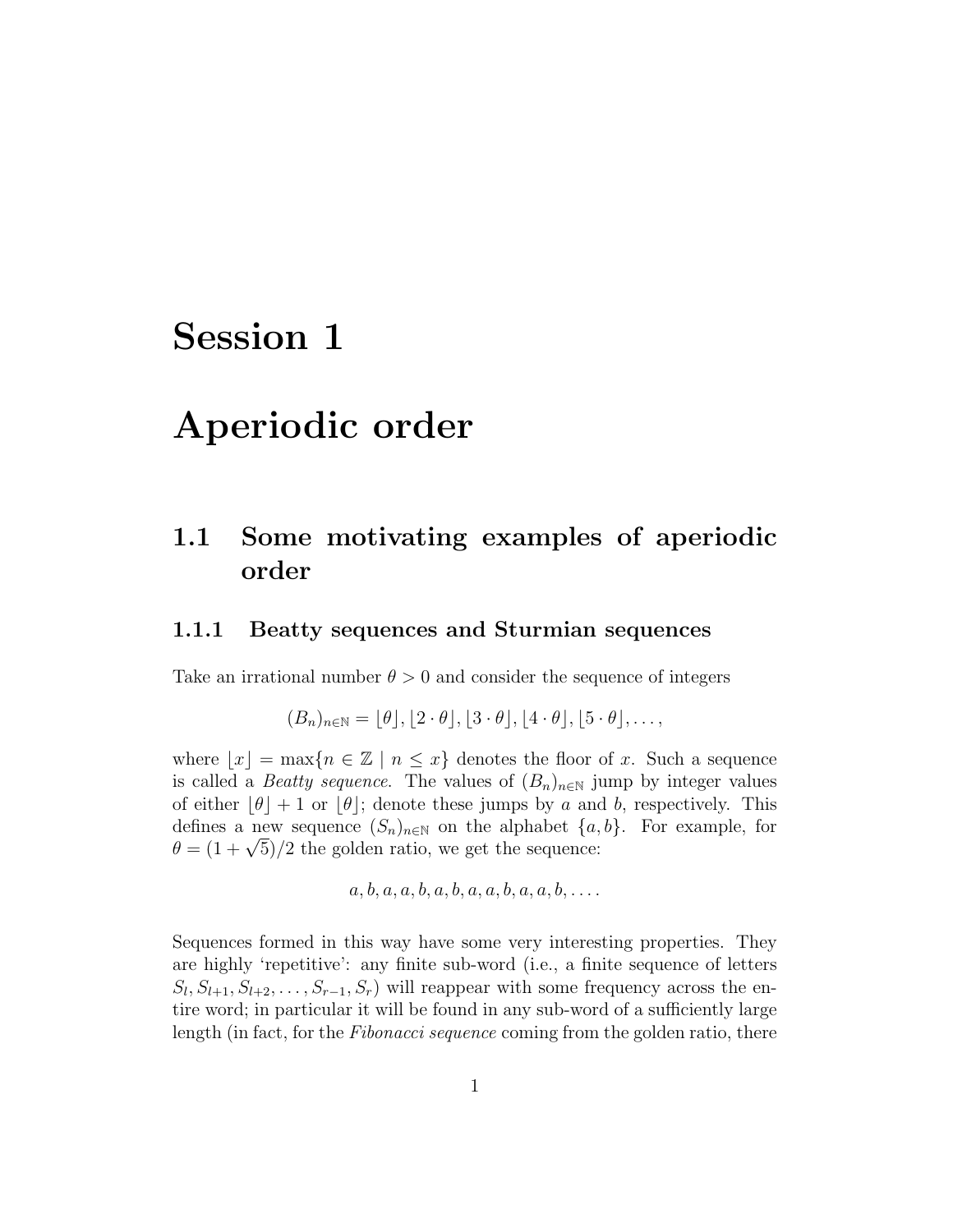exists a  $C > 0$  so that any sub-word of length n occurs inside any other of length  $C \cdot n$ ). On the other hand, it is not '(eventually) periodic': there does not exist some  $n \in \mathbb{N}$  for which  $S_k = S_{k+n}$  for all sufficiently large  $k \in \mathbb{N}$ . Sequences coming from this construction turn out to have the smallest number of sub-words possible for non-periodic sequences: there are precisely  $n + 1$ sub-words of length n for all  $n \in \mathbb{N}$ . Such words are called *Sturmian* (in fact, essentially all Sturmian sequences come from a construction like this one [\[11\]](#page-42-0)).

A periodic sequence would automatically be repetitive, and there is little to discover about its structure, being such a simple sequence (a concatenation  $vvv \dots$  for some finite word v). We are interested in patterns like the Fibonacci sequence above, which are clearly highly structured—say, because they are highly repetitive—and yet are not periodic.

### <span id="page-5-0"></span>1.1.2 Cut-and-project sets

There is an alternative construction of the Sturmian words—via the cutand-project method—which is highly generalisable (see also the approach via *cutting sequences*  $[29]$ . In fact, we shall look only at a special case of the construction, but we shall indicate how one generalises further. We start with the following data:

- a Euclidean space  $\mathbb{R}^k$  called the *total space*;
- a subspace E of  $\mathbb{R}^k$  of dimension d with  $0 < d < k$ , called the *physical* space;
- a subset  $W \subset \mathbb{R}^k$  called the *window*.

The window is typically a simple subset, like a hypercube. This defines the strip  $S := E + W$ , which we think of as a thickened version of E. Given  $s \in \mathbb{R}^k$ , the *lifted cut-and-project set*  $\tilde{Y}_s$  associated to all of this data is given by:

$$
\tilde{Y}_s \coloneqq (\mathbb{Z}^k + s) \cap \mathcal{S},
$$

i.e., it is given by elements of the shifted lattice  $\mathbb{Z}^k + s$  which fall into the strip. We define the *cut-and-project set*  $Y_s$  by projecting  $\tilde{Y}_s$  onto  $E$ , say via orthogonal projection (one could generalise mildly here and allow dif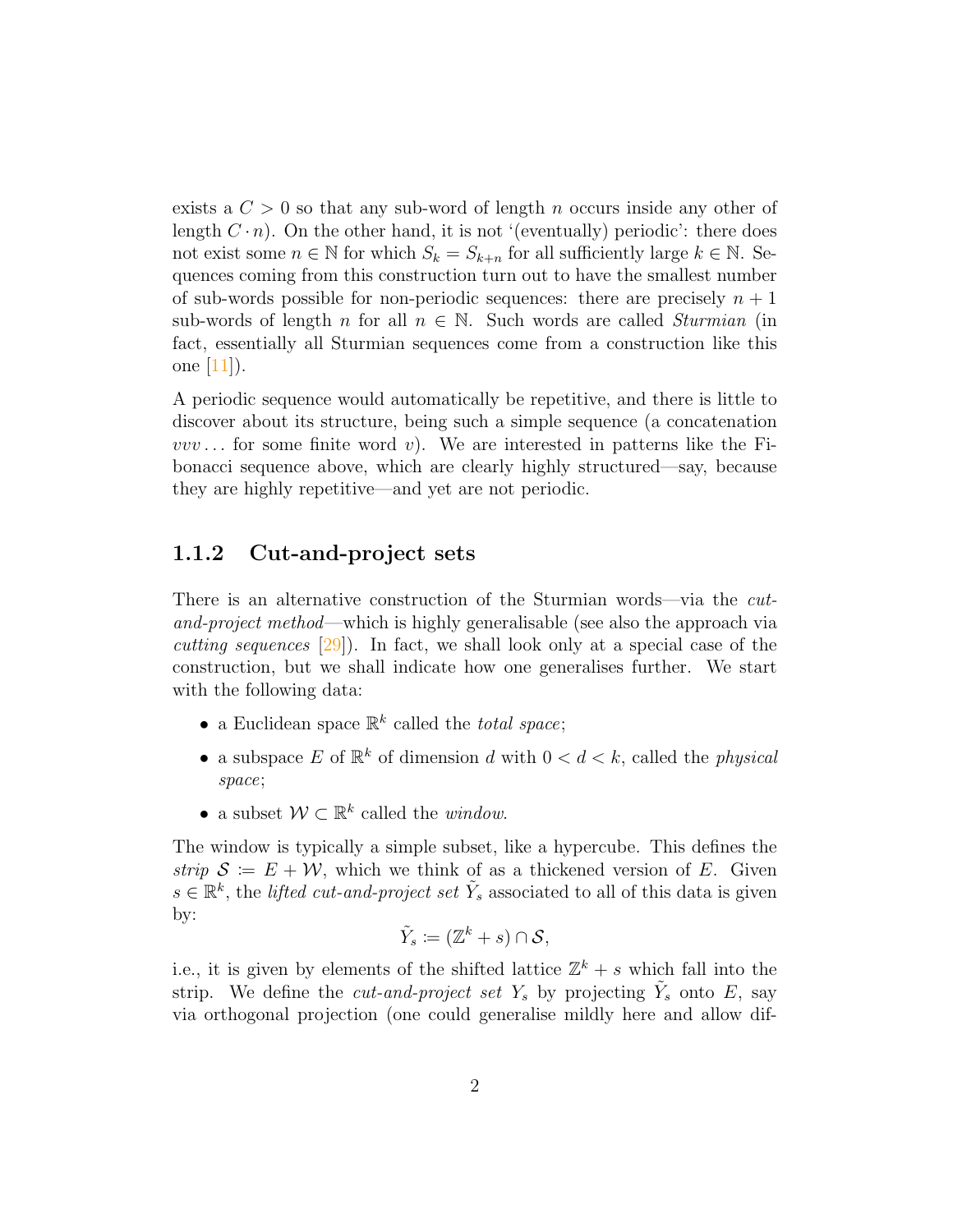ferent projections. The choice of projection typically does not play a large rôle).

Most subspaces  $E$  can be given as the graph of a family of linear forms  $L_i: \mathbb{R}^d \to \mathbb{R}$ , for  $i = 1, \ldots, k-d$ . We set  $L(x) := (L_1(x), \ldots, L_{k-d}(x)) \in \mathbb{R}^{k-d}$ for  $x \in \mathbb{R}^d$ , and then

$$
E \coloneqq \{ (x, L(x)) \mid x \in \mathbb{R}^d \}.
$$

When the window  $W$  is chosen carefully, geometric properties of the associated cut-and-project sets are closely linked to number theoretic properties of L. There are two standard choices: the canonical window is defined as  $[0,1]^k$  and the *cubical window* is defined as  $\{0\}^d \times [0,1]^{k-d}$  (both look rather 'cubical', but usually one instead considers projections of these subsets to an 'internal space' complementary to  $E$ , in which case the canonical window can be a more general polytope). In either case, for  $s \in \mathbb{R}^k$  with  $\mathbb{Z}^k + s$ not intersecting the boundary of the strip (such points are called  $regular<sup>1</sup>$  $regular<sup>1</sup>$  $regular<sup>1</sup>$ ) the resulting cut-and-project sets are 'repetitive' (see Definition [1.2.4\)](#page-11-1), and are not periodic if and only if  $L(n) \notin \mathbb{Z}^{k-d}$  for all non-zero lattice points  $n \in \mathbb{Z}^d$ . Saying that such a cut-and-project set Y is not periodic is to say that  $Y + x \neq Y$  for any non-zero  $x \in E$ .

Exercise 1.1.1. Prove the above, i.e., that a canonical or cubical cut-andproject set associated to L will have a period if and only if there is some non-zero  $n \in \mathbb{Z}^d$  with  $L(n) \in \mathbb{Z}^{k-d}$ . Of course there is nothing special about the canonical or cubical window here; you may also like to consider more general 'sufficiently nice' windows (so you should also figure out what 'sufficiently nice' could mean, see also the below exercise).

**Exercise 1.1.2.** Consider a cut-and-project scheme associated to  $L$  with  $L(n) \notin \mathbb{Z}^{k-d}$  for all  $n \in \mathbb{Z}^d$ . Find simple conditions for the window W which ensure that the associated regular cut-and-project sets are Delone sets (see Definition [1.2.1\)](#page-8-1).

Let us see how Sturmian sequences can be defined via the cut-and-project method. The irrational  $\theta$  defines a one-dimensional subspace E of  $\mathbb{R}^2$ , the line of slope  $\theta$  (you may also consider E as the graph of the linear form

<span id="page-6-0"></span><sup>&</sup>lt;sup>1</sup>One needs to be slightly careful on the definition of the cut-and-project sets associated to non-regular  $s \in \mathbb{R}^k$ . They should be given as limits of regular cut-and-project sets, more on this in the lectures.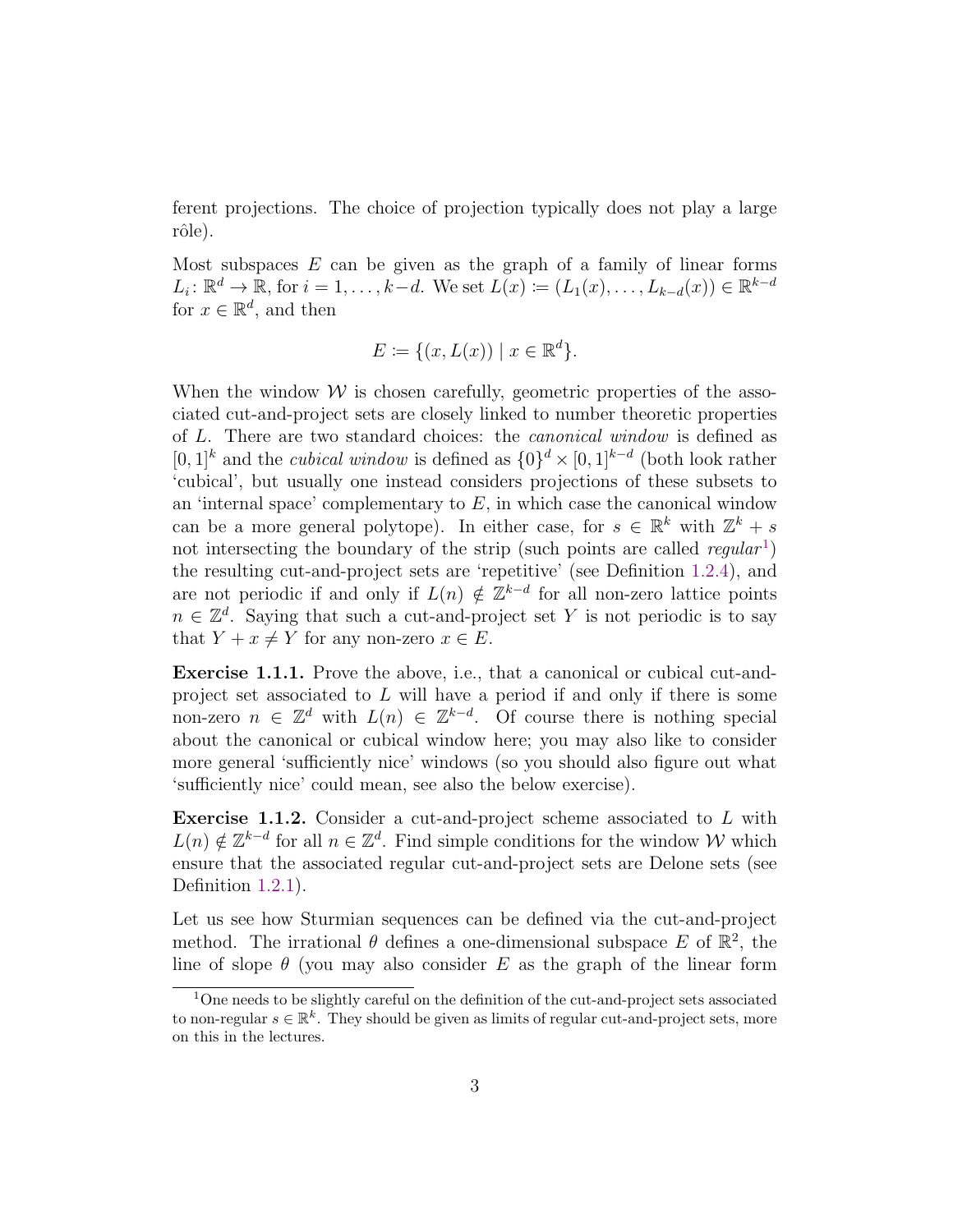$L(x) = \theta x$ . Consider the lifted cut-and-project set  $\tilde{Y}$  associated to this setup, with  $s = 0$  and cubical window. For each  $k \in \mathbb{N}$ , there is precisely one  $n_k \in \mathbb{N}$  with  $(k, n_k) \in \mathcal{S}$ , in fact it is easy to see that  $n_k = \lceil k\theta \rceil$ . Since  $k\theta$  is irrational we thus have that

$$
n_{k+1} - n_k = \lceil (k+1)\theta \rceil - \lceil k\theta \rceil = (\lfloor (k+1)\theta \rfloor + 1) - (\lfloor k\theta \rfloor + 1) = S_k,
$$

so the sequence of jumps  $(n_k)_{k\in\mathbb{N}}$  of the vertical displacement precisely matches that of the Sturmian sequence  $(S_n)_{n\in\mathbb{N}}$  associated to  $\theta$ . To form the cutand-project set Y, we project the points of  $\tilde{Y}$  onto the line E; for suitable projections, the gaps between successive intervals will be one of two lengths, in a sequence precisely matching  $(S_n)_{n\in\mathbb{N}}$ . Of course, the cut-and-project set extends infinitely to the left too, and we can extend  $(S_n)_{n\in\mathbb{N}}$  to a bi-infinite sequence  $(S_n)_{n\in\mathbb{Z}}$  in an obvious way. We need to be careful at the origin: we should take  $(0,0) \in Y$  but not  $(0,1)$  in this case. This is related to  $s = 0$  not being a regular value, as mentioned. For regular  $s \in \mathbb{R}^2$ , the cut-and-project set will correspond to the gaps between values of a 'shifted' Beatty sequence  $B_n := |n\theta + r|$  for  $r \in \mathbb{R}$ . The non-regular values correspond to r with  $n\theta + r = k \in \mathbb{Z}$  for some  $n \in \mathbb{Z}$ ; in this case, there is a good reason to allow for two corresponding Beatty sequences with  $B_n = k$  and  $B_n = k+1$  to be in the family. In the cut-and-project approach, these occur as 'limits' of regular cut-and-project sets, see Subsection [2.1.](#page-18-1)

**Exercise 1.1.3.** Relate the bi-infinite Sturmian sequence  $(S_n)_{n\in\mathbb{Z}}$  associated to irrational  $\theta$  to the cut-and-project set with  $s = 0$ , physical space  $E \subseteq \mathbb{R}^2$ the line of slope  $\theta$ , and *canonical* window (again, because s is not regular you will want to remove a lattice point of the strip near the origin).

There are several ways that all of this could be generalised. For example, one could consider different lattices to  $\mathbb{Z}^k$  in the total space, and one could also consider total spaces which are not Euclidean. For example, one may find a cut-and-project scheme whose patterns correspond to Thue–Morse sequences, which is not possible with a Euclidean cut-and-project scheme.

### <span id="page-7-0"></span>1.1.3 Substitution tilings

Consider the Fibonacci substitution

$$
\sigma(a) = ab, \ \sigma(b) = a.
$$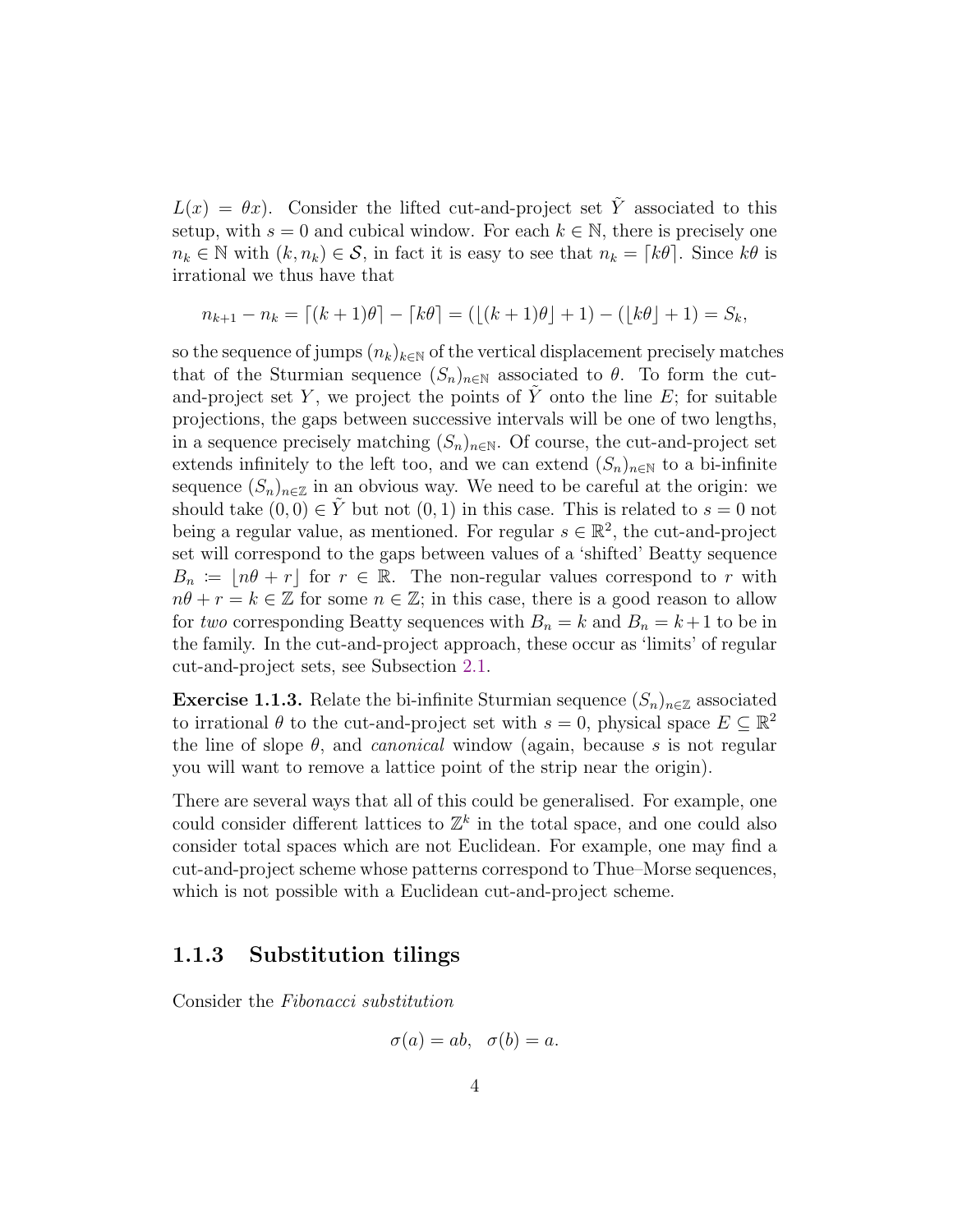This rule can be repeatedly applied to any finite word. For example, starting with the letter  $a$ :

 $a \mapsto ab \mapsto aba \mapsto abaab \mapsto abaababa \mapsto abaababaabaab \mapsto \cdots$ 

We've already seen that last word before... in fact, repeated application of  $\sigma$  defines longer and longer words, all of which agree precisely with the Sturmian sequence  $(S_n)_{n\in\mathbb{N}}$  associated to the golden ratio!

Given a general symbolic substitution  $\sigma$  over a finite alphabet A, one considers the collection of allowed bi-infinite words  $S \in \mathcal{A}^{\mathbb{Z}}$  for which for any finite sub-word w of S, there exists a letter  $a \in \mathcal{A}$  and some  $n \in \mathbb{N}$  for which w is also a sub-word of  $\sigma^n(a)$ . Under certain conditions on  $\sigma$  such allowed sequences S exist and have several interesting properties: they will be non-periodic, repetitive (in fact, linearly repetitive, see Definition [1.2.4\)](#page-11-1) and have the property that  $\sigma(S)$  is also an allowed sequence. In fact, one can always de-substitute S, that is, find a word S' with  $\sigma(S')$  equal to S up to a small shift (we can get equality in the geometric setting, allowing the origin to sit in interior of a tile). This imbues the allowed words with an interesting hierarchical structure, which shall be explained in the lectures.

Just as the more symbolic Sturmian sequences could be generalised to higher dimensions with added geometrical considerations, so too can the idea of a sequence generated by a substitution. The details shall be given in the lectures (see also [\[1\]](#page-41-0)). Also see <http://tilings.math.uni-bielefeld.de/> for a nice catalogue of substitution tilings.

## <span id="page-8-0"></span>1.2 Euclidean patterns

We wish to study 'patterns' or 'decorations' of  $\mathbb{R}^d$ . Here, by this we shall always mean either a tiling or Delone set:

<span id="page-8-1"></span>**Definition 1.2.1.** A *tile* of  $\mathbb{R}^d$  is a compact subset of  $\mathbb{R}^d$  which is equal to the closure of its interior. A *tiling* of  $\mathbb{R}^d$  is a set T of tiles for which  $\mathbb{R}^{\overline{d}} = \bigcup_{t \in T} t$ and distinct tiles intersect only on their boundaries.

A Delone set is a subset  $X \subset \mathbb{R}^d$  which is R-relatively dense and r-uniformly discrete for some  $R, r > 0$  i.e.,  $\mathbb{R}^d = \bigcup_{x \in X} B(x, R)$  and  $B(x, r) \cap B(y, r) = \emptyset$ for distinct  $x, y \in X$ .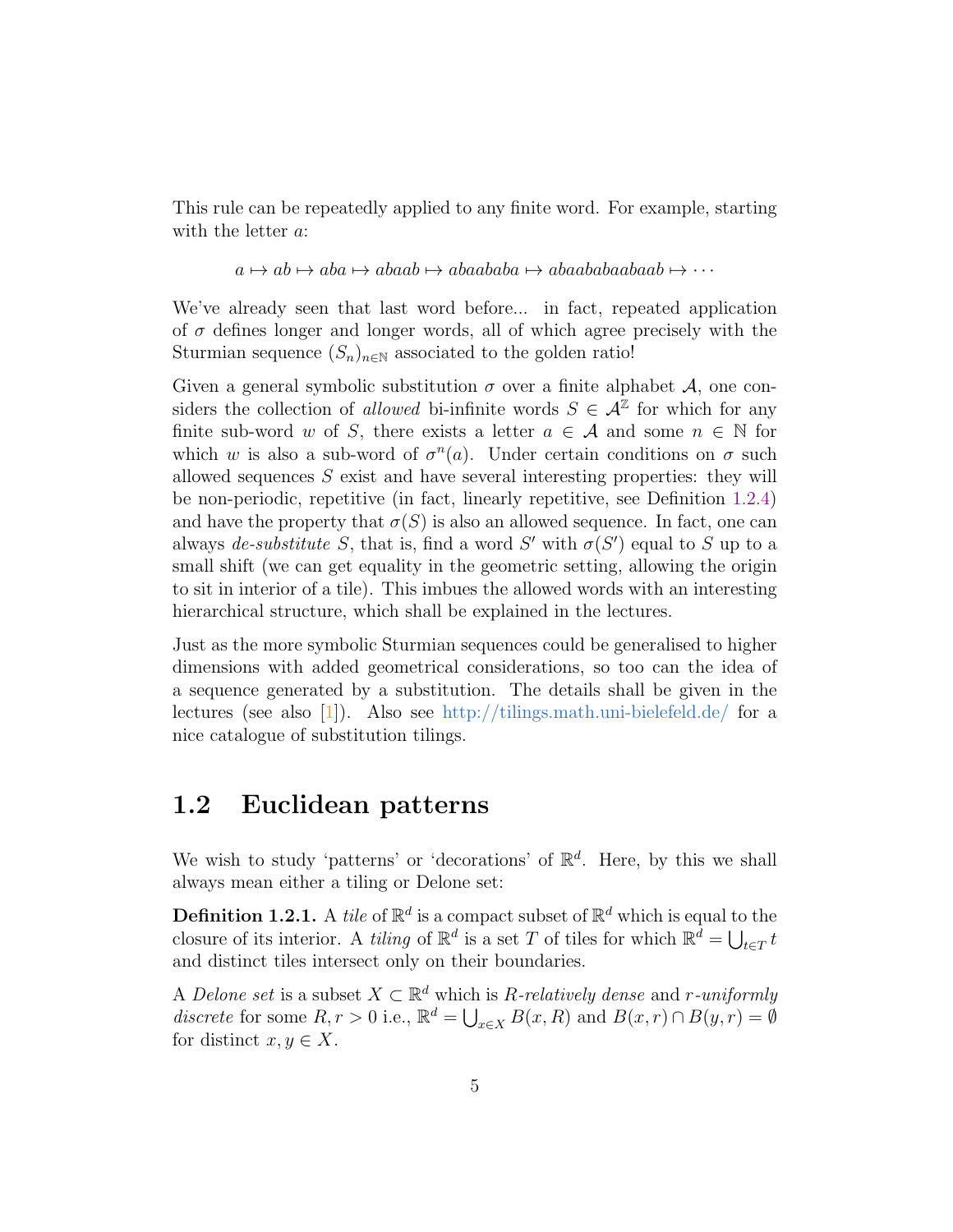There are various ways in which the above definitions could be generalised. For example, we may want to allow tiles to overlap on more than just their boundaries (see Gummelt's representation of the Penrose tilings). One may also wish to weaken the relatively dense and uniformly discrete condition for Delone sets—for example, one may be interested in the point set  $X \coloneqq$  $\{(x, y) \in \mathbb{Z}^2 \mid \gcd(x, y) = 1\}$  consisting of points which are visible from the origin; this set contains arbitrarily large 'holes' and is thus not relatively dense. One frequently also wishes to add labels to tiles of tilings, or points of a Delone sets.

Whatever the form of our pattern  $P$ , what these situations have in common is that there is a notion of "the sub-patch of P at the subset  $U \subseteq \mathbb{R}^{d}$ "; we denote this by  $P[U]$ . More concretely, when our pattern is defined by a tiling T we define

$$
T[U] \coloneqq \{ t \in T \mid t \cap U \neq \emptyset \}.
$$

For a Delone set  $X$ ,

$$
X[U] \coloneqq \{x \in X \mid x \in U\}.
$$

Generally, we shall refer to a decoration  $P[U]$  for a pattern P and bounded  $U \subseteq \mathbb{R}^d$  a finite patch of P.

We let

$$
P(r) := \{(x, y) \in \mathbb{R}^d \times \mathbb{R}^d \mid P[B(x, r)] - x = P[B(y, r)] - y\}.
$$

So  $(x, y) \in P(r)$  means that "the pattern P agrees locally at x and y to radius r". Notice that each  $P(r)$  defines an equivalence relation, and that  $P(R) \subseteq P(r)$  for  $r \leq R$ .

### <span id="page-9-0"></span>1.2.1 Finite local complexity

**Definition 1.2.2.** Say that  $P$  has *finite local complexity* (FLC) if, for all  $r > 0$ , there are only finitely many patches  $P[B(x, r)]$  up to translation.

**Exercise 1.2.1.** Show that the following are equivalent for a tiling  $T$ :

- 1. T has FLC;
- 2. for all  $r > 0$ , there exists a compact subset  $K_r \subset \mathbb{R}^d$  such that  $K_r$ contains a representative of each equivalence class of  $T(r)$ ;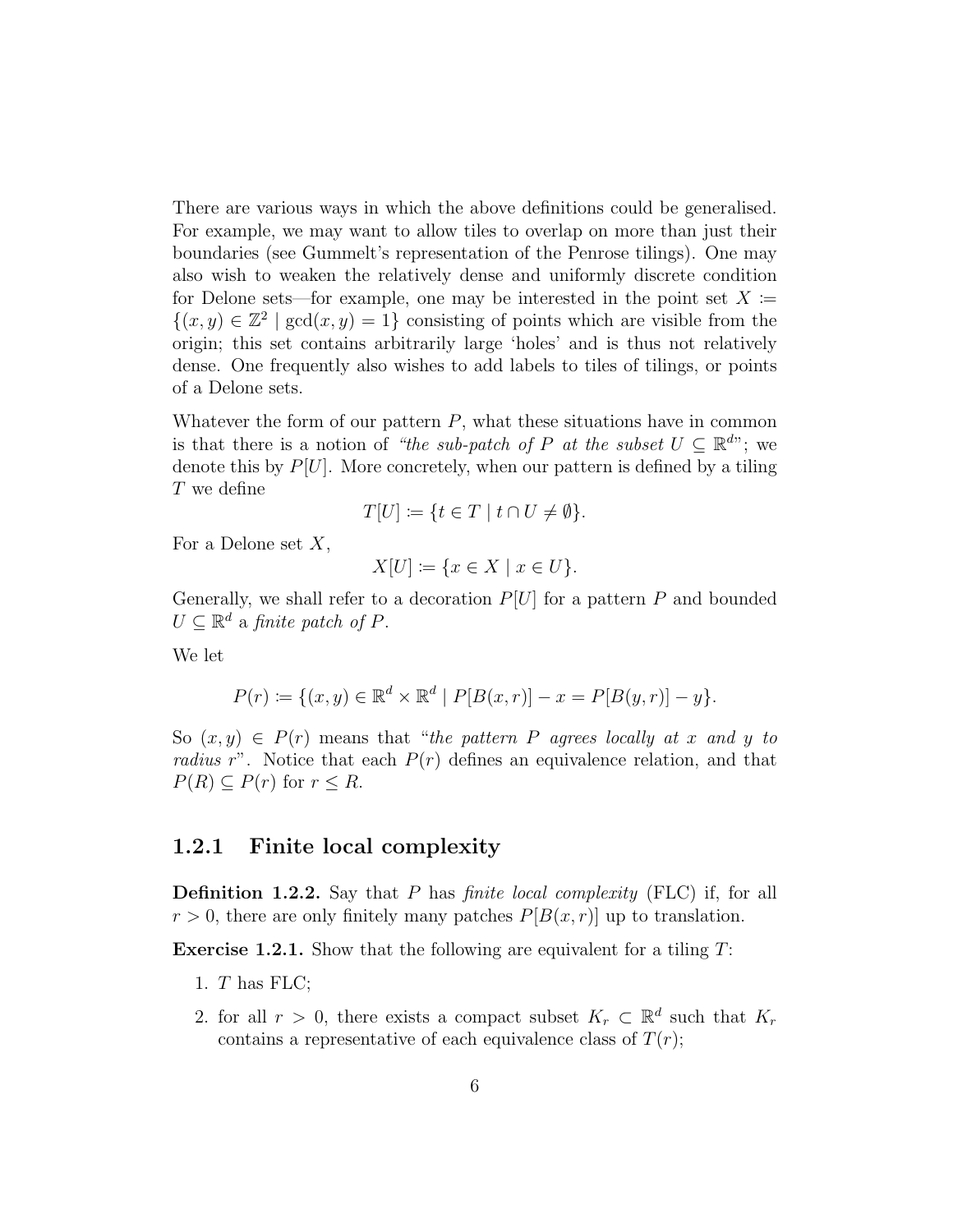- 3. there are only finitely many *n*-coronae up to translation in the tiling for each  $n \in \mathbb{N}_0$  (see Subsection [2.5.2\)](#page-24-0);
- 4. there are only finitely many two-tile patches, up to translation. Here, a two-tile patch is a pair of tiles in T intersecting somewhere on their boundaries.

**Exercise 1.2.2.** Show that the following are equivalent for a Delone set  $X$ :

- 1.  $X$  has FLC;
- 2. for all  $r > 0$ , there exists a compact subset  $K_r \subset \mathbb{R}^d$  such that  $K_r$ contains a representative of each equivalence class of  $X(r)$ ;
- 3. the set  $X X \coloneqq \{x y \mid x, y \in X\}$  is discrete and closed;
- 4. the set  $B(0, 2R) \cap (X X)$  is finite, where X is R-relatively dense.

So FLC patterns have a kind of combinatorial nature, they have only finitely many local configurations which piece together to define the entire pattern. Have in mind something like a tiling of a finite number of polygonal tile types (up to translation), always meeting full-face to full-face, or a Delone set where displacements between sufficiently nearby points can be one of only a finite number of possibilities.

#### <span id="page-10-0"></span>1.2.2 Mutual local derivability

**Definition 1.2.3.** A pattern P is locally derivable from Q if there exists  $r > 0$ so that, if  $Q[B(x,r)]-x = Q[B(y,r)]-y$ , then  $P[B(x, 1)]-x = P[B(y, 1)]-y$ . If, additionally,  $Q$  is locally derivable from  $P$ , then we say that  $P$  and  $Q$  are mutually locally derivable (MLD).

The value of 1 in  $P[B(x, 1)] - x = P[B(y, 1)]$  is arbitrary: the idea is that a sufficiently large radius of the pattern  $Q$  at a point  $x$  determines precisely the decoration of  $P$  to *some* radius at  $x$ . Loosely, there is a local rule for redecorating  $Q$  to get  $P$ . This could lose information (e.g., scrubbing the colours of an otherwise periodic tiling); if it is a 'reversible' operation then the two patterns are MLD.

Example 1.2.1. The Penrose tilings can be represented via 'Penrose rhombs', as Delone sets of vertices of Penrose rhomb tilings (which are cut-and-project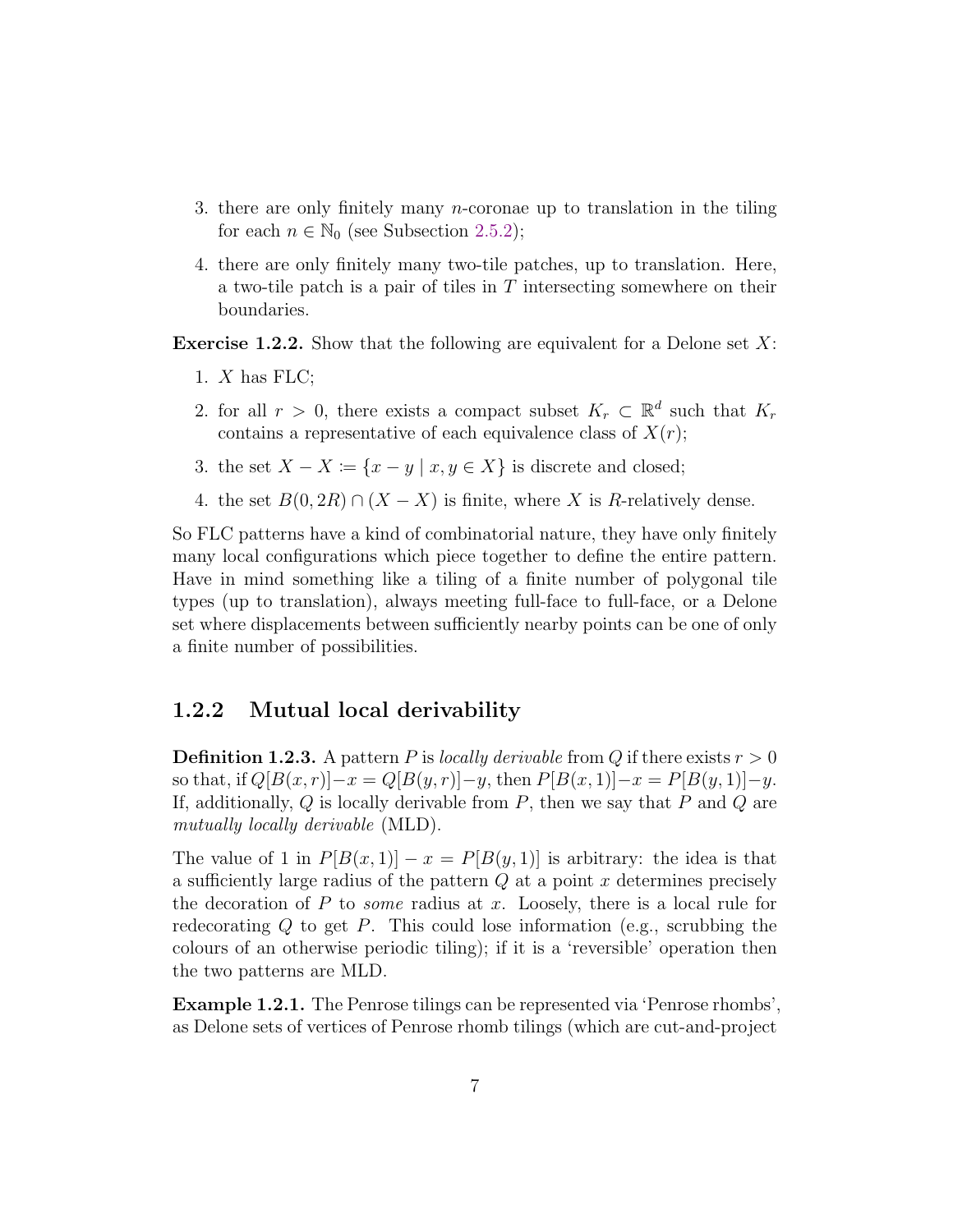sets), 'kite and dart' tilings, 'Robinson triangle tilings' (which are substitution tilings) or via coverings of overlapping Gummelt decagons. All of these are MLD to each other.

Exercise 1.2.3. Show that an FLC tiling is always MLD to an FLC Delone set, and vice versa.

Exercise 1.2.4. Show that any arrow tiling is MLD to a chair tiling, and any chair tiling is MLD to an arrow tiling.

### <span id="page-11-0"></span>1.2.3 Repetitivity

The above partially justifies our indifference as to the precise representation of our patterns. What's important for us is not the particular choice of how to represent a pattern, but how features of a pattern repeat.

<span id="page-11-1"></span>**Definition 1.2.4.** A pattern  $P$  is called *repetitive* (or, more specifically,  $\varphi$ -repetitive) if, for sufficiently large  $r > 0$ , each ball  $B(x, \varphi(r))$  contains a representative of every equivalence class of  $P(r)$ . We call P linearly repetitive if we can choose  $\phi(r) \leq Cr$  for some  $C > 0$ .

So an FLC pattern is repetitive if every finite patch of the pattern can be found within some bounded distance of any point of the pattern. The notion of  $\varphi$ -repetitivity gives a more quantitative measure of order: a pattern which is  $\varphi$ -repetitive for a 'small' function  $\varphi$  is considered to be highly ordered. Linear repetitivity was studied by Lagarias and Pleasants as a property signifying high structural order, they called linearly repetitive patterns perfectly ordered quasicrystals  $[23]$ . Of course, a pattern is periodic if and only if it is  $\varphi$ -repetitive for  $\varphi$  bounded.

**Exercise 1.2.5.** Show that if P is locally derivable from a pattern  $Q$  which is  $\varphi$ -repetitive, then P is  $\varphi'$ -repetitive with

$$
\varphi'(r) \leq \varphi(r+c_1) + c_2
$$

for constants  $c_1, c_2 \in \mathbb{R}$ . In particular, being linearly repetitive is an MLD invariant.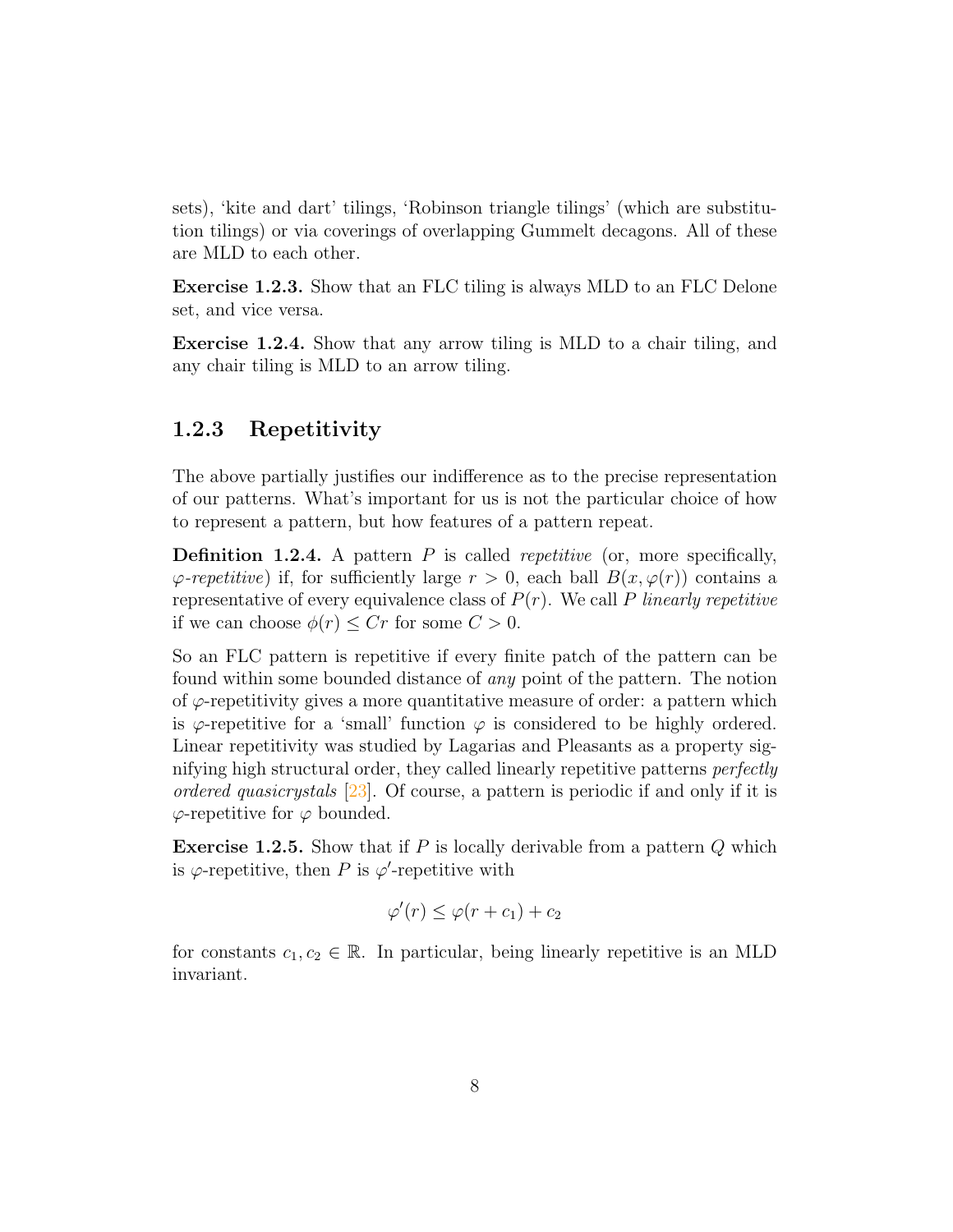## <span id="page-12-0"></span>1.3 Example research topics in the dynamics and topology of pattern spaces

In Session 2 we shall define the pattern space of a pattern. Before doing so, we shall motivate its definition through a couple of examples of its appearance in aperiodic order and elsewhere. Therefore the following shall be a sketchy overview to whet one's appetite, so please bear with the occasional leaps of faith in this section.

### <span id="page-12-1"></span>1.3.1 Dynamics and diffraction

We know of the existence of aperiodically ordered patterns occurring in materials because of their diffraction. In 1982, Dan Shechtman observed a diffraction pattern of a metallic alloy with five-fold rotational symmetry. No periodic arrangement could exhibit this kind of symmetry, but the material was clearly highly ordered due to its beautiful diffraction pattern of sharp Bragg peaks.

One mathematical idealisation of what it means for a pattern to have this kind of diffraction is for it to have 'pure point diffraction'. I don't have the time to cover the ground between the physical idea and the mathematical formalisation (of which see  $[10, 24, 5]$  $[10, 24, 5]$  $[10, 24, 5]$  $[10, 24, 5]$ ), but here is an abstract version of the property of interest which is equivalent for a large class of patterns: To our pattern  $P$ , we shall see how to associate to it a dynamical system  $(\Omega_P, \mathbb{R}^d)$ . In many cases of interest it will be uniquely ergodic, so comes equipped with a certain invariant measure (this is all related to the existence of 'uniform patch frequencies'). Associated to this topological dynamical system there is another: the *maximal equicontinuous factor* (MEF), onto which the dynamical system  $(\Omega_P, \mathbb{R}^d)$  factors. Our pattern has pure point dynamical spectrum (we shall sometimes say pp. diffraction) precisely when the factor map to the MEF is almost everywhere one-to-one. In this case, measure theoretically the pattern space is conjugate to a rotation on an Abelian topological group (but topologically this is far from true!).

Patterns coming from the cut-and-project method always have pp. diffraction. The question of which patterns arising from substitutions have pp. diffraction is much more interesting and difficult.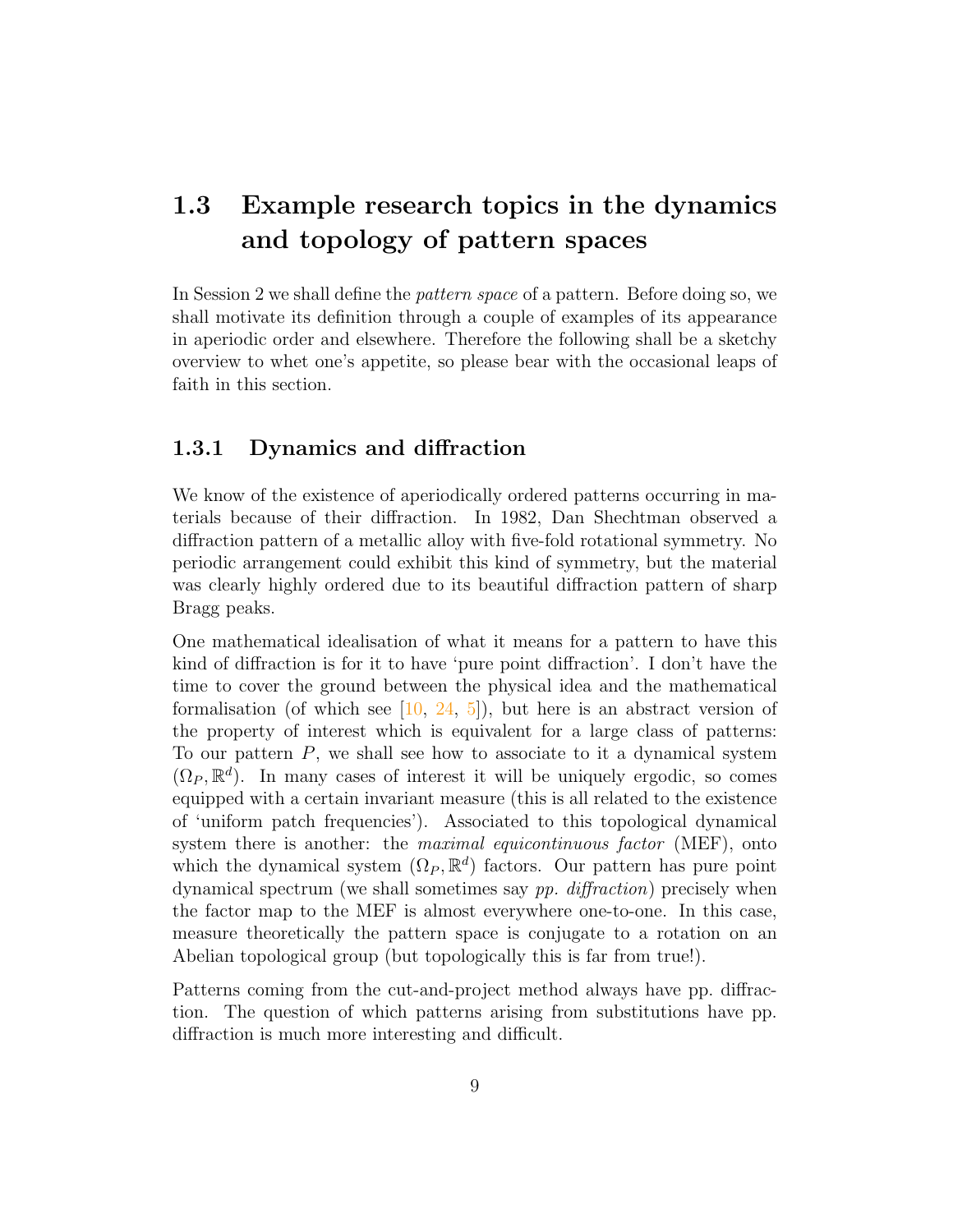Example 1.3.1. The tilings associated to the famous Fibonacci substitution

$$
\sigma_{\mathcal{F}} = \begin{cases} a \mapsto ab \\ b \mapsto a \end{cases}
$$

can also be described in terms of the cut-and-project method, as we saw, so this system has pp. diffraction. The MEF here is the 2-torus  $S^1 \times S^1$ . More generally, the MEF of a Euclidean cut-and-project set is a  $k$ -torus, with  $k$ the dimension of the total space.

Example 1.3.2. The period doubling system with substitution

$$
\sigma_{\text{PD}} = \begin{cases} a \mapsto ab \\ b \mapsto aa \end{cases}
$$

has pp. diffraction; its MEF is the dyadic solenoid (the inverse limit of the circle  $S<sup>1</sup>$  with the  $\times 2$  covering map). The Thue–Morse system with substitution

$$
\sigma_{\rm TM} = \begin{cases} a \mapsto ab \\ b \mapsto ba \end{cases}
$$

factors 2-to-1 to the period doubling system, so its diffraction is not pure point.

The main conjecture in this area is the Pisot Conjecture:

Conjecture (Pisot Conjecture). The dynamical system associated to a 1 dimensional irreducible Pisot substitution has pure point dynamical spectrum.

This conjecture has many forms; some also add the assumption of unimodular. A quick explanation of the terms here: A substitution is Pisot if its inflation constant  $\lambda \in \mathbb{R}_{\geq 1}$  is a Pisot number i.e., an algebraic integer for which the other roots of the minimal polynomial  $p$  of  $\lambda$  lie inside the unit circle of C. It is irreducible if the characteristic polynomial of the Abelianisation of the substitution is irreducible (so is equal to p). It is unimodular if the constant term of  $p$  is equal to  $\pm 1$ .

The property of pp. diffraction is determined by the topological dynamical system  $(\Omega_P, \mathbb{R}^d)$ . And this dynamical system, up to a linear rescaling, is in fact determined just by the topological space  $\Omega_P$  due to rigidity results [\[22\]](#page-42-2). So there is good reason to expect (and want!) to replace the irreducible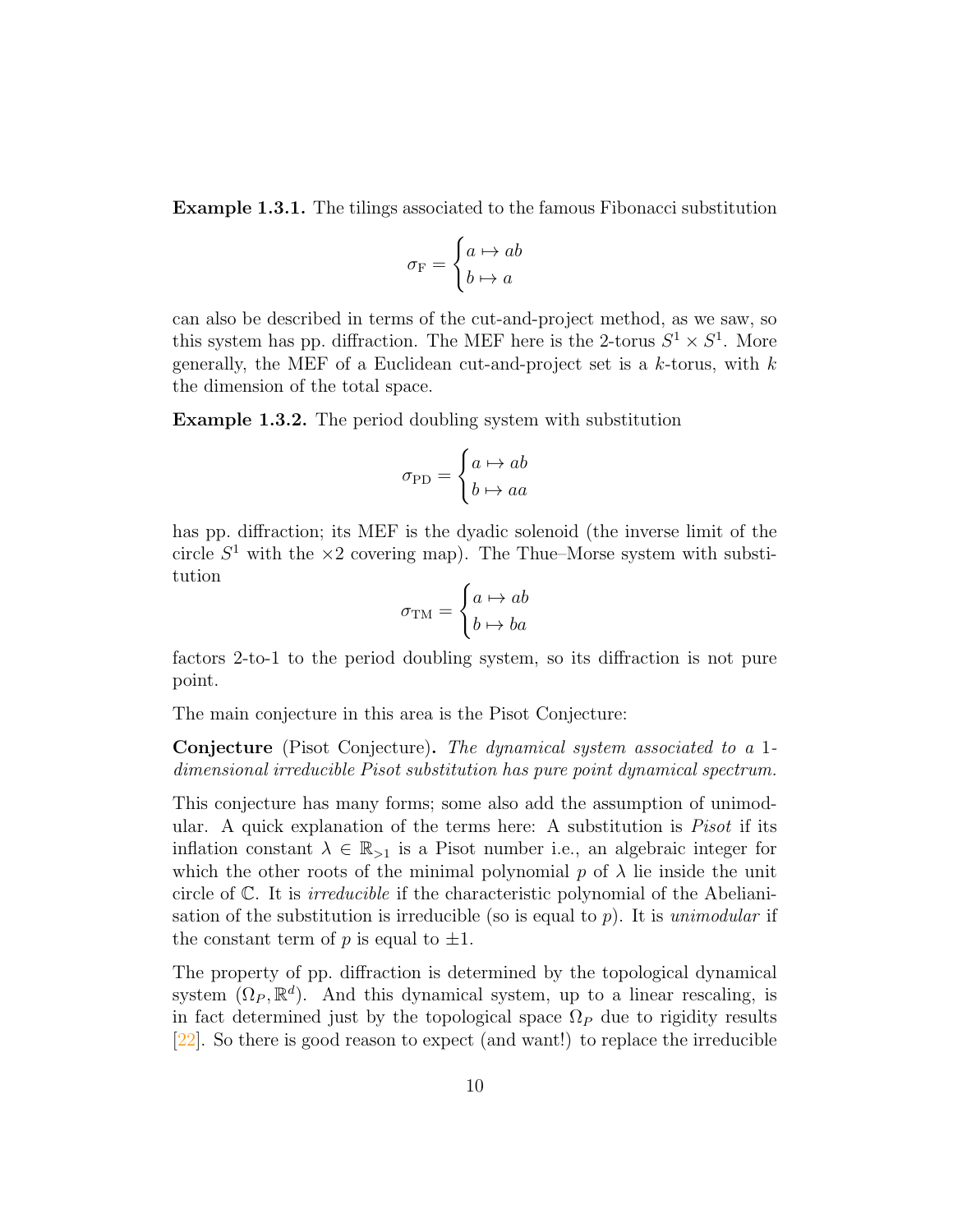assumption of the Pisot conjecture with topological conditions. For some development of this point of view, see [\[3\]](#page-41-2).

### <span id="page-14-0"></span>1.3.2 Topological invariants of patterns

We see in the above that it is of interest to understand the topology of the space  $\Omega_P$ . One typically does this by applying some topological invariant, say *I*. One has natural questions:

- 1. How does one compute  $I(\Omega_P)$ ?
- 2. Can  $I(\Omega_P)$  be understood in a direct way from the structure of P?
- 3. Can the invariant  $I(\Omega_P)$  be used to answer questions related to aperiodic order?

Here are some topological invariants that I know of, and these questions addressed for each:

Example  $1.3.3$  (Cech cohomology).

- 1. The most commonly studied topological invariant of  $\Omega_P$  is the Čech cohomology  $\check{H}^{\bullet}(\Omega_P)$ . We have methods of computing it for substitution tilings (as we shall see) and cut-and-project sets, although the complexity of the computations increases drastically as the dimensions increase (especially the codimension in the case of cut-and-project sets).
- 2. Whilst there is probably still more to understand in what rôle the Cech cohomology plays in the structure of a pattern, we already understand quite a lot about it. In degree one it describes shape deformations of P [\[9\]](#page-41-3) and more generally homeomorphisms of  $\Omega_P$  [\[17\]](#page-42-3). There is a way of visualising it (over R-coefficients) using pattern-equivariant forms [\[18\]](#page-42-4) and (over general coefficients) using pattern-equivariant cellular *cochains*  $[26]$  (or chains  $[31]$ ).
- 3. The Cech cohomology may play an important rôle in the Pisot conjecture [\[3\]](#page-41-2). Kelly and Sadun have demonstrated interesting connections to discrepancy problems in number theory via the cut-and-project method [\[21\]](#page-42-5).

Example 1.3.4  $(K\text{-theory})$ .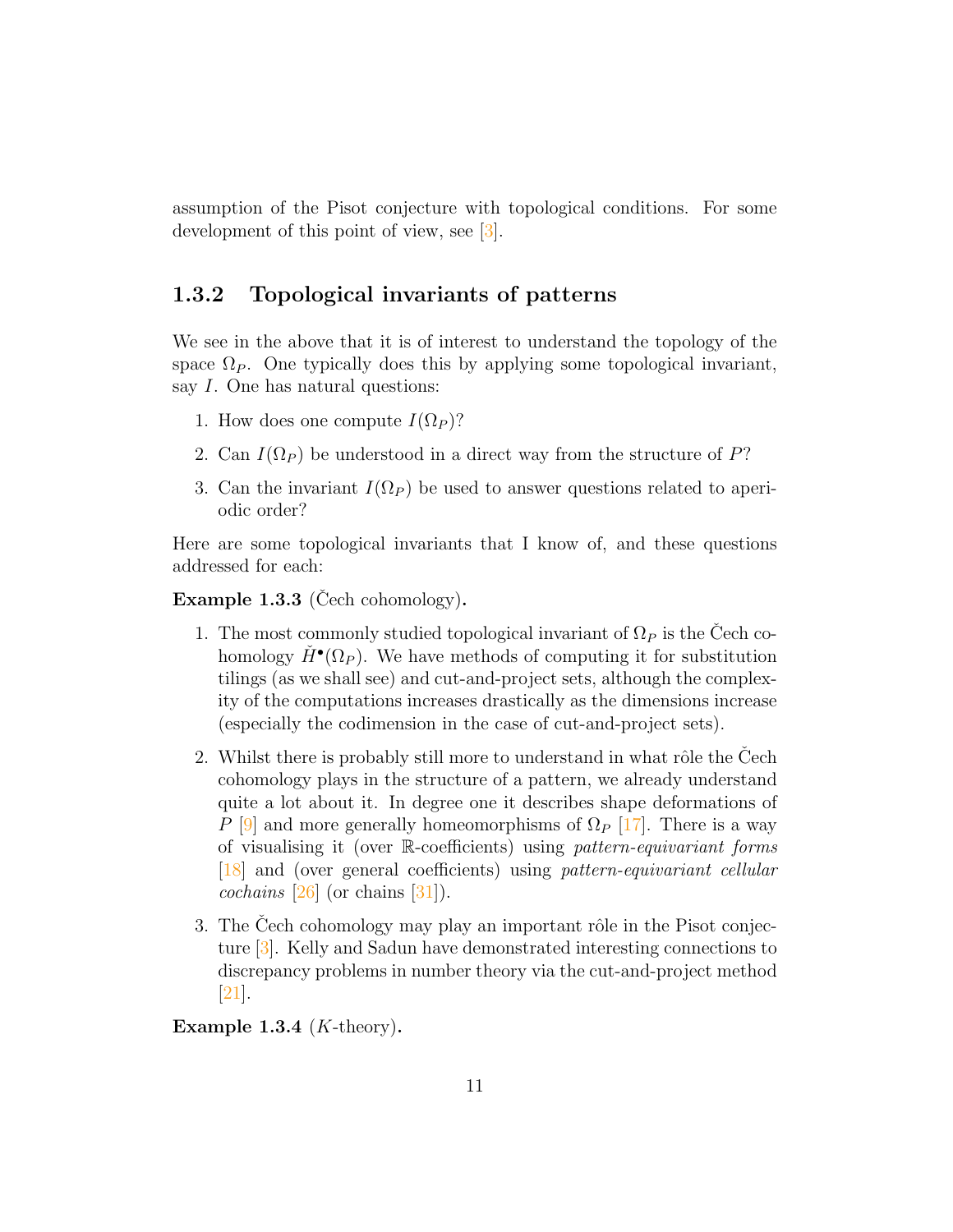1. For low-dimensional tilings (i.e.,  $d \leq 3$ ) the situation for computability is as for Cech cohomology. Little is known in higher dimensions; as yet, there is no known counter example to the isomorphisms:

$$
K^0(\Omega_P) \cong \bigoplus_{k \text{ even}} \check{H}^k(\Omega_P) \text{ and } K^1(\Omega_P) \cong \bigoplus_{k \text{ odd}} \check{H}^k(\Omega_P)
$$

which hold for FLC patterns of dimensions  $d \leq 3$  (but likely only through an inability to make these computations).

- 2. As ever, one may visualise K-theory via vector bundles; one may probably formalise the idea of 'pattern-equivariant vector bundles' to describe these K-groups directly from the pattern, but I'm not sure whether or not this would be useful. There is certainly more to learn!
- 3. K-theory features in the *gap-labelling theorem*  $[6, 7]$  $[6, 7]$  $[6, 7]$ . It says, roughly speaking, that gaps in the energy spectrum of a Schödinger operator associated to an aperiodic potential can be labelled by elements of the K-groups. So this rather abstract topological invariant, amazingly, is linked with physics. This link is made through a noncommutative geometry approach.

Example 1.3.5 (Homotopy).

- 1. As we shall see, the classical homotopy groups are not well-suited to studying  $\Omega_P$ . But one can define certain diagrams of homotopy groups in terms of the approximants (see Subsection [2.5.1\)](#page-23-1) and take limits. At present, the computations seem to be restricted mostly to onedimensional substitution tilings.
- 2. At current these invariants only have a rather abstract form with respect to the original patterns.
- 3. Work of Clark and Hunton shows that these invariants can be used to study whether  $\Omega_P$  may be given as a subspace of a surface as a codimension one hyperbolic attractor [\[8\]](#page-41-6).

### <span id="page-15-0"></span>1.3.3 Cut-and-project sets and number theory

The cut-and-project method provides an interesting connection between aperiodic order and number theory. Here we shall briefly outline two such links,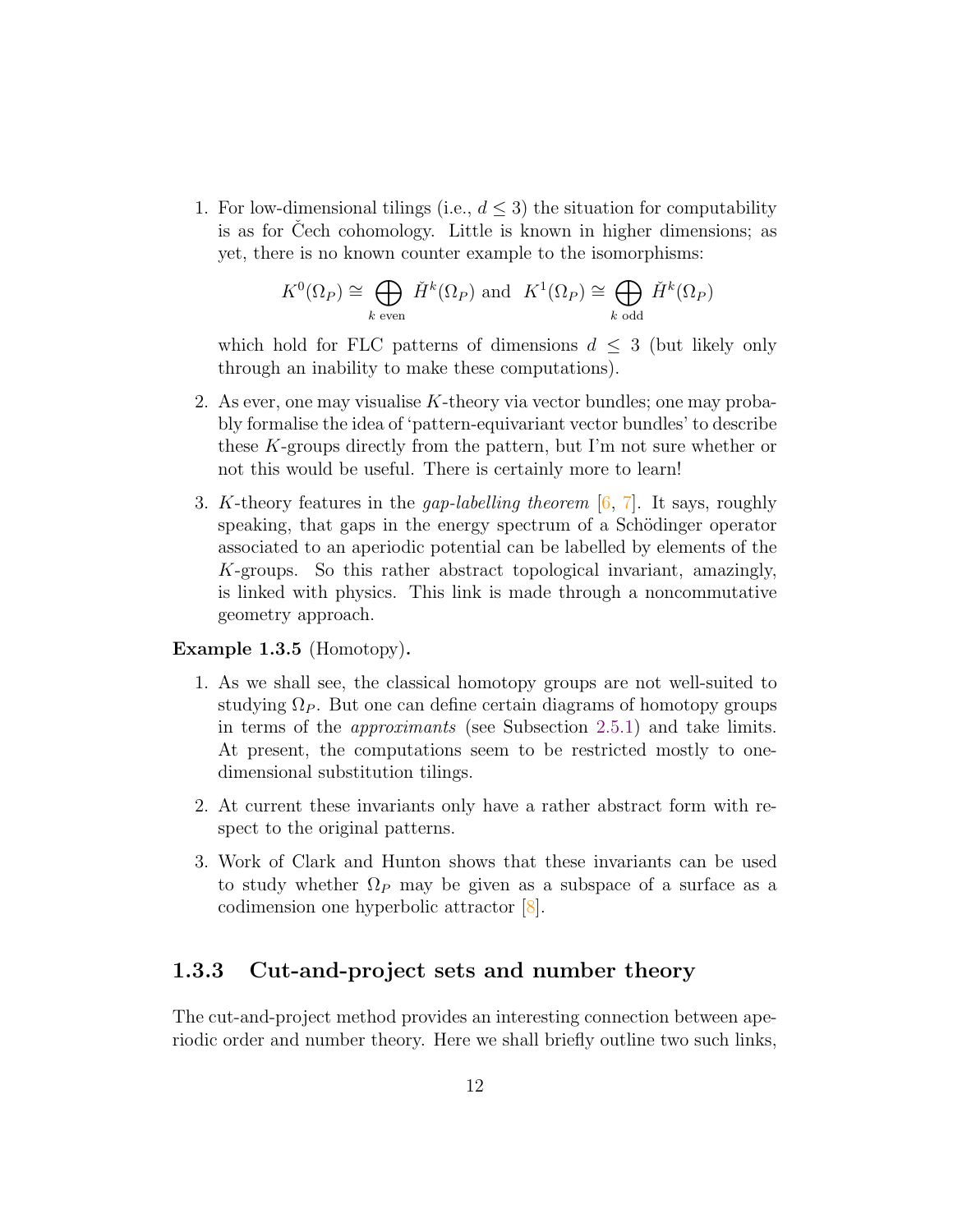to Diophantine approximation and to discrepancy theory.

Let L be a linear form  $L: \mathbb{R}^d \to \mathbb{R}$ . In Diophantine approximation, such a linear form is called *badly approximable* if there exists some  $C > 0$  for which

$$
||L(n)|| \ge \frac{C}{|n|^d}
$$

for all non-zero  $n \in \mathbb{Z}^d$ , where  $||x||$  denotes the distance to the nearest integer from x.

**Example 1.3.6.** A linear form of one variable is given by  $L(x) = \theta x$ , so we may think of it simply as a single number. It can be shown that such a linear form (with irrational  $\theta$ ) is badly approximable if and only if  $\theta$  has bounded entries in its continued fraction expansion.

**Theorem 1.3.1** (Haynes–Koivusalo–W [\[16\]](#page-42-6)). Let L be a linear form with  $L(n) \neq 0$  for all non-zero  $n \in \mathbb{Z}^d$ , and P be an associated codimension 1 canonical cut-and-project set. The following are equivalent:

- 1. L is badly approximable;
- 2. P is linearly repetitive.

This extends a classical result of Hedlund and Morse. Note that the condition  $L(n) \neq 0$  simply rules out periodicity. The above theorem has a generalisation to higher codimensions but one must replace the canonical window with the cubical window (the two choices give MLD patterns in the codimension 1 case, but not in higher codimensions).

Exercise 1.3.1. Prove the above claim, that a regular codimension 1 cutand-project set with cubical window is MLD to the corresponding cut-andproject set with canonical window. Show that in higher codimensions  $(k-d)$ 1) a cut-and-project set with cubical window is locally derivable from that of the canonical window, but that typically the two are not MLD.

Conditions on the linear form  $L$  can induce quite strong restrictions on the frequencies of appearances of patterns in cut-and-project sets, see [\[15\]](#page-42-7). One may also use discrepancy theory to study these aperiodic patterns [\[14\]](#page-42-8). In the reverse direction, one may use aperiodic order and pattern cohomology to study discrepancy theory. To greatly summarise, there are situations where one may identify the problem of showing that a certain sequence has bounded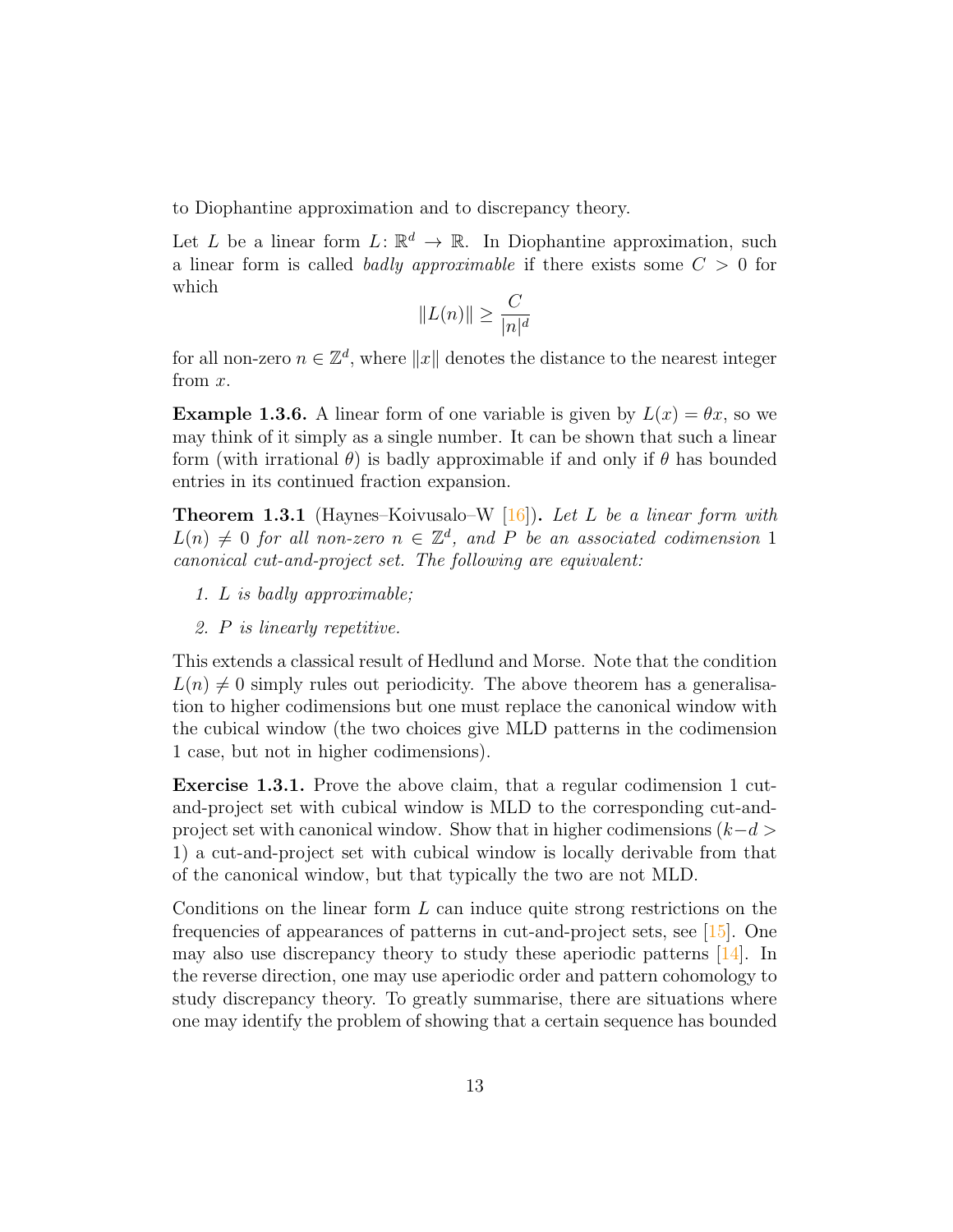discrepancy, to the problem of showing that a special cohomology class of  $\Omega_P$ of an associated pattern  $P$  belongs to a special subgroup of 'asymptotically negligible' cocycles. For more details, see [\[21\]](#page-42-5).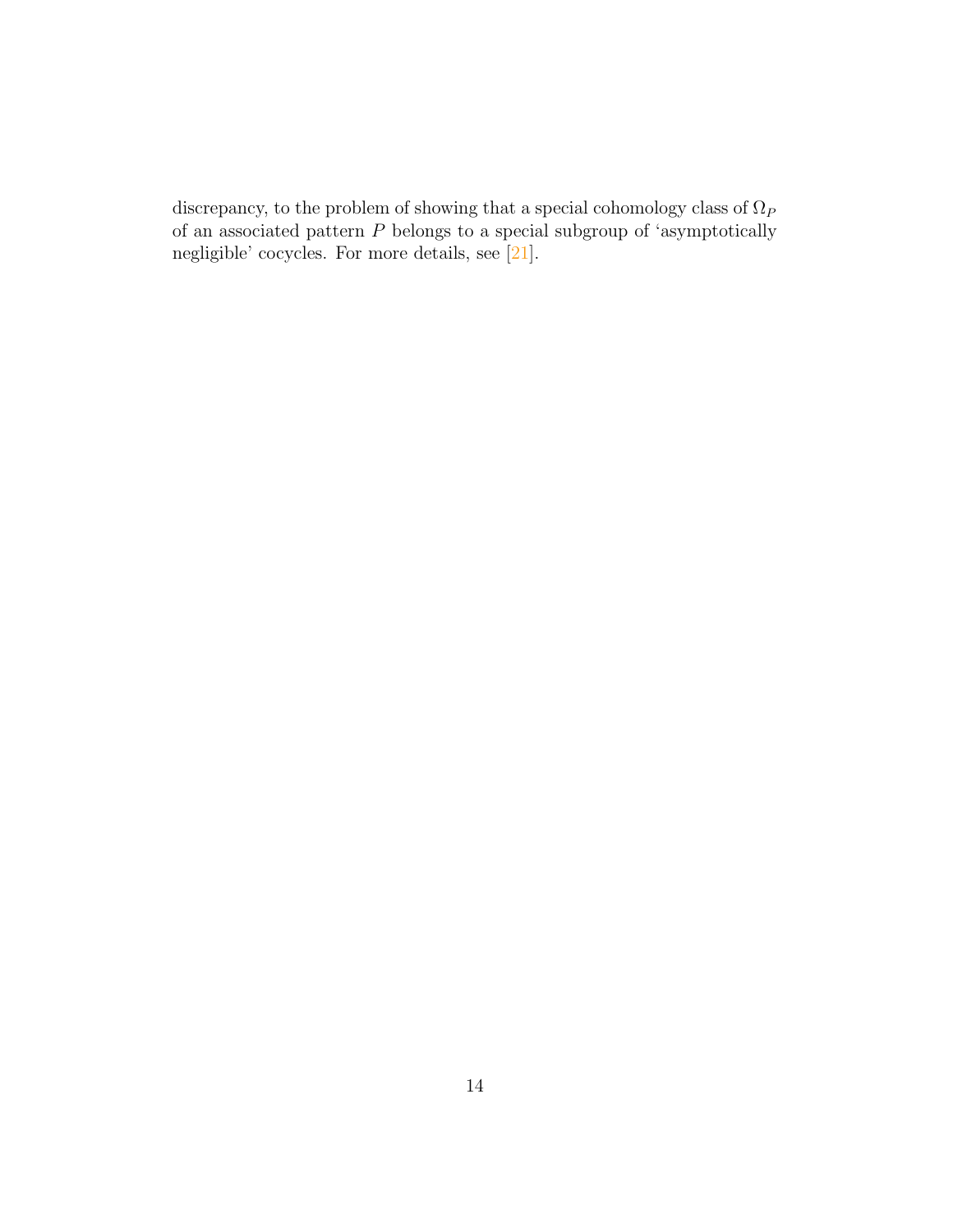## <span id="page-18-0"></span>Session 2

## Pattern spaces

### <span id="page-18-1"></span>2.1 Pattern uniformity/metric

To a pattern P we shall associate a topological space  $\Omega_P$  called the *pattern* space. One should think of it as a moduli space of other patterns which are "locally indistinguishable" from P.

Let X be a set of patterns of  $\mathbb{R}^d$ . For  $R, \epsilon > 0$ , say that two patterns  $P, Q \in X$ are  $(R, \epsilon)$ -close if

$$
(P+x)[B(0,R)] = (Q+y)[B(0,R)]
$$

for  $x, y \in \mathbb{R}^d$  with  $|x|, |y| \leq \epsilon$ . That is, the patterns P and Q agree to radius R about the origin after shifting each by at most distance  $\epsilon$  (for non-FLC patterns, it is better to allow a more general kind of ' $\epsilon$ -wiggle'; see Appendix [A\)](#page-39-0).

This defines a *uniformity* on X. If you don't know about uniformities then don't worry. The important point is that there is a notion of closeness between patterns: P and Q are considered to be very close as patterns if they are  $(R, \epsilon)$ -close for some very large R and very small  $\epsilon$ . This induces a topology on  $X$  in the obvious way (think about how it is done for metric spaces), and even the notion of a sequence  $(P_k)_{k\in\mathbb{N}}$  in X being Cauchy: when, for any  $R > 0$  and  $\epsilon > 0$  there exists some  $N \in \mathbb{N}$  for which  $P_m$  and  $P_n$  are  $(R, \epsilon)$ -close for any  $m, n \geq N$ . So we can define what it means for X to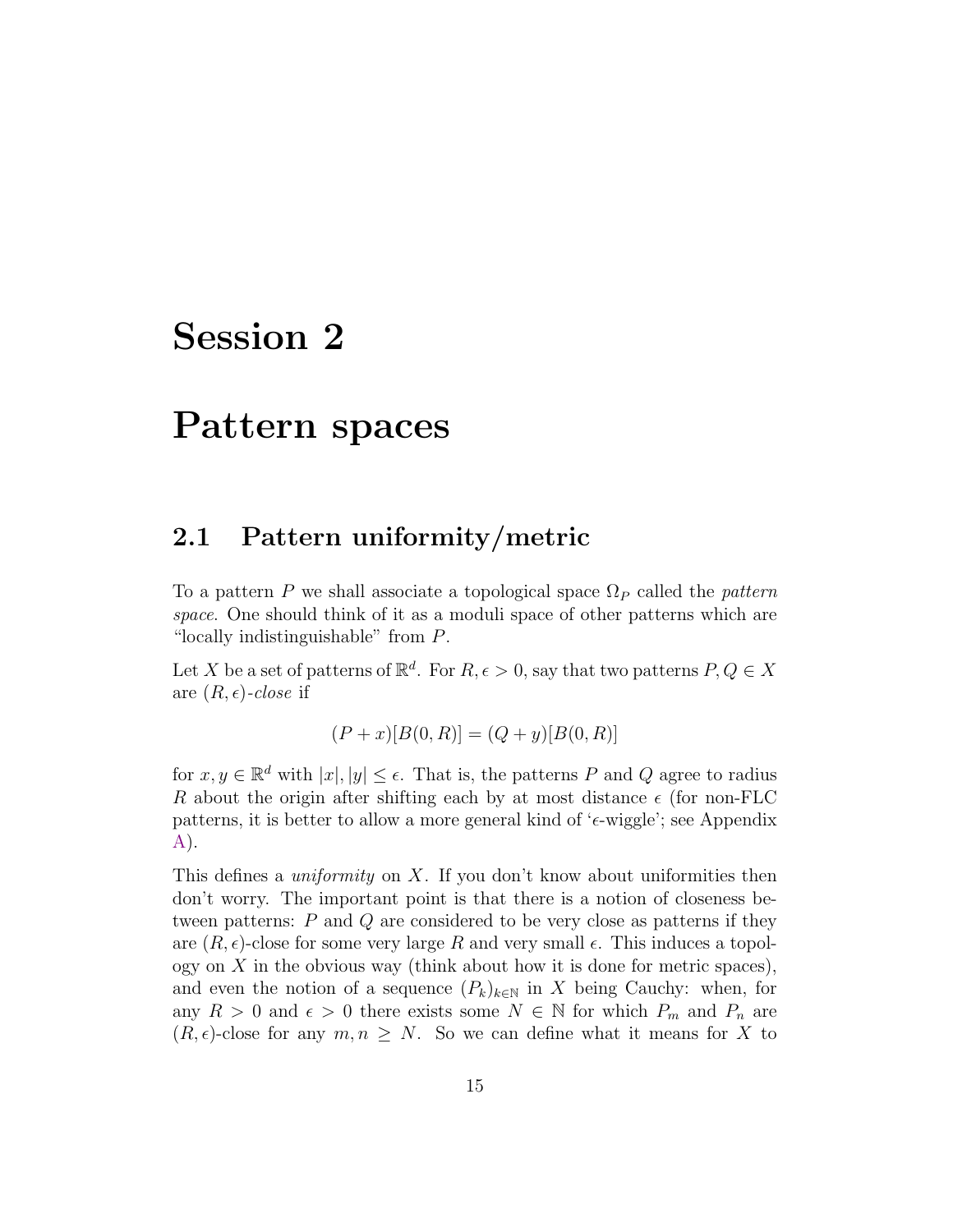be complete i.e., when all Cauchy sequences in X converge to a limit in X. When  $X$  is not complete, we can complete it in an analogous way to how one completes a metric space; the completion is denoted by  $X$ .

Exercise 2.1.1. The above can be converted into a metric, although there are different ways of doing this (so my preference is to stick with the less arbitrary object). However, if you would rather think of the geometry as induced by a metric: show that

$$
d(P,Q) \coloneqq \min\{1, \inf\{\epsilon > 0 \mid P, Q \text{ are } (\epsilon^{-1}, \epsilon)\text{-close}\}\}
$$

defines a metric  $d: X \times X \to \mathbb{R}$ . So we use the function  $R(\epsilon) = \epsilon^{-1}$  to remove the independence of the R variable from the  $\epsilon$  variable to define the metric; other choices would work too, but one has to be careful then to make sure that the triangle inequality holds (which is why one needs to cap the metric at 1 in the above metric).

### <span id="page-19-0"></span>2.2 Pattern spaces

**Definition 2.2.1.** Let P be pattern with FLC. The pattern space of P is defined as

$$
\Omega_P \coloneqq \overline{(P + \mathbb{R}^d)}
$$

where  $P + \mathbb{R}^d$  is the set of translates of P and the completion is taken as described above.

**Remark.** Note that when  $P$  does not have FLC (e.g., for  $P$  a 'pinwheel tiling'), the geometry on the orbit  $P + \mathbb{R}^d$  is not the right one, and  $\Omega_P$  if defined as above is not the right space. See Appendix [A.](#page-39-0)

It turns out that we need not think of  $\Omega_P$  as a completion. Say that Q is *locally indistinguishable from*  $P$  if every finite patch of  $Q$  appears, up to translation, in P.

**Theorem 2.2.1.** If P has FLC, then  $\Omega_P$  is a compact, connected space which may be identified with the set of patterns which are locally indistinguishable from Q (with the topology defined as above).

Exercise 2.2.1. Prove the above.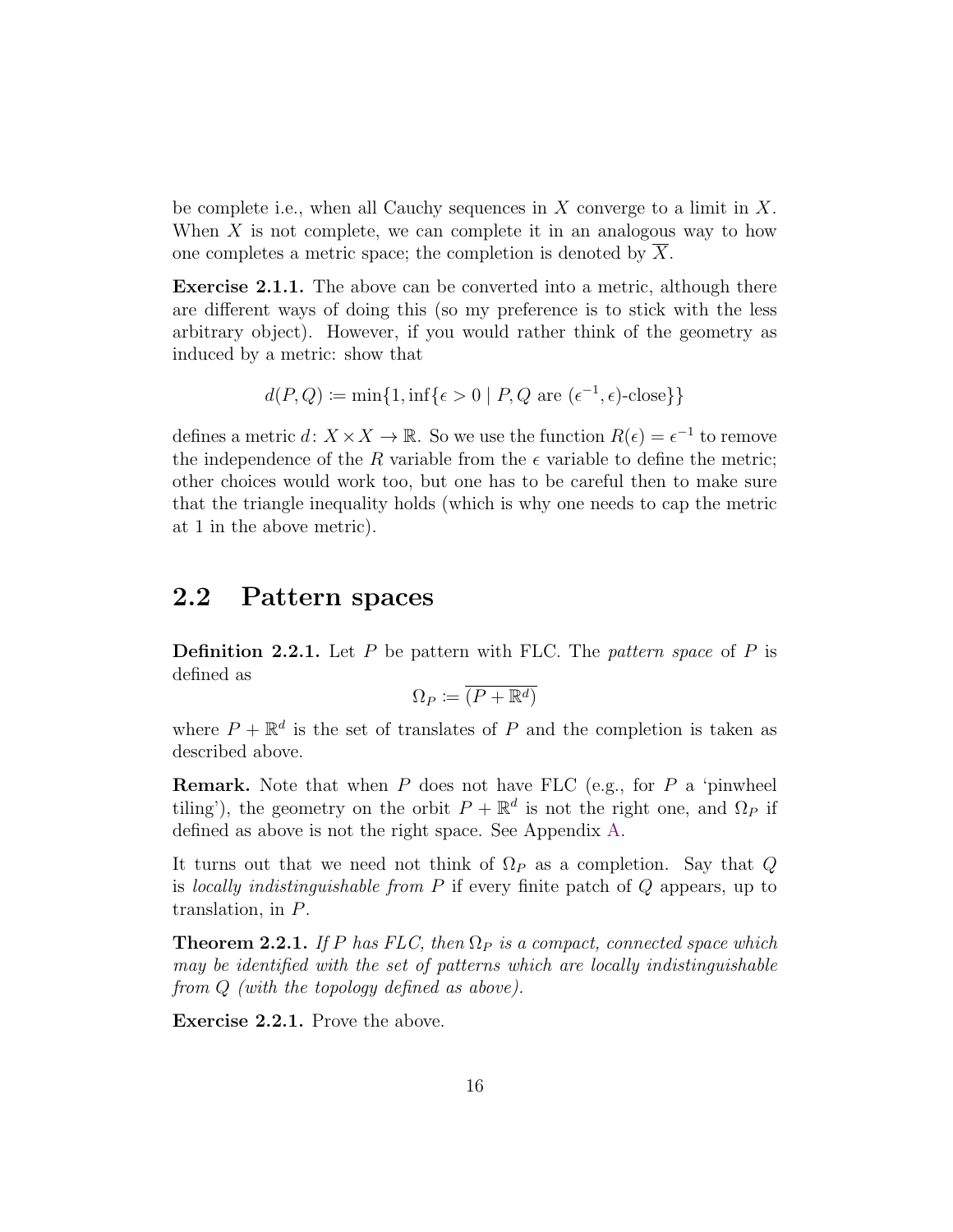**Exercise 2.2.2.** Note that the definition of  $\Omega_P$  still makes sense when P does not have FLC, although then it is morally the wrong definition; see Appendix [A.](#page-39-0) Show that  $\Omega_P$ , as defined above, is compact if and only if P has FLC.

**Exercise 2.2.3.** Show that if P is repetitive then P is locally indistinguishable from any  $Q \in \Omega_P$ , and vice versa. It follows that  $\Omega_P = \Omega_Q$  for any  $Q \in \Omega_P$ .

**Example 2.2.1.** Let P be a periodic pattern of  $\mathbb{R}^d$ . Then  $P + \mathbb{R}^d$  is a d-torus  $\mathbb{T}^d$ , which is compact and hence already complete, so  $\Omega_P = \mathbb{T}^d$ .

**Exercise 2.2.4.** Show that if  $P$  is FLC but non-periodic, there exists some  $Q \in \Omega_P$  with  $Q \neq P + x$  for any  $x \in \mathbb{R}^d$ .

It follows from the above exercise and Theorem [2.3.1](#page-21-1) that the space  $\Omega_P$  is not path-connected for FLC but non-periodic P. Since  $\Omega_P$  is always connected, it follows that it is certainly not a CW complex. So typically  $\Omega_P$  is a rather complicated space. For only the most basic examples can one meaningfully sketch what these spaces look like:

**Example 2.2.2.** Let T be a tiling of  $\mathbb{R}^1$  of tiles unit intervals, with endpoints on  $\mathbb{Z}$ , with all tiles to the left of the origin coloured black and all those to the right coloured white. The pattern space  $\Omega_T$  contains the periodic tiling B of black tiles and the periodic tiling W of white tiles (with endpoints on  $\mathbb{Z}$ ), which are locally indistinguishable from T (although not vice versa!). So  $\Omega_T$ contains two embedded circles  $S_B$  and  $S_W$  consisting of the translates of B and  $W$ . The pattern space is connected but has three path components: the circles  $S_B$  and  $S_W$ , and the path component containing T, which we think of as a line which spirals in to  $S_B$  as the origin is moved to the left (i.e., as we consider tilings  $T + x$  as  $x \to \infty$ ) and spirals in to  $S_W$  as the origin is moved the right (i.e., as we consider tilings  $T - x$  as  $x \to \infty$ ). It kind of looks like an everyone's-favourite-stair-traversing-toyTM.

**Exercise 2.2.5.** What does the space  $\Omega_T$  look like for T the tiling of unit interval white tiles, except with a single black tile?

**Exercise 2.2.6.** Define a tiling T of  $\mathbb{R}^1$  of black and white unit interval tiles so that  $\Omega_T$  contains precisely n embedded circles. Define another such tiling  $T'$  so that  $\Omega_{T'}$  contains a copy of every possible tiling of black and white unit interval tiles.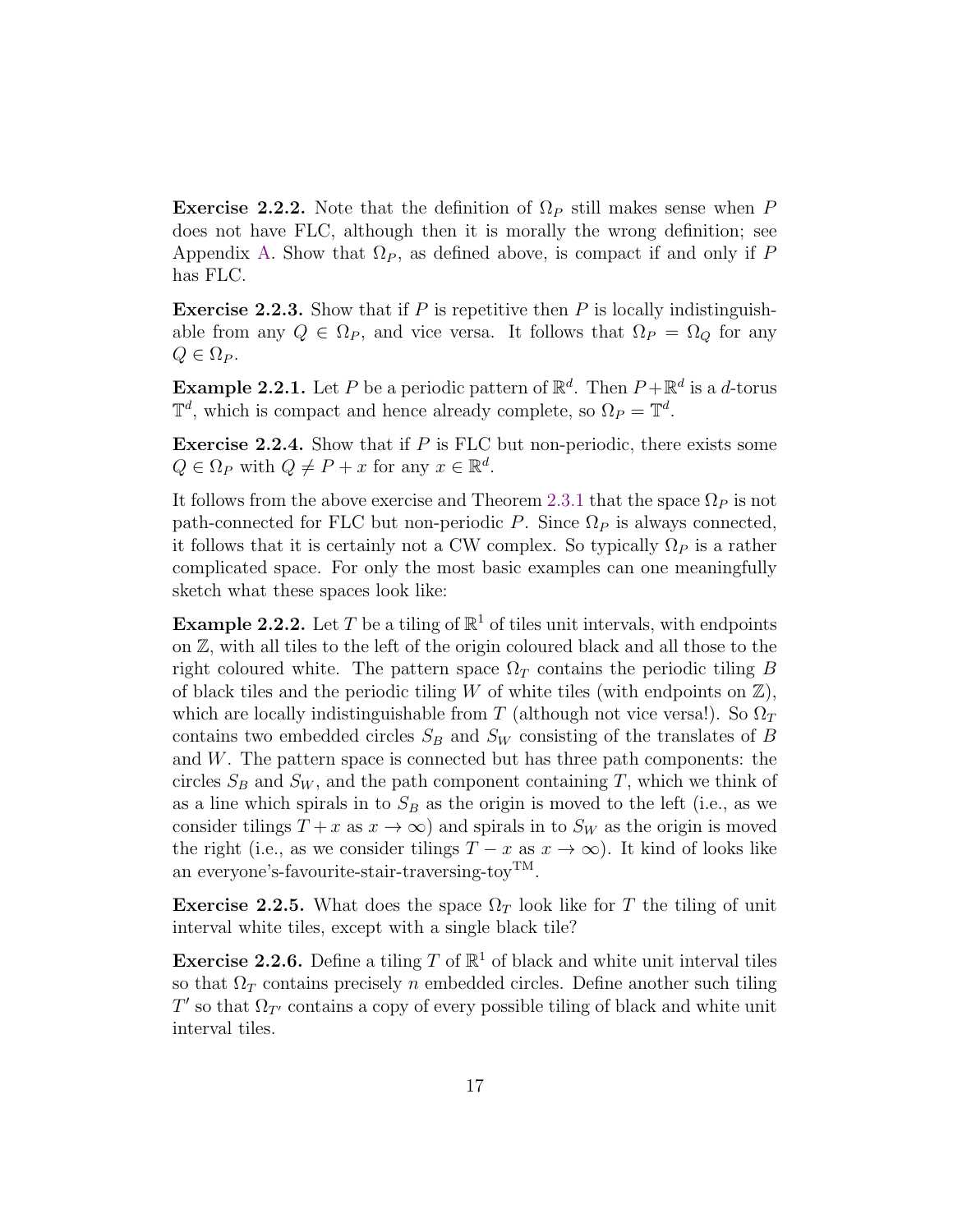Locally, a pattern space looks like the product  $U \times \Xi$  of an open ball  $U \subset \mathbb{R}^d$ and a compact, totally disconnected space  $\Xi$ . The U component parametrises small translates of tilings, and the space  $\Xi$  parametrises different ways of completing a large central patch of a tiling to a full tiling. Loosely, this is totally disconnected because such a choice of full tiling consists of a sequence of discrete choices of larger and larger extensions of the central patch.

Exercise 2.2.7. Formally prove the claims of the above paragraph.

Recall that one philosophy of ours' is that we should only care about properties of tilings which are MLD invariant:

**Exercise 2.2.8.** Show that if P and Q are MLD then  $\Omega_P$  and  $\Omega_Q$  are homeomorphic. Show that if  $P$  and  $Q$  are affine transformations of each other, then  $\Omega_P$  and  $\Omega_Q$  are homeomorphic.

## <span id="page-21-0"></span>2.3 Dynamics

There is an obvious action of  $\mathbb{R}^d$  on the space  $\Omega_P$ , given by translation. Indeed, recall that any point of  $\Omega_P$  may be considered as a pattern in its own right. So a vector  $x \in \mathbb{R}^d$  acts on  $Q \in \Omega_P$  via

$$
x \cdot Q \coloneqq Q + x.
$$

This makes  $\Omega_P$  with the action of  $\mathbb{R}^d$  a dynamical system: that is,  $0 \cdot Q = Q$ and  $y \cdot (x \cdot Q) = (y + x) \cdot Q$  for all  $Q \in \Omega_P$  and  $x, y \in \mathbb{R}^d$ . For FLC pattern spaces, there is quite a tight link between the dynamics and the topology, because of the following:

<span id="page-21-1"></span>**Theorem 2.3.1.** For an FLC pattern P, the path components of  $\Omega_P$  correspond to the  $\mathbb{R}^d$  orbits of the dynamical system i.e., two patterns of  $\Omega_P$  are translates of each other if and only if they belong to the same path component of  $\Omega_P$ .

**Theorem 2.3.2.** An FLC pattern P is repetitive if and only if the  $\mathbb{R}^d$ -action on  $\Omega_P$  is minimal, that is every orbit  $Q + \mathbb{R}^d$  is dense for all  $Q \in \Omega_P$ .

Exercise 2.3.1. Prove the above two theorems.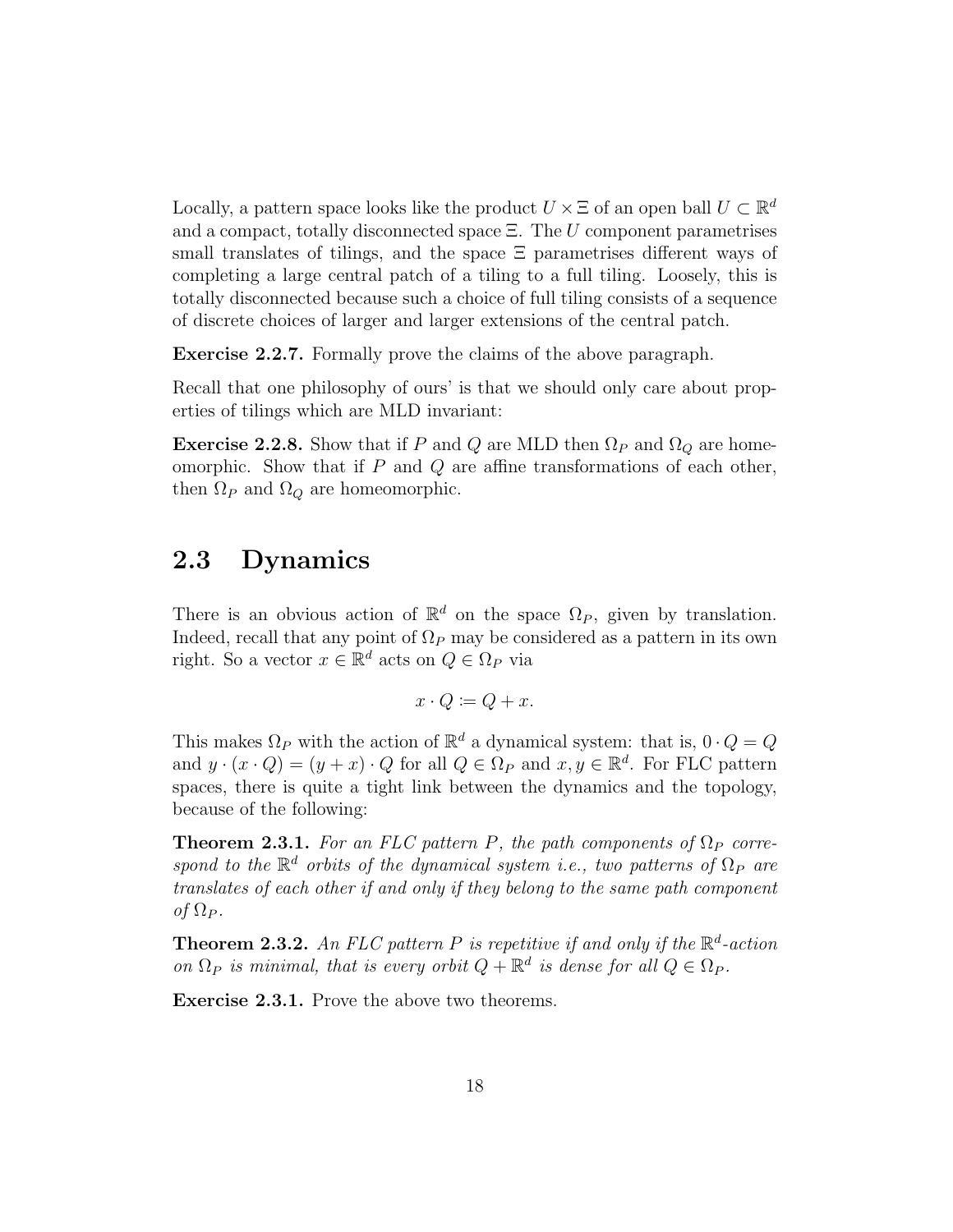**Exercise 2.3.2.** Show that if  $P$  is FLC, repetitive and non-periodic then so is every other  $Q \in \Omega_P$ . Hence for all  $Q \in \Omega_P$  we have a continuous bijection

$$
f\colon \mathbb{R}^d \to Q+\mathbb{R}^d
$$

onto the path component of  $\Omega_P$  containing Q, so each path-component is the continuous bijective image of  $\mathbb{R}^d$  (note, however, that the map  $f^{-1}$  is certainly not continuous). Show that there are in fact uncountably many orbits/path-components in this repetitive case.

## <span id="page-22-0"></span>2.4 Global topology of pattern spaces

The above explains why the pattern space of a non-periodic but repetitive pattern is so complicated, it consists of uncountably many copies of  $\mathbb{R}^d$ , all tightly scrunched up together to form the compact space  $\Omega_P$ . However, the following theorem of Sadun and Williams provides a good picture of what these spaces look like globally [\[28\]](#page-43-6):

**Theorem 2.4.1** (Sadun–Williams [\[28\]](#page-43-6)). The pattern space  $\Omega_P$  of an FLC pattern P of  $\mathbb{R}^d$  is a fibre bundle with fibre a compact totally disconnected space (which is the Cantor space for P repetitive) and base the d-torus  $\mathbb{T}^d$ .

Remark. For those of you who haven't met fibre bundles before: the above intuitively means that  $\Omega_P$  is a 'twisted product' of a totally disconnected space  $\Xi$  over  $\mathbb{T}^d$ . More explicitly, there exists a continuous surjection

$$
p\colon \Omega_P\to \mathbb{T}^d
$$

such that there is a covering of  $\mathbb{T}^d$  with open subsets U (which we may take here as homeomorphic to an open ball in  $\mathbb{R}^d$  and homeomorphisms

$$
h\colon p^{-1}(U)\to U\times \Xi
$$

satisfying  $p = \pi_1 \circ h$ , with  $\pi_1$  the projection  $(u, x) \mapsto u$ .

**Exercise 2.4.1.** Prove the above theorem for an FLC tiling of  $\mathbb{R}^1$  of interval tiles, or an FLC Delone set of  $\mathbb{R}^1$ .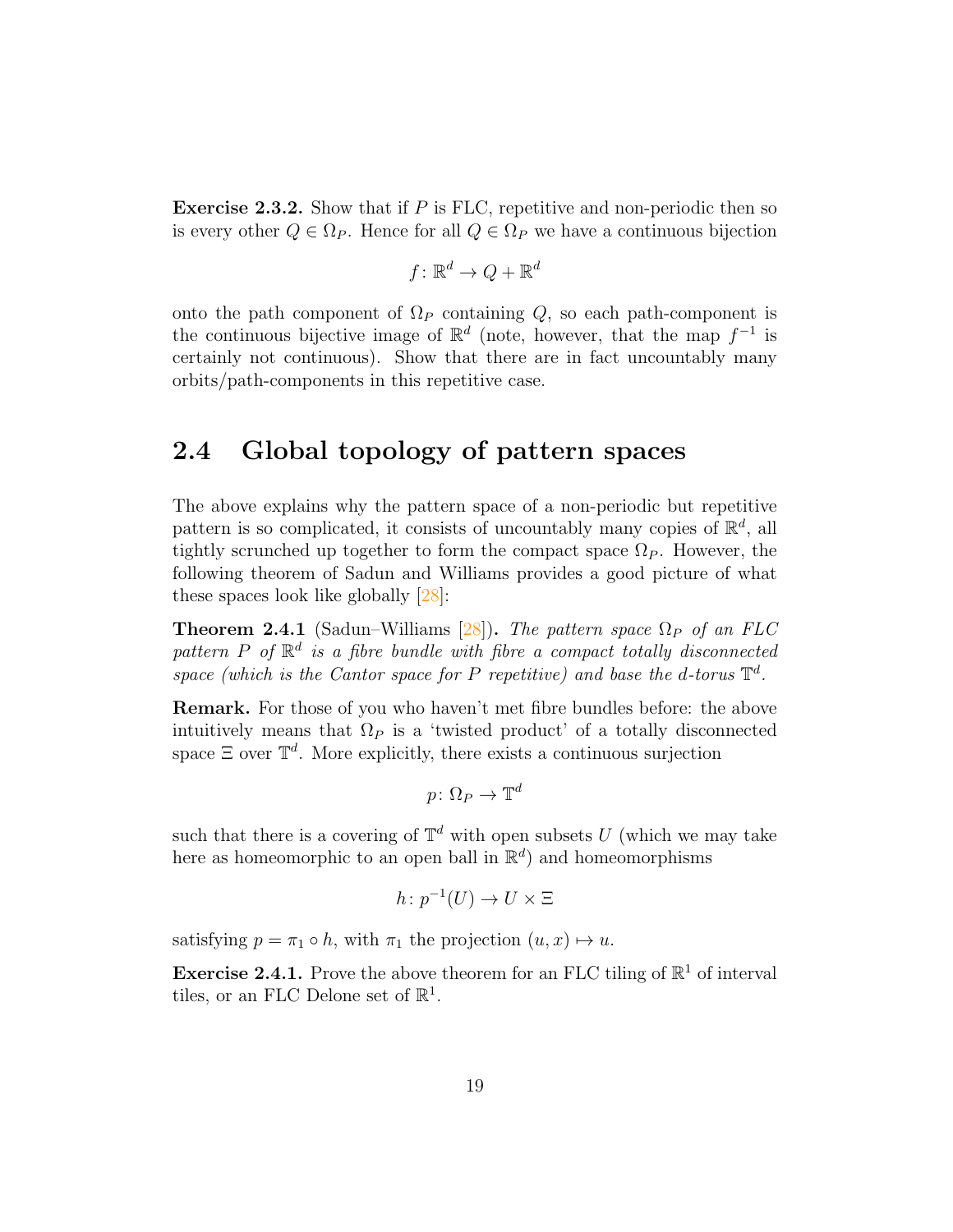**Exercise 2.4.2.** Prove the above theorem for an FLC tiling of  $\mathbb{R}^d$  of unit hypercubes, tiling in the usual periodic fashion, but perhaps labelled with various colours.

Sadun and Williams' proof amounts to showing that we may always reduce to the above case, by converting a more general pattern to a hypercube tiling through 'shape deformations' and MLD equivalences, neither of which change the topology of the pattern space.

## <span id="page-23-0"></span>2.5 Approximant presentations for pattern spaces

#### <span id="page-23-1"></span>2.5.1 Inverse limit presentations

An inverse limit diagram  $(here<sup>1</sup>)$  $(here<sup>1</sup>)$  $(here<sup>1</sup>)$  is a diagram

$$
(\Gamma_{\bullet}, f_{\bullet}) = \Gamma_0 \stackrel{f_1}{\leftarrow} \Gamma_1 \stackrel{f_2}{\leftarrow} \Gamma_2 \stackrel{f_3}{\leftarrow} \Gamma_3 \stackrel{f_4}{\leftarrow} \cdots
$$

of topological spaces  $\Gamma_i$  and continuous maps  $f_{i+1} : \Gamma_{i+1} \to \Gamma_i$  for all  $i \in \mathbb{N}_0$ . Given such a diagram its *inverse limit*  $\lim(\Gamma_{\bullet}, f_{\bullet})$  (which we shall sometimes denote by  $\Gamma_{\infty}$ ) is defined by

$$
\Gamma_{\infty} = \underleftarrow{\lim}(\Gamma_{\bullet}, f_{\bullet}) = \{(x_i)_{i \in \mathbb{N}_0} \in \prod_{i \in \mathbb{N}_0} \Gamma_i \mid f_i(x_i) = x_{i-1}\},
$$

with topology induced from being a subspace of the product  $\prod \Gamma_i$  with the standard product topology. We say that a space homeomorphic to  $\Gamma_{\infty}$  has *inverse limit presentation*  $(\Gamma_{\bullet}, f_{\bullet})$ . Although there need not be metrics here, it is instructive to think of elements of the inverse limit as 'consistent sequences' of points from the approximants, two of which are 'close' when they are sequences which are 'close' on the approximant spaces  $X_i$  for 'large' i.

<span id="page-23-2"></span><sup>1</sup>More generally, one may consider inverse limit diagrams to be indexed by some poset  $(\mathcal{I}, \leq)$  which is directed i.e., for  $\alpha_1, \alpha_2 \in \mathcal{I}$  there exists some  $\beta$  with  $\beta \geq \alpha_1, \alpha_2$ . A corresponding diagram consists of spaces  $\Gamma_\alpha$  for all  $\alpha \in \mathcal{I}$  and continuous maps  $f_{\beta \alpha}$ :  $\Gamma_\beta \to$  $\Gamma_{\alpha}$  for all  $\alpha \leq \beta$  satisfying  $f_{\alpha\gamma} = f_{\alpha\beta} \circ f_{\beta\gamma}$  whenever  $\alpha \leq \beta \leq \gamma$ . So the inverse limit diagrams here are always based on the poset ( $\mathbb{N}_0 \leq$ ), with  $\leq$  the usual ordering on  $\mathbb{N}_0$ .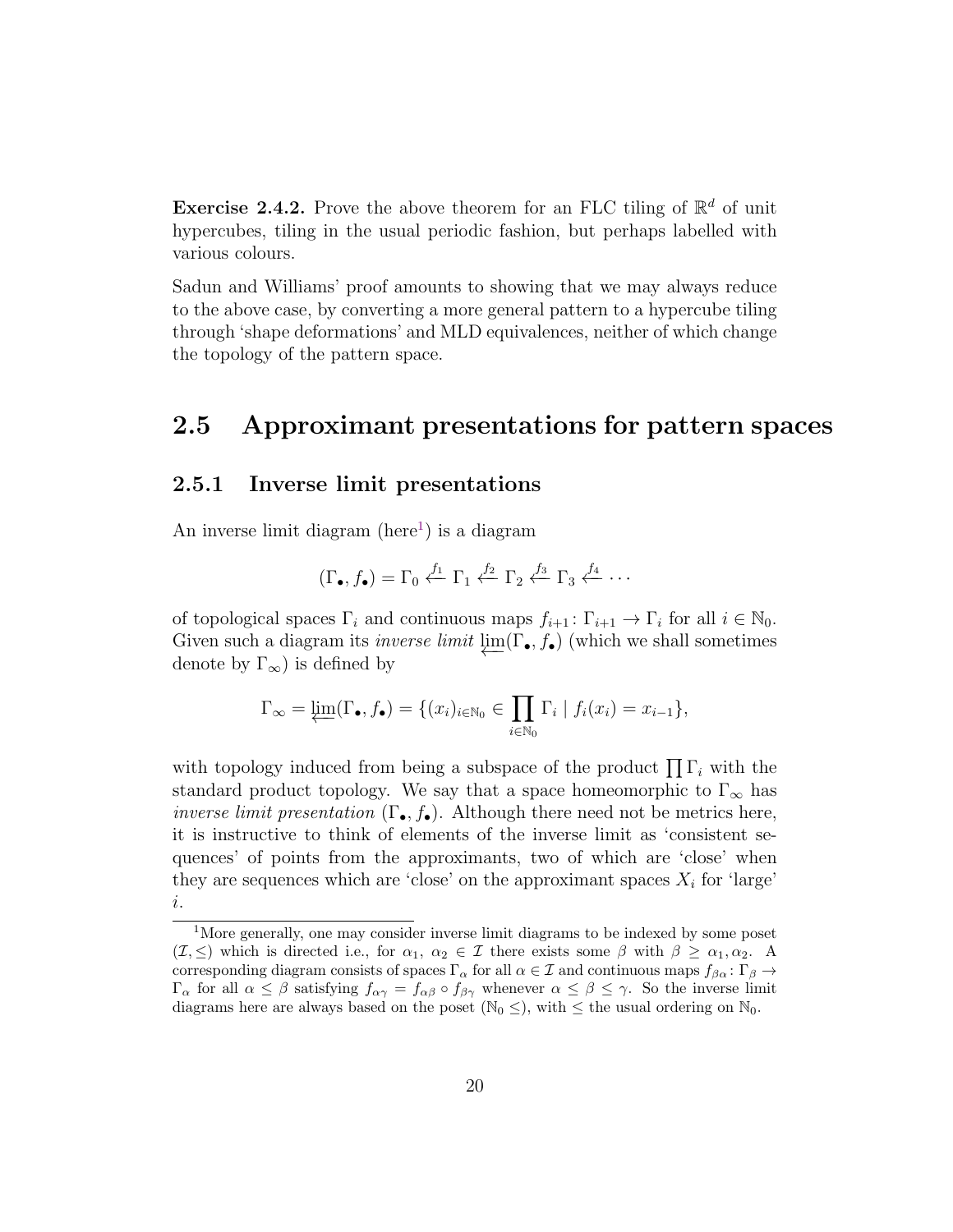Notice that we have canonical continuous maps  $\gamma_i: \Gamma_{\infty} \to \Gamma_i$ , given by sending  $(x_i)_{i\in\mathbb{N}_0}$  to  $x_i \in \Gamma_i$ . These maps of course satisfy  $\gamma_i = f_{i+1} \circ \gamma_{i+1}$ . As an aside, the inverse limit above is really just an explicit construction of a space satisfying a universal property for the diagram. Precisely, if there is another space X also with continuous maps  $\phi_i: X \to \Gamma_i$  satisfying  $\phi_i = f_{i+1} \circ \phi_i$ , then there is a continuous map  $g: X \to \Gamma_{\infty}$  making everything in sight commute:  $\phi_i = \gamma_i \circ g$  for all  $i \in \mathbb{N}_0$ .

### <span id="page-24-0"></span>2.5.2 Gähler approximants

As we have seen, the pattern space  $\Omega_P$  of an FLC but non-periodic pattern can be very complicated, and is not a CW complex. However, it turns out that  $\Omega_P$  always has an inverse limit presentation in terms of CW complexes with cellular maps between them.

Firstly, we shall restrict to FLC *cellular* tilings  $T$ . This means that  $T$  has a CW decomposition into 0-cells, 1-cells,...,  $d$ -cells, the closed  $d$ -cells being the tiles. These cells should form part of the decoration for the tiling, so  $T[U]$ and  $T[V]$  agree up to translation only when their patches of tiles decorated by the cell decomposition agree up to translation.

Exercise 2.5.1. Show that any FLC pattern is MLD to an FLC cellular tiling.

The above exercise show that no generality is lost, up to MLD equivalence, by considering FLC cellular tilings. Given a tile t of the tiling, denote by  $T[t, n]$ its *n*-corona, defined inductively as follows. The 0-corona  $T[t, 0] \coloneqq \{t\}$ , i.e., it is the singleton patch containing just t. The *n*-corona  $T[t, n]$  is the patch of tiles  $T[t, n-1]$  along with any other tiles t intersecting  $T[t, n-1]$  nontrivially (so necessarily on the boundaries of these new tiles). In other words, we define the *n*-corona by taking t and then iteratively appending adjacent tiles to our patch *n* times.

Define a relation  $\sim'_n$  on  $\mathbb{R}^d$  by setting  $x \sim'_n y$  if and only if x and y belong to tiles  $t_x$  and  $t_y$  so that

$$
T[t_x, n] - x = T[t_y, n] - y.
$$

This won't be a transitive relation for aperiodic tilings (exercise: why not?), so we take its transitive closure to define an equivalence relation  $\sim_n$  on  $\mathbb{R}^d$ .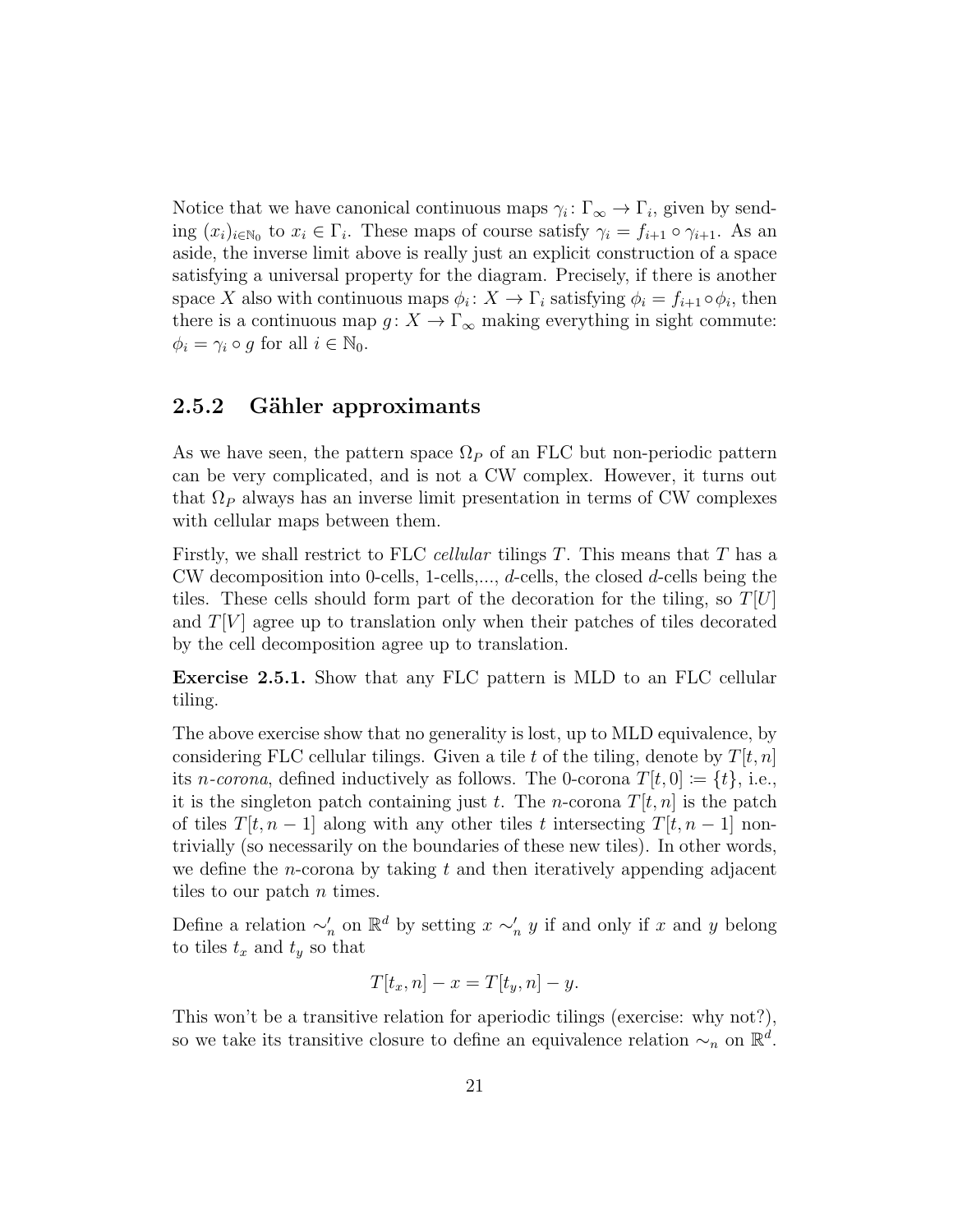The quotient space  $\Gamma_n = \mathbb{R}^d / \sim_n$  is called the *level n Gähler complex*. A more visual way of viewing this construction is as follows: define an  $n$ -collared patch of T to be a pair  $(t, T[t, n])$  of a tile t with its n-corona, taken up to translation equivalence. By FLC there are only finitely many  $n$ -collared patches. To construct  $\Gamma_n$ , we take a copy of a tile t for each n-collared patch  $(t, T[t, n])$ , and glue them along their boundaries according to how the n-collared patches can meet in T. These spaces are *branched d-manifolds*; locally they look like d-dimensional Euclidean space except at a  $(d-1)$ dimensional set of branch points. These branch points can be thought of as occurring when one passes over the boundary of an  $n$ -collared tile and there are several choices of the next n-collared tile to jump to.

**Exercise 2.5.2.** Show that the quotient  $q: \mathbb{R}^d \to \Gamma_n$  maps the cells of T homeomorphically onto  $\Gamma_n$ , so  $\Gamma_n$  carries an induced CW decomposition making the quotient map  $q$  a cellular map.

There are canonical cellular maps  $f_n: \Gamma_n \to \Gamma_{n-1}$ , since elements of  $\mathbb{R}^d$  identified under  $\sim_n$  are certainly identified under  $\sim_{n-1}$ . We think of these as 'forgetful maps': a point of  $\Gamma_n$  describes the location of a tile at the origin, along with some collaring information, and the forgetful map  $f_n$  simply forgets some of this collaring information.

**Theorem 2.5.1.** For a cellular tiling T with FLC, the inverse limit diagram of Gähler approximants defines an inverse limit presentation for the pattern space  $\Omega_P$ .

The idea of the proof is as follows: an element of  $\Gamma_n$  defines a patch of a tiling of  $\Omega_P$  at the origin, and larger and larger such patches for increasing n. An element in the inverse limit describes a *consistent* sequence of patches, in other words a sequence of patches  $P_0$ ,  $P_1$ ,  $P_2$ ,... with each  $P_n$  nested as a sub-patch of  $P_{n+1}$ . So the entire sequence of patches determines a tiling of the pattern space. Two of these sequences are 'close' in the inverse limit if and only if they are 'close' on each  $\Gamma_1, \ldots, \Gamma_n$  for large n, which is to say that large central patches of the two tilings agree up to a small translation, so the corresponding tilings are also close in  $\Omega_P$ , and vice versa.

Exercise 2.5.3. Turn the above argument into a rigorous proof.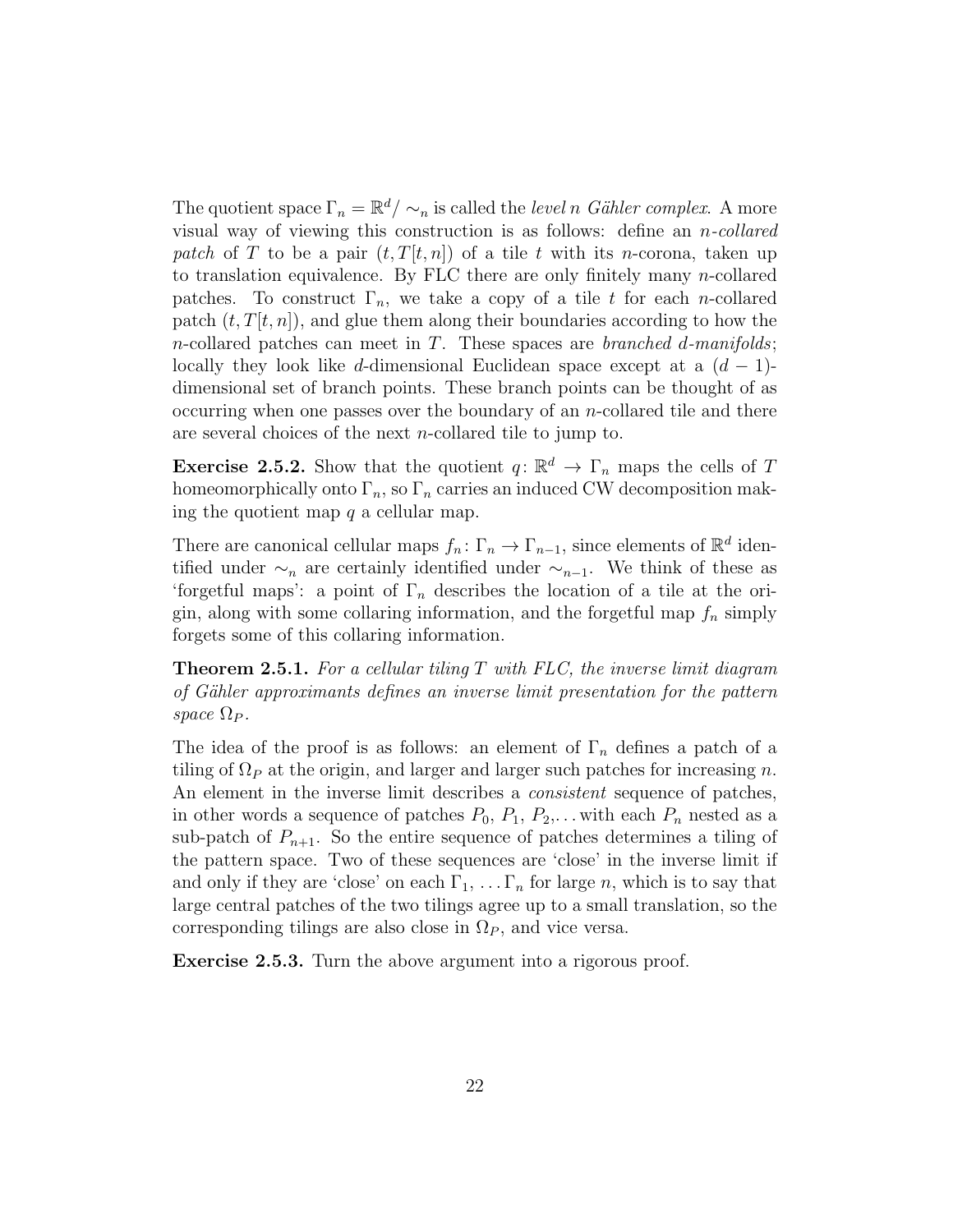#### <span id="page-26-0"></span>2.5.3 Barge–Diamond–Hunton–Sadun approximants

There is an alternative construction of approximant presentations due to Barge and Diamond in the 1d case, and then extended by them, Hunton and Sadun for general dimensions. Recall the equivalence relation  $P(r)$  defined in Section [1.2:](#page-8-0) x and y are related under  $P(r)$  precisely when the 'r-patch' of tiles within radius  $r$  of  $x$  agrees with that at  $y$  up to a translation from  $x$  to y. The quotient spaces  $K_r := \mathbb{R}^d / P(r)$  are the *BDHS approximants* [\[4\]](#page-41-7). For  $r \leq R$ , the equivalence relation  $P(r)$  identifies more points than  $P(R)$ , so we have a natural quotient map  $f_{r,R}: K_R \to K_r$  (again, think of it as 'forgetful': a point  $x \in K_R$  determines an R-patch at the origin, and  $f_{r,R}(x)$  remembers only the information of the  $r$ -patch at the origin).

**Theorem 2.5.2** ([\[4\]](#page-41-7)). Let P be an FLC pattern and  $r_0 \leq r_1 \leq r_2 \leq \ldots$  and increasing sequence with  $r_n \to \infty$ . Then the corresponding inverse limit

$$
K_{r_0}
$$
  $\xleftarrow{f_{r_0,r_1}} K_{r_1}$   $\xleftarrow{f_{r_1,r_2}} K_{r_2}$   $\xleftarrow{f_{r_2,r_3}} K_{r_3}$   $\xleftarrow{f_{r_3,r_4}} K_{r_4}$   $\xleftarrow{f_{r_4,r_5}}$  ...

of BDHS approximants is a presentation for  $\Omega_P$ .

**Exercise 2.5.4.** Prove the above theorem. It is easier than for the Gähler approximants!

Both the Gähler approximants and the BDHS approximants are not much use in making explicit computations for pattern spaces. The approximants can become more and more complex as we go up the ladder. Their use is more of theoretical value, as we shall see in visualising the Cech cohomology of  $\Omega_P$  in terms of pattern-equivariant cochains.

Whilst, like the Gähler approximants, the BDHS approximants  $K_r$  are clearly much tamer than the space  $\Omega_P$ , there is not an immediately obvious cell structure on each  $K_r$ . This could be helped by changing the equivalence relations  $P(r)$  a little. The power of these approximants, though, is that they can be simple to describe for  $K(r)$  with r small, which is of use in making computations for substitution tilings.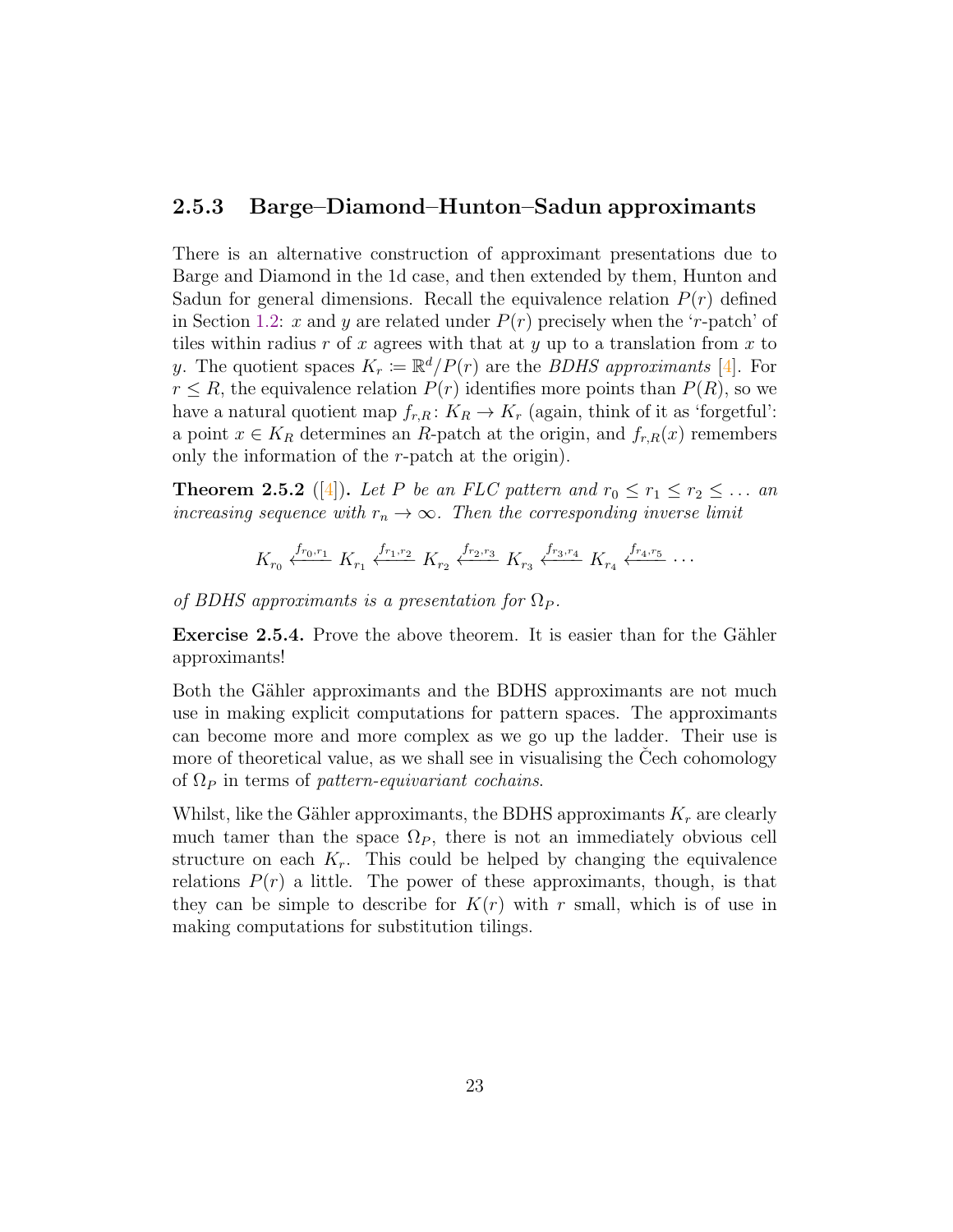## <span id="page-27-0"></span>2.6 Inverse limit presentations for substitution tiling spaces

For a substitution tiling space  $\Omega$  we can find a CW complex  $\Gamma$  with self-map  $f: \Gamma \to \Gamma$  so that

$$
\Omega \cong \varprojlim(\Gamma \stackrel{f}{\leftarrow} \Gamma \stackrel{f}{\leftarrow} \Gamma \stackrel{f}{\leftarrow} \Gamma \stackrel{f}{\leftarrow} \cdots).
$$

The complex  $\Gamma$  is defined in terms of the local combinatorics of the tilings (what tiles are there, how can they meet along a vertex, edge, etc.). The self-map  $f$  is defined in terms of the substitution. There are essentially two styles here; the original, pioneered by Anderson and Putnam  $[1]$ , uses Gähler type approximants (which were actually defined later for higher levels by Gähler). We shall look at a later construction due to Barge and Diamond in the one-dimensional case, and extended to higher dimensions later by them, Hunton and Sadun [\[4\]](#page-41-7).

Let  $\sigma$  be a tiling substitution (with various natural properties to make sure everything works, see  $[1, 4]$  $[1, 4]$ . It takes a tile type, inflates by some stretching factor  $\lambda > 1$ , and substitutes the inflated tile with a patch of tiles of the original size. A point of  $K_r$  determines a patch of radius r at the origin. So it determines a patch of radius  $\lambda r$  of tiles dilated by  $\lambda$ , and therefore also a patch of radius  $\lambda r$  of substituted tiles. This defines the self-map  $f: K_r \to K_r$ of the BDHS approximant.

**Theorem 2.6.1** ([\[4\]](#page-41-7)). Let T be a substitution tiling of  $\sigma$  and  $r > 0$ . With  $f: K_r \to K_r$  defined as above,

$$
\Omega_T \cong \varprojlim (K_r \stackrel{f}{\leftarrow} K_r \stackrel{f}{\leftarrow} K_r \stackrel{f}{\leftarrow} K_r \stackrel{f}{\leftarrow} K_r \stackrel{f}{\leftarrow} \cdots).
$$

To see why the above theorem should hold, note that an element of the inverse limit defines a tiling in a natural way: the *n*th approximant  $K_r$  determines a patch of radius  $\lambda^n r$  by applying the substitution n times to the r-patch determined by the point of  $K_r$ . This defines a continuous map from the inverse limit into  $\Omega_T$ , which one may easily show is surjective. Injectivity follows from an assumption called 'recognisability', which shall be discussed in the lectures.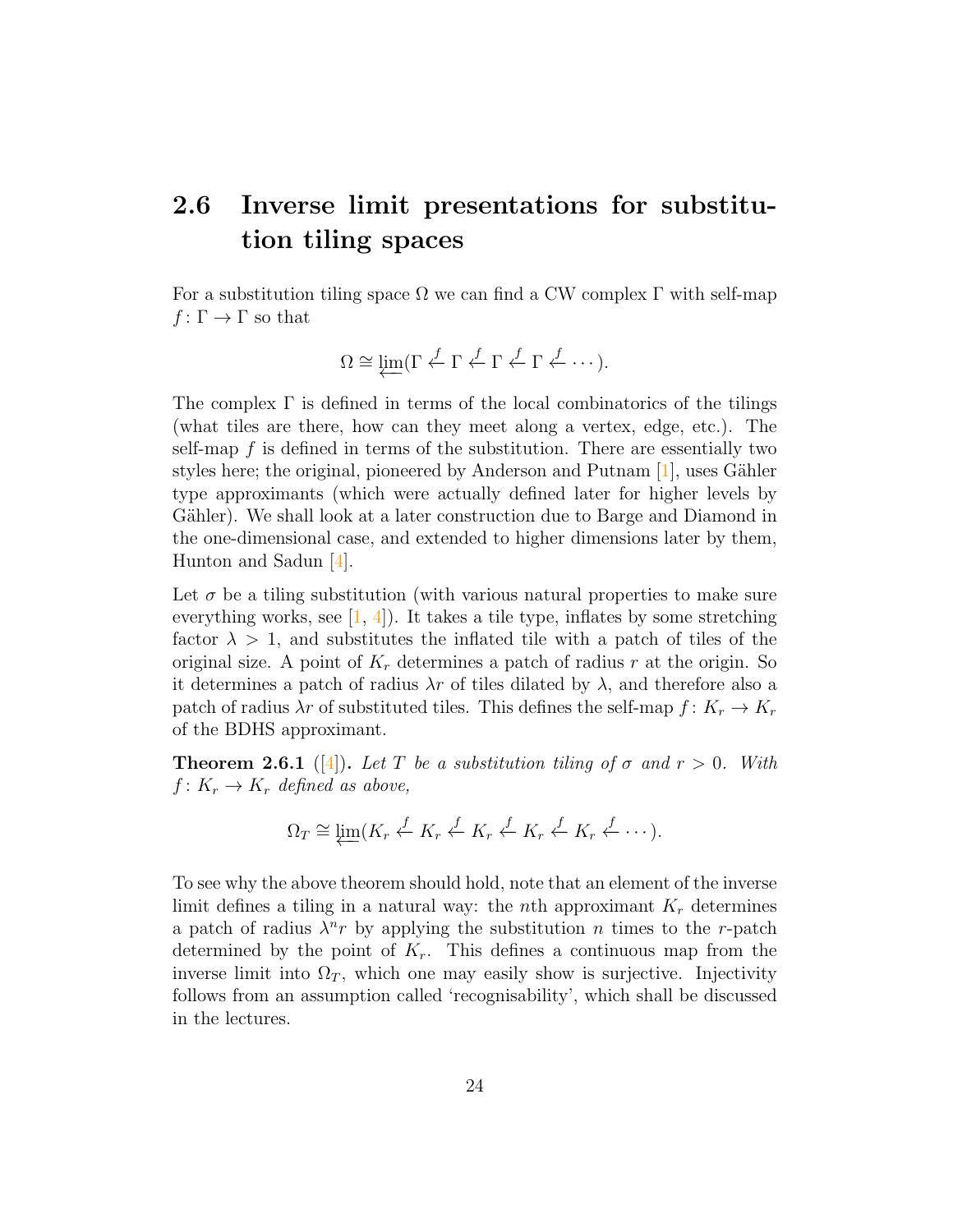Example 2.6.1. Consider a one-dimensional substitution of interval tiles. For  $\epsilon > 0$  less than half the length of the tiles, points of  $K_{\epsilon}$  can be one of three sorts: points corresponding to tilings whose origin is *exactly*  $\epsilon$  distance from a vertex; less than distance  $\epsilon$  from a vertex; or further than  $\epsilon$  from a vertex. The points of the first sort define 0-cells of  $K_{\epsilon}$ , and the second two define 1-cells called vertex-flaps and tile-cells, respectively. A vertex-flap can be thought of as an interval of size  $2\epsilon$ , one for each way that two tiles can meet at a vertex. There is a tile-cell, an interval of length  $l - 2\epsilon$ , for each tile of length l.

Example 2.6.2. Considering all of the above, convince yourself that for the Fibonacci substitution  $K_{\epsilon}$  is a one-dimensional CW complex which has two 'loops' (note that we have only three two-tile patches in a Fibonacci tiling: aa, ab, ba; a b tile cannot be followed by another). Substitution maps one loop around the other, and the second loop maps once around both. As shall be explained in the next session, this is enough information to compute the Cech cohomology of the Fibonacci tilings.

**Exercise 2.6.1.** What complex  $K_{\epsilon}$  (for  $\epsilon$  small) and map do you get for the Thue–Morse substitution?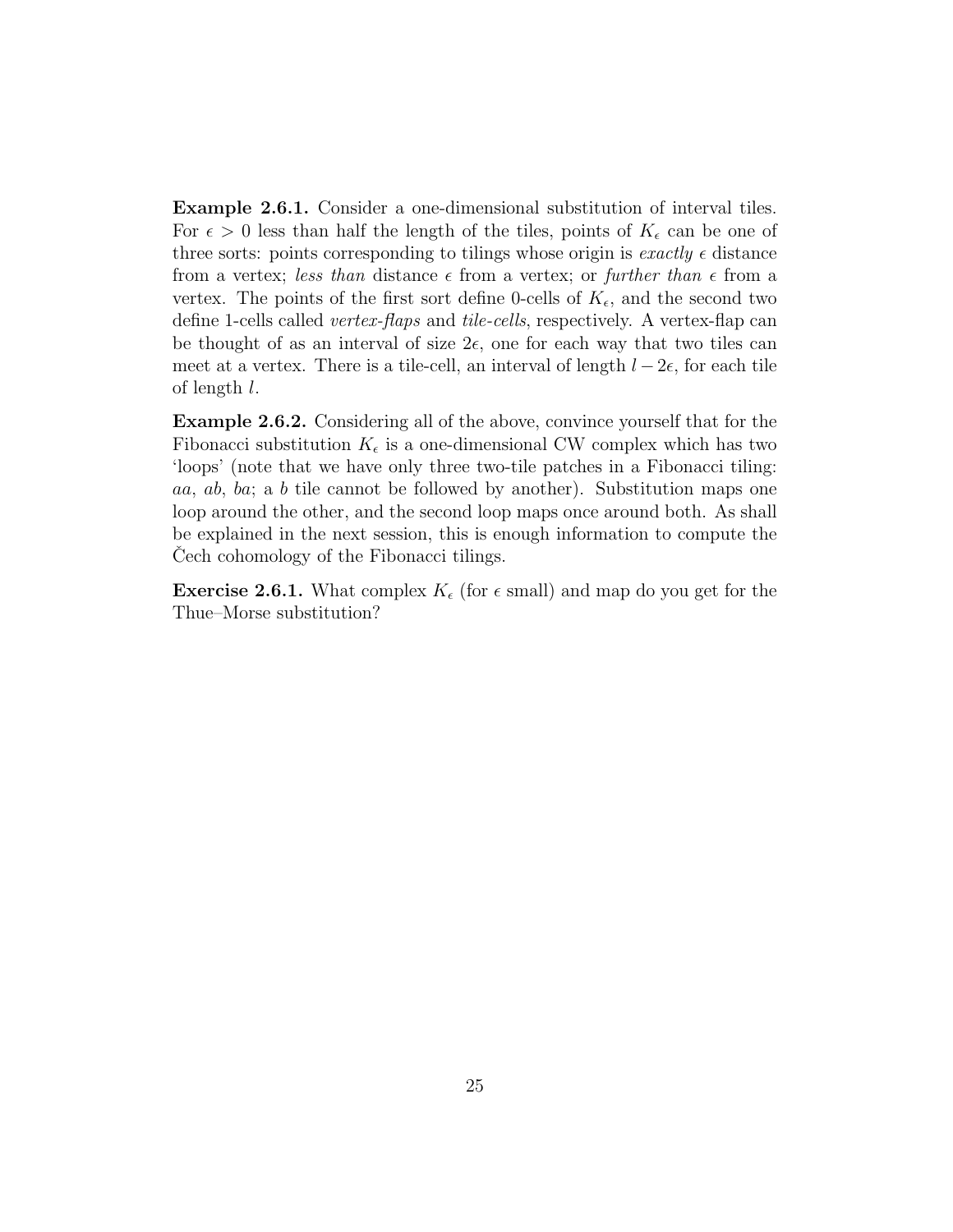# <span id="page-29-0"></span>Session 3

## Pattern cohomology

## <span id="page-29-1"></span>3.1 Čech cohomology

Čech cohomology  $\check{H}^*(-)$  is a contravariant functor from the homotopy category of topological spaces to the category of  $\mathbb{Z}$ -graded Abelian groups<sup>[1](#page-29-2)</sup>. In (slightly) more plain English:

- 1. for each topological space X and  $n \in \mathbb{Z}$  we have an Abelian group  $\check{H}^n(X);$
- 2. each continuous map  $f: X \to Y$  determines an *induced map*

 $f^* \colon \check{H}^*(Y) \to \check{H}^*(X)$ 

(the arrow going in the 'opposite' direction is what makes the functor 'contravariant');

- 3. the induced map id<sup>\*</sup> of the identity map id:  $X \to X$  is the identity on  $\check{H}^*(X);$
- 4. for two continuous maps  $f: X \to Y$  and  $g: Y \to Z$ , we have that  $f^* \circ g^* = (g \circ f)^*;$
- 5. for two homotopic maps  $f \simeq g$  we have that  $f^* = g^*$ .

<span id="page-29-2"></span><sup>&</sup>lt;sup>1</sup>In fact, there is more structure here provided by a cup product, making  $\check{H}^*(X)$  a graded ring. We won't consider the product structure here though.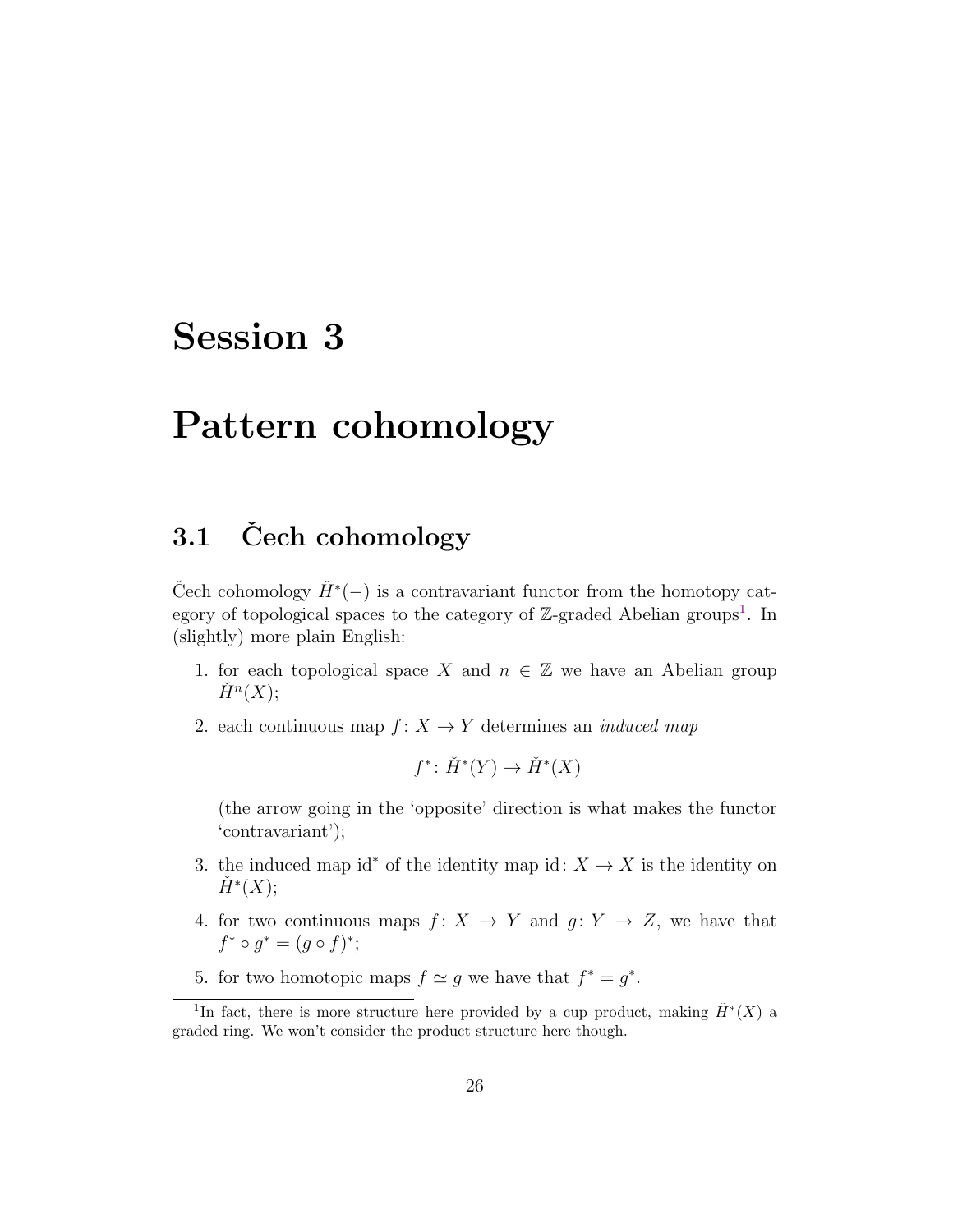Some of you may have met singular cohomology before, which satisfies all of the above, and agrees with cellular cohomology on CW complexes (we shall give a loose overview of cellular cohomology later). Unfortunately singular cohomology is not a very useful invariant for pattern spaces: it essentially only probes one path-component at a time (and even these probes only see something they can't tell apart from  $\mathbb{R}^d$  but what's interesting about tiling spaces is how the various path components are weaved together. Cech cohomology does provide useful topological information about pattern spaces, and can be given a very geometric description in terms of pattern-equivariant cochains.

We won't formally define Cech cohomology. Fortunately, all we really need to know about it are the following two facts:

- 1. Cech cohomology is naturally isomorphic to singular (hence cellular) cohomology  $H^*(-)$  on the category of spaces which are CW complexes. 'Natural' here you can think of as meaning that not only Cech and cellular cohomology groups 'agree' on CW complexes, but so do induced maps between CW complexes.
- 2. For a space X with inverse limit presentation  $X \cong \lim_{\epsilon \to \infty} (\Gamma_{\bullet}, f_{\bullet})$  of compact Hausdorff spaces, we have that  $\check{H}^*(X) \cong \varinjlim(\check{H}^*(\Gamma_{\bullet}), f^*)$ .

Item two above says that "the Cech cohomology of an inverse limit is the direct limit of Cech cohomology groups. Since pattern spaces are inverse limits of CW complexes, this means that we can understand their Cech cohomology as direct limits of cellular cohomology groups!

#### <span id="page-30-0"></span>3.1.1 Direct limits

A direct limit diagram of Abelian groups is a diagram

$$
(G_{\bullet}, f_{\bullet}) = G_0 \xrightarrow{f_0} G_1 \xrightarrow{f_1} G_2 \xrightarrow{f_2} G_3 \xrightarrow{f_3} G_4 \xrightarrow{f_4} \cdots
$$

of Abelian groups  $G_i$  and homomorphisms  $f_i: G_i \to G_{i+1}$  for all  $i \in \mathbb{N}_0$ . As with our description of inverse limits, there is a generalisation to other shapes of diagrams here that we will not need.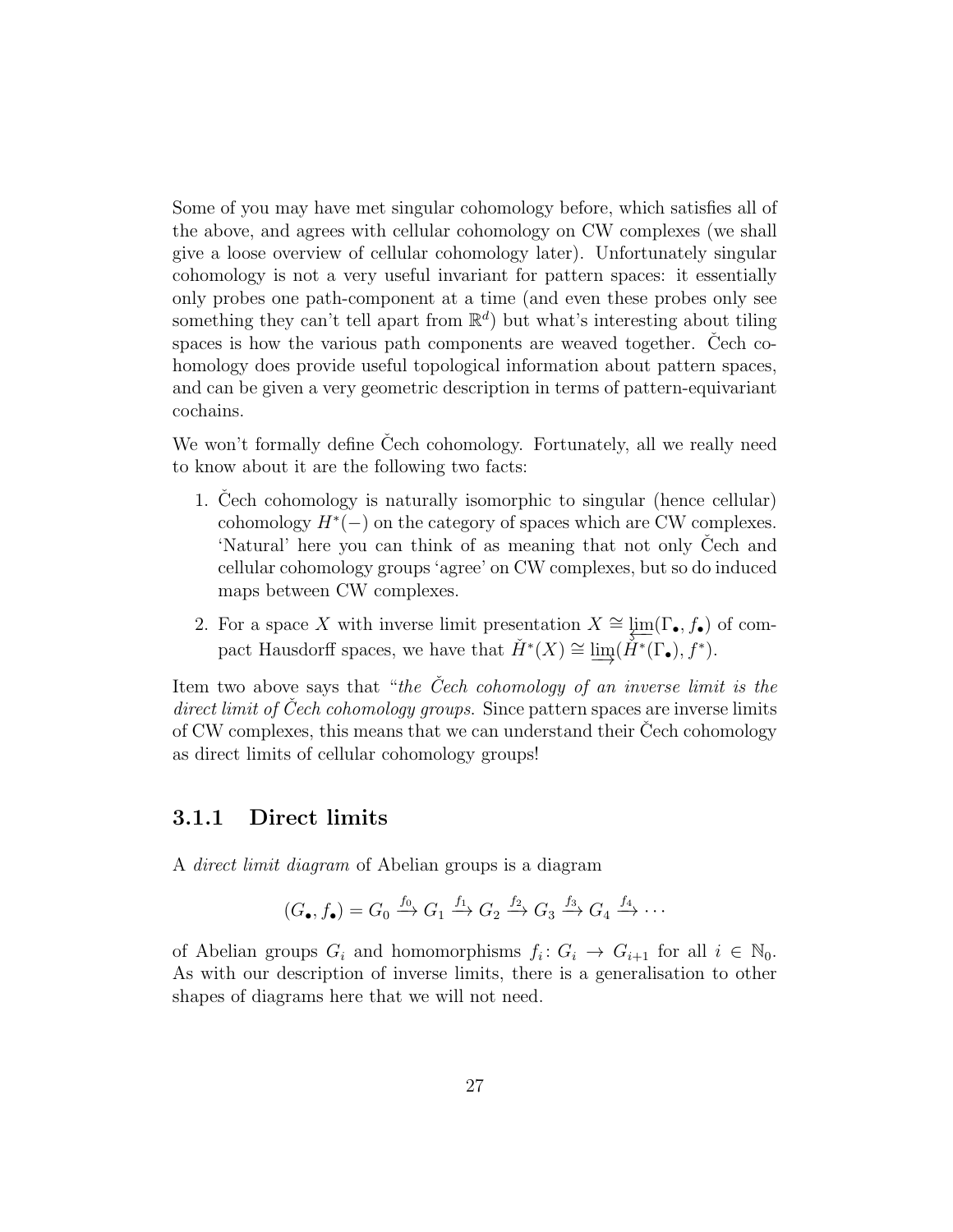The *direct limit* of such a diagram, as a set, is

$$
\coprod_{i\in\mathbb{N}_0} G_i/\sim,
$$

the disjoint union of the groups  $G_i$ , with equivalence relation  $\sim$  defined by setting  $x \sim y$  if  $x \in G_m$  and  $y \in G_n$  are eventually mapped to the same element of some  $G_N$ , that is, if  $f_{m,N}(x) = f_{n,N}(y)$  for some  $N \in \mathbb{N}_0$ , where for  $i \leq N$  we define  $f_{i,N} := f_{N-1} \circ f_{N-2} \circ \cdots \circ f_i$ . This is made into a group using the obvious operation:  $[x] + [y] = [f_{m,N}(x) + f_{n,N}(x)]$  for any  $N \geq m, n$ . As with inverse limits, this construction is really just an explicit way of defining a group satisfying a certain universal property with respect to the diagram.

Exercise 3.1.1. Show that the direct limit is a well-defined Abelian group.

Example 3.1.1. Consider the diagram

$$
(\mathbb{Z}, \times 2) = \mathbb{Z} \xrightarrow{\times 2} \mathbb{Z} \xrightarrow{\times 2} \mathbb{Z} \xrightarrow{\times 2} \mathbb{Z} \xrightarrow{\times 2} \cdots
$$

where each of the maps is given by the  $\times 2$  map  $x \mapsto 2x$ . The direct limit  $\lim_{\alpha \to 2}$  is the group of dyadic rationals

$$
\mathbb{Z}[1/2] = \{x/2^n \in \mathbb{Q} \mid n \in \mathbb{N}_0\}.
$$

with the usual operation of addition inherited from Q.

**Exercise 3.1.2.** Prove the above claim, that  $\lim_{z \to z_0} (\mathbb{Z}, \times 2) \cong \mathbb{Z}[1/2].$ 

Exercise 3.1.3. Show that the diagram

$$
G \to G \to G \to G \to G \to G \to \cdots
$$

has direct limit G if the maps are eventually isomorphisms.

#### <span id="page-31-0"></span>3.1.2 Cellular cohomology

We shall not give the full details of the definition of cellular cohomology. For that it would be better to to consult a standard algebraic topology textbook, such as Hatcher [\[13\]](#page-42-9). However, we shall give enough details in the lectures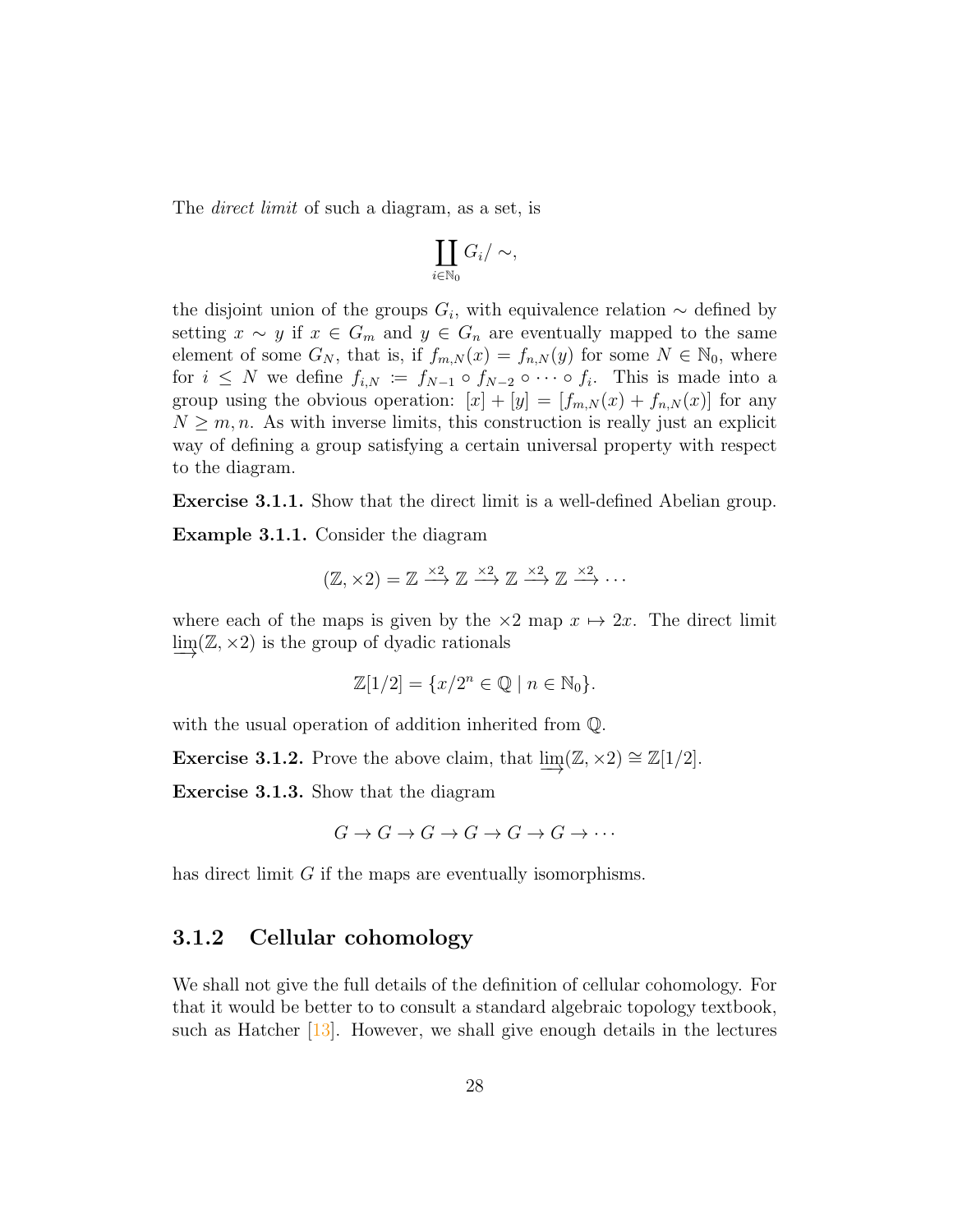which should hopefully be enough to demonstrate the main idea and so that computations can be made on simple examples.

For simplicity, let us work only with finite cell complexes  $X$ ; this means that our space  $X$  is a CW complex with only finitely many cells (in particular, it is finite dimensional). Our cells will always be assumed to carry some chosen orientation. The *degree n cellular cochains group*  $C^n$  is isomorphic to  $\mathbb{Z}^{c_n}$ , where  $c_n$  is the number of *n*-cells of X. There are *coboundary maps*  $\delta^i$  (which shall be loosely described shortly) which form a cochain complex:

$$
0 \to C^0 \xrightarrow{\delta^0} C^1 \xrightarrow{\delta^1} C^2 \xrightarrow{\delta^2} \cdots \xrightarrow{\delta^{n-1}} C^d \to 0,
$$

where d is the top dimension of cell in  $X$ . This means that the composition of two consecutive maps is zero:  $\delta^{i+1} \circ \delta^i = 0$ , that is,  $\text{im}(\delta^i) \subseteq \text{ker}(\delta^{i+1})$ . Since everything is Abelian, we may take quotients to define the *degree n cellular cohomology group*  $H^{n}(X) := \text{ker}(\delta^{i+1})/\text{im}(\delta^{i})$ . It turns out that these groups do not depend, up to isomorphism, on the choice of cellular decomposition of  $X$ .

Very briefly, here is how the coboundary maps work (again, for more details consult a reference such as [\[13\]](#page-42-9)). A generator of  $C^n \cong \mathbb{Z}^{c_n}$  should be thought of as an *indicator cochain*  $\psi_c$  which assigns value 1 to the (oriented) cell c, and 0 to the others. The degree  $(n+1)$ -cochain  $\delta^{n}(\psi_c)$  is a linear sum

$$
\delta^n(\psi_c) := \sum_{c' \succeq c} [c, c'] \cdot \psi_{c'}
$$

of indicator cochains of  $(n+1)$ -cells c' with which c is incident. The integers  $[c, c']$  are determined by the relative orientations of c and c'. For example, in degree zero, for a vertex v we have that  $\delta^0(\psi_v)$  is the sum of indicator cochains of edges whose 'head' is v, minus those whose 'tail' is v. For degree one, suppose for simplicity that each face  $(2$ -cell) f is attached to the 1-skeleton via a homeomorphism. The orientation on  $f$  induces an orientation on its bounding circle, which either agrees with the orientation on a given edge  $e$ , in which case  $[e, f] = 1$ , or is opposite to it, in which case  $[e, f] = -1$ .

This defines  $\delta^n$  on generators of  $C^n$ , so we extend it to all of  $C^n$  linearly, i.e., by setting  $\delta^n(\sum k_i \psi_c) \coloneqq \sum k_i(\delta^n(\psi_c)).$ 

**Exercise 3.1.4.** Show that any connected CW complex X has  $H^0(X) \cong \mathbb{Z}$ .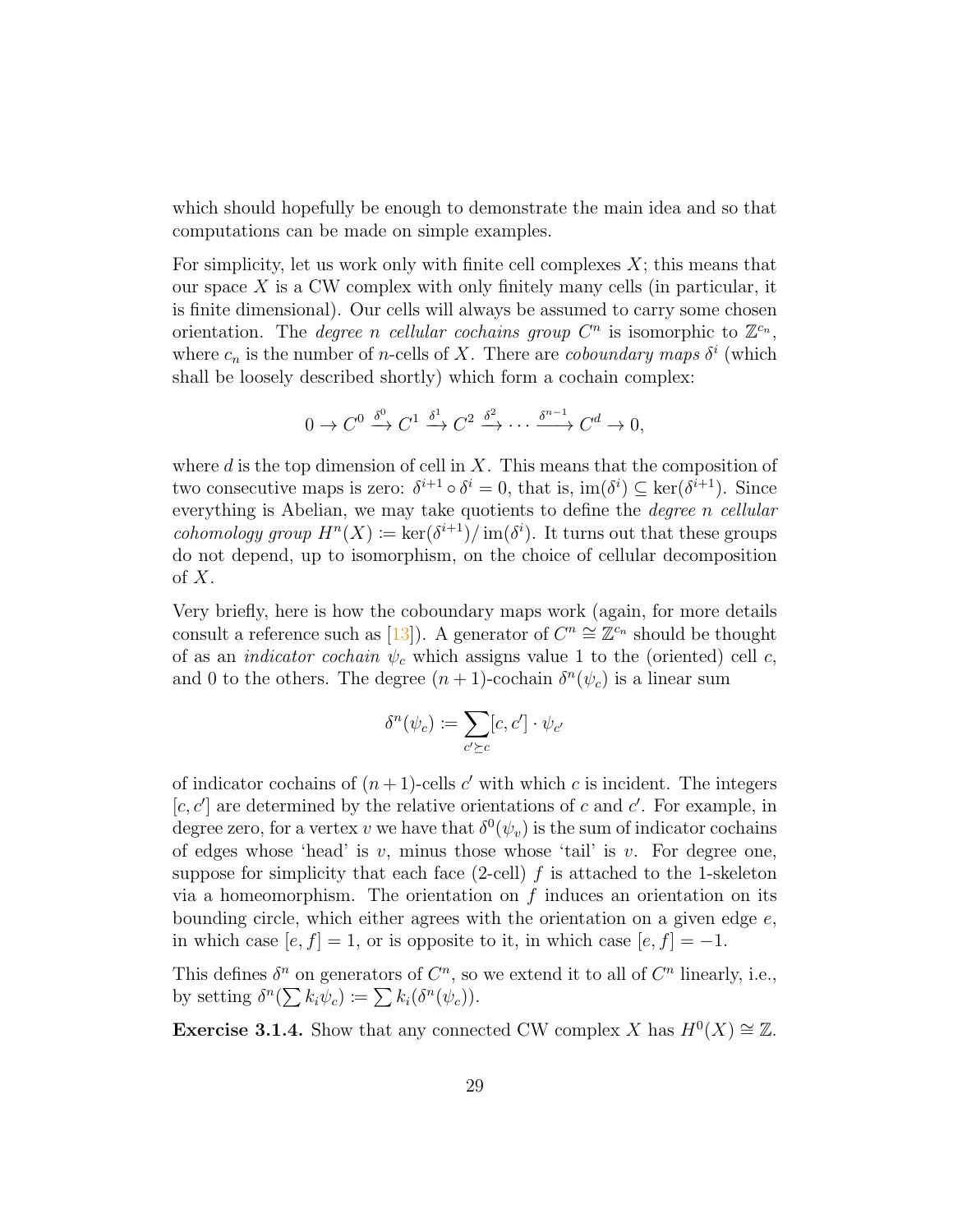**Exercise 3.1.5.** Show that the wedge of n circles  $X = \vee_{i=1}^{n} S^1$  (i.e., the union of *n* circles, identified at one point) has  $H^1(X) \cong \mathbb{Z}^n$ . Every finite 1d CW complex is homotopy equivalent to a wedge of some finite number of circles, so this and the above exercise determine  $H^*(X)$  for any finite 1d complex.

## <span id="page-33-0"></span>3.2 Computing tiling cohomology

### <span id="page-33-1"></span>3.2.1 Substitution tilings

As we have seen, for substitution tilings one may describe the tiling space as an inverse limit of a single map on a single complex, with all of the data required determined by the short-range combinatorics of the patches and the substitution map. In principle, this makes the cohomology computable. For one-dimensional tilings, for example, one can view everything symbolically, which is simple to feed into a computer, see the Grout program of Balchin and Rust [\[2\]](#page-41-8).

In higher dimensions things become complicated very quickly. Cubical substitutions are relatively easy to program, but for more general cellular substitutions there is a question of how one describes the combinatorial information to a computer. I have written a computer program which computes for any cellular substitution, but the format of the input data is currently unmanageable (I hope to change this for two-dimensional substitutions at least). The method is based on [\[31\]](#page-43-5), providing descriptions of the cohomology in very geometric terms as pattern-equivariant chains. These programs, even for one-dimensional substitutions, can only return the direct limit diagram and not compute the direct limit, which in general is an extremely difficult algebraic problem. Sometimes (if one only wishes to know the isomorphism type of the direct limit) one may simplify these calculations by replacing a difficult direct limit computation with a sequence of extension problems of easier direct limits, using stratifications of approximants [\[4\]](#page-41-7).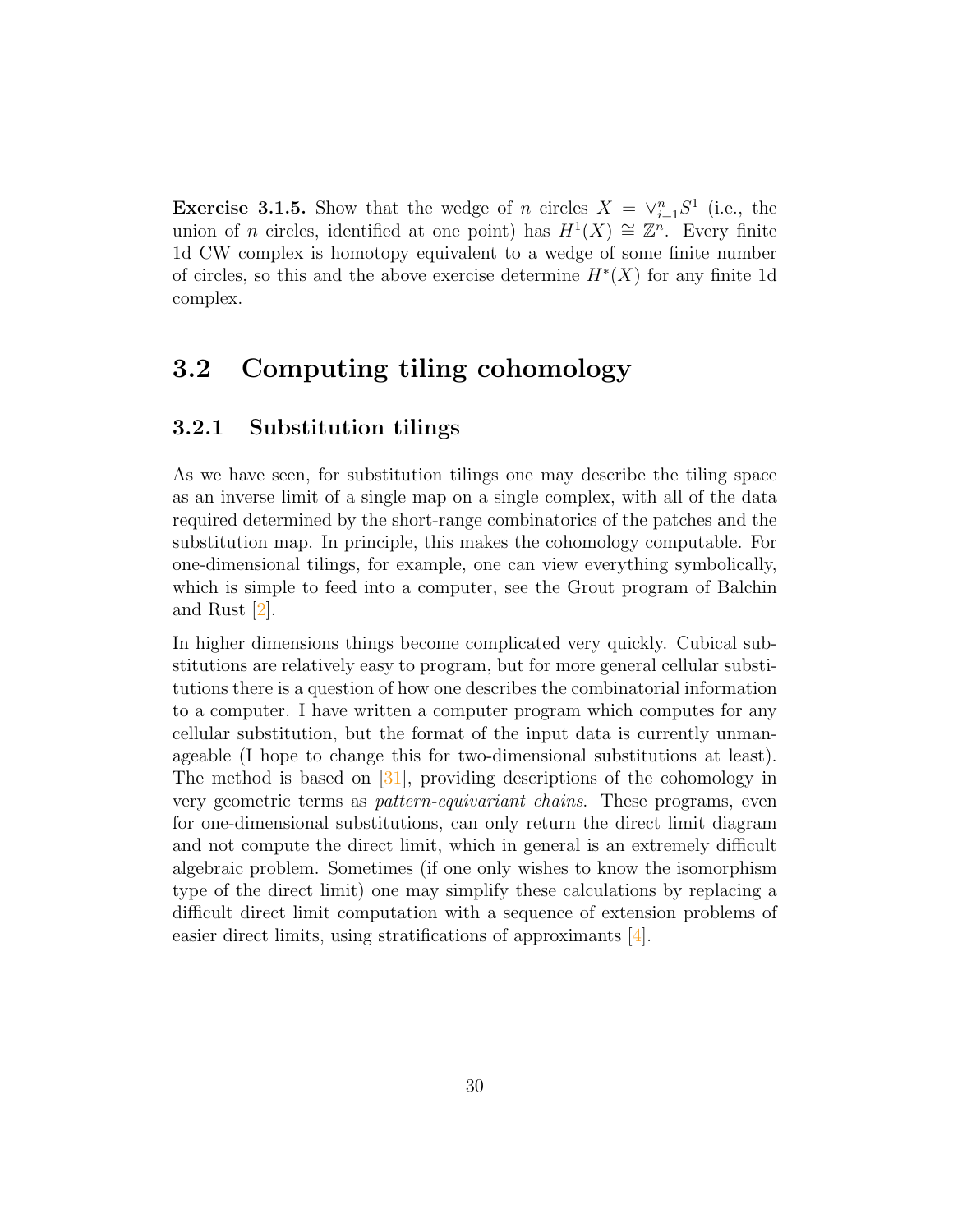### <span id="page-34-0"></span>3.2.2 Cut-and-project tilings

Cohomology is also often computable for tilings coming from the cut-andproject method. One may give an inverse limit presentation of the tiling space as inclusions of  $k$ -tori (where  $k$  is the dimension of the total space) with larger and larger expanses of certain irrationally positioned hyperplanes removed, determined by the various pieces of data (the hyperplanes defining the boundary of the window in the 'almost canonical' polytopal window case, and the physical space  $E$ ). To keep all of this data under control it is beneficial to take a slightly more abstract point of view, looking at a certain group homology of a module determined by all of this data. For those interested, see [\[12\]](#page-42-10).

### <span id="page-34-1"></span>3.3 Pattern-equivariant cohomology

It's all very well being able to compute  $\check{H}^*(\Omega_P)$ , but what does it actually mean? It's an abstract topological invariant associated to an abstract space, what does it have to do with our original pattern? It turns out that one may visualise the cohomology directly 'on' the original pattern in terms of pattern-equivariant cochains.

This approach was originally pioneered by Kellendonk and Putnam [\[20,](#page-42-11) [18\]](#page-42-4) using pattern-equivariant forms, so necessarily only applied to real-valued cohomology. For general (constant) Abelian coefficients, we can use patternequivariant cellular cochains, as observed by Sadun [\[26\]](#page-43-4) based directly on Gähler's construction.

**Definition 3.3.1.** Let T be a cellular tiling with FLC. So T defines a cellular decomposition of  $\mathbb{R}^d$ ; denote the *n*th cellular cochain group by  $C^n$ . A cochain  $\psi \in C^n$  is called *pattern-equivariant* (PE) if there exists some  $r > 0$  so that, whenever the patches of tiles with radius r of two n-cells  $c_1$  and  $c_2$  agree up to a translation of  $c_1$  to  $c_2$ , then  $\psi(c_1) = \psi(c_2)$  (note that the orientations of  $c_1$  and  $c_2$  are comparable via this translation). We let  $C^n(T)$  denote the group of  $PE$  *n*-cochains.

In other words, a cellular cochain is PE whenever that cochain can only 'see' to some finite radius: its value on any  $n$ -cell is determined completely by the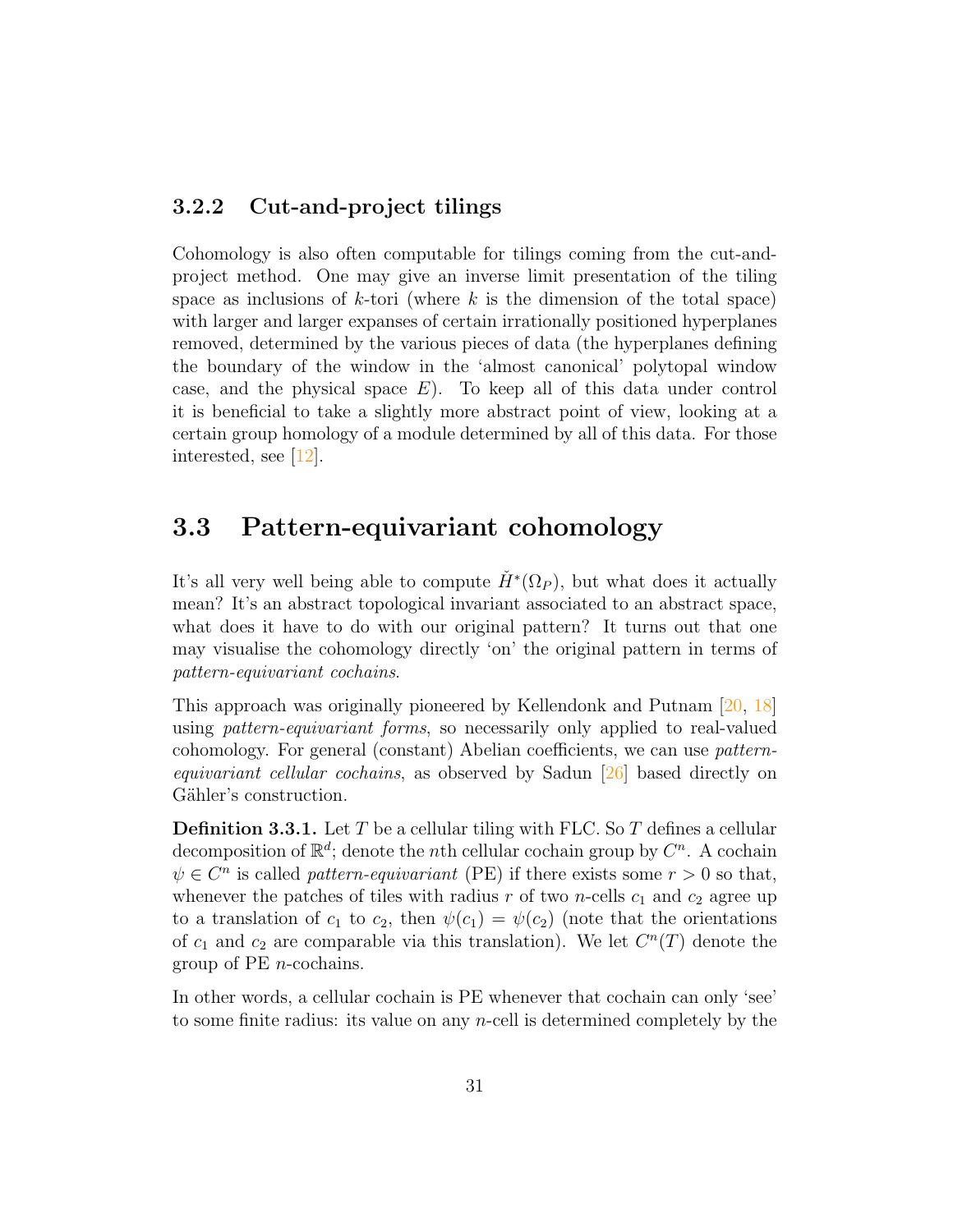patch of tiles within some fixed radius of that cell.

**Exercise 3.3.1.** Show that if  $\psi$  is PE then so is its coboundary  $\delta^n(\psi)$ , where  $\delta^n$  is the usual degree *n* cellular coboundary map.

From the above exercise, we have a cochain complex

$$
0 \to C^0(T) \xrightarrow{\delta^0} C^1(T) \xrightarrow{\delta^1} C^2(T) \xrightarrow{\delta^2} \cdots \xrightarrow{\delta^{d-1}} C^d(T) \to 0
$$

of the cellular PE cochain groups, with the usual cellular coboundary maps between them. The corresponding cohomology  $H^*(T)$  is called the *pattern*equivariant cohomology of T.

**Theorem 3.3.1** ([\[26\]](#page-43-4)). For a cellular tiling T with FLC, we have a canonical isomorphism

$$
\check{H}^*(\Omega_T) \cong H^*(T).
$$

between the Cech cohomology of the pattern space of  $T$  and its PE cohomology.

The proof of the above is remarkably simple, let's sketch it. We have isomorphisms

$$
\check{H}^*(\Omega_T) \cong \check{H}^*(\varprojlim(\Gamma_\bullet,f_\bullet)) \cong \varinjlim(\check{H}^*(\Gamma_\bullet),f_\bullet^*) \cong \varinjlim(H^*(\Gamma_\bullet),f_\bullet^*),
$$

the first isomorphism coming from Gähler's inverse limit presentation of the tiling space, and the second two coming from properties of Cech cohomology. This latter direct limit is a direct limit of cellular cohomologies of the approximants  $\Gamma_i$  and the induced maps between them. The quotient map  $q_i: \mathbb{R}^d \to \Gamma_i$  is cellular, so a cellular cochain on  $\Gamma_i$  pulls back to a cellular cochain on the tiling, which one may show is in fact PE. Moreover, every PE cochain may be given as such a pull-back of a cellular cochain on a  $\Gamma_i$  for sufficiently large  $i$ .

Exercise 3.3.2. Turn the above into a rigorous proof.

**Example 3.3.1.** We have  $\check{H}^1(\Omega_T) \cong \mathbb{Z}^2$  for the pattern space of a Fibonacci tiling  $T$ . It turns out that one may choose as generators, in terms of  $PE$ cohomology, cochains  $\psi_a$  and  $\psi_b$ , which assign value 1 to every a tile and zero otherwise, and value 1 to every b tile and zero otherwise, respectively. Every other PE cochain can be uniquely written as a Z-linear combination of these two, up to coboundaries of PE 0-cochains.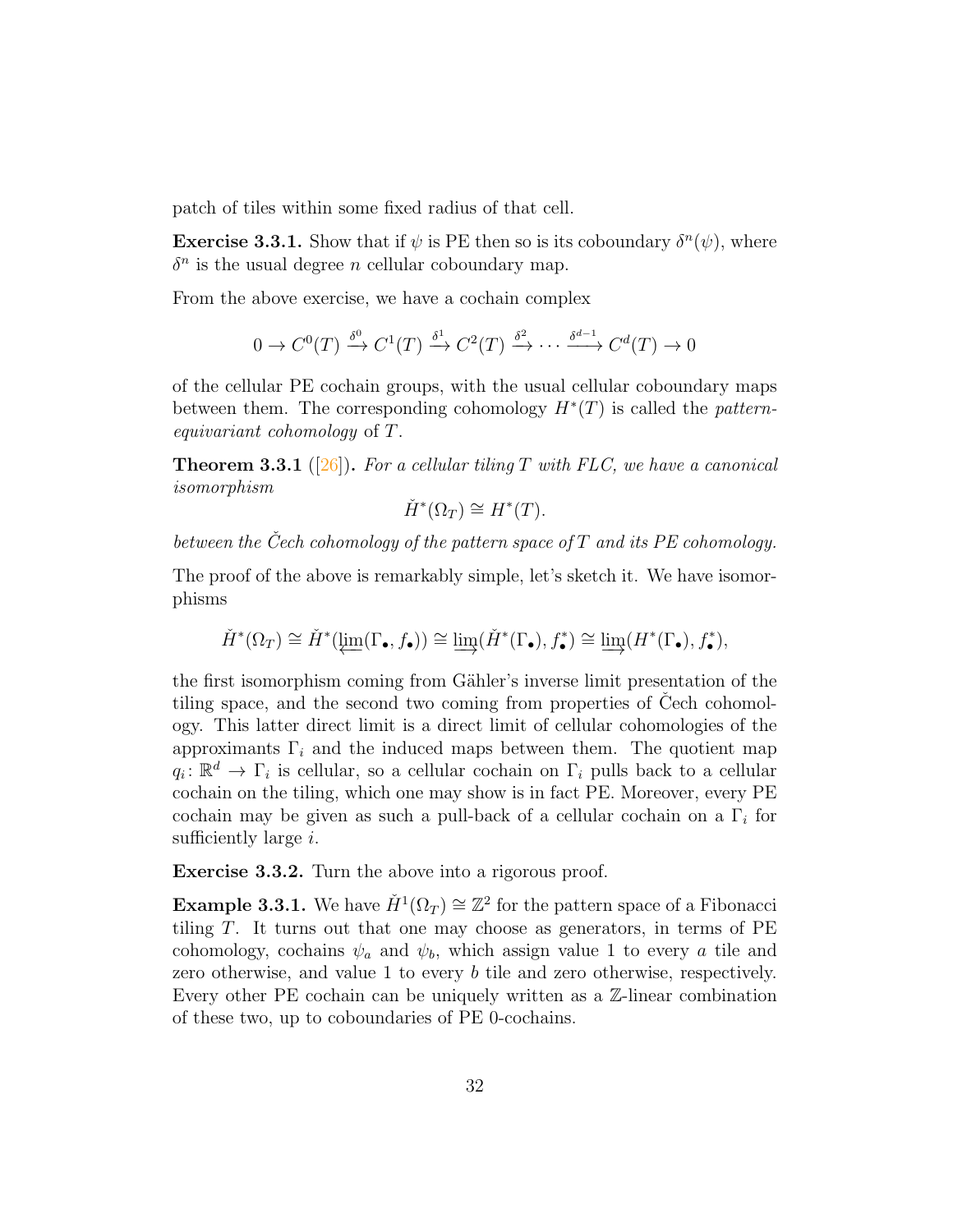

<span id="page-36-0"></span>Figure 3.1: PE chain representation of one generator of the degree one cohomology of the pattern space of Penrose tilings, following 'Ammann bars'.

In top dimension, we have that  $\check{H}^d(\Omega_P)$ , in terms of PE cohomology, can be thought of as the group of ways of assigning 'charges' to the tiles of  $P$ , in a way so that identical charges are given to two regions of the tiling whenever those regions agree to some sufficiently large radius, modulo coboundaries of PE cochains. Taking 'modulo coboundaries of PE cochains' essentially means that one is freely allowed to move charges around the tiling, so long as this is done in a way which only depends locally on what the patch of tiles looks like to some radius. This is easily thought of dually, as PE point charges moved around modulo PE paths. One can extend this idea to other degrees via Poincaré duality, giving very approachable geometric descriptions of the generators of the cohomology for certain examples, such as the Penrose tilings, see figures [3.1](#page-36-0) and [3.2](#page-37-0) [\[31\]](#page-43-5).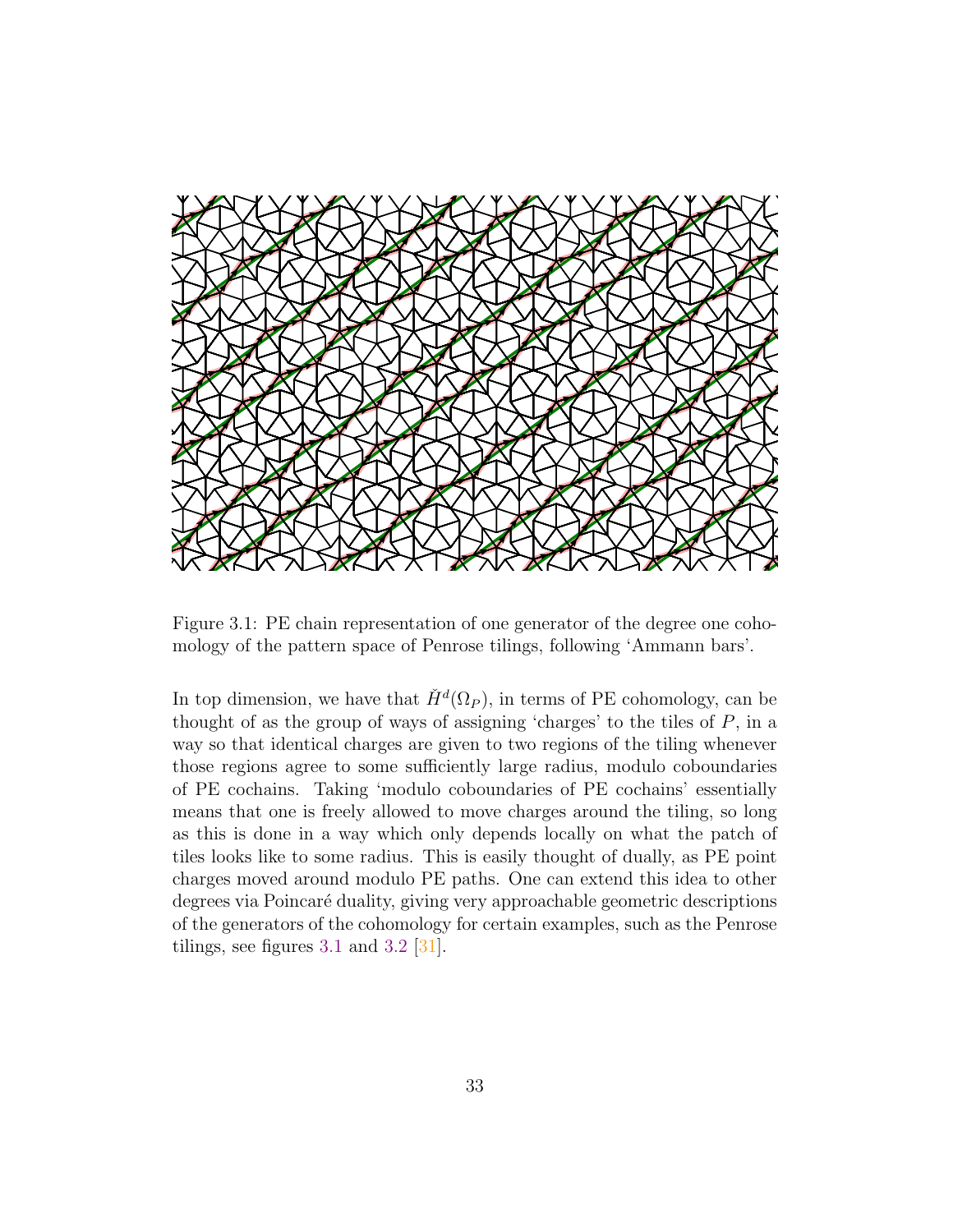

<span id="page-37-0"></span>Figure 3.2: PE chain representation of one generator of the degree one cohomology of the pattern space of Penrose tilings, based on loops around the dart tiles.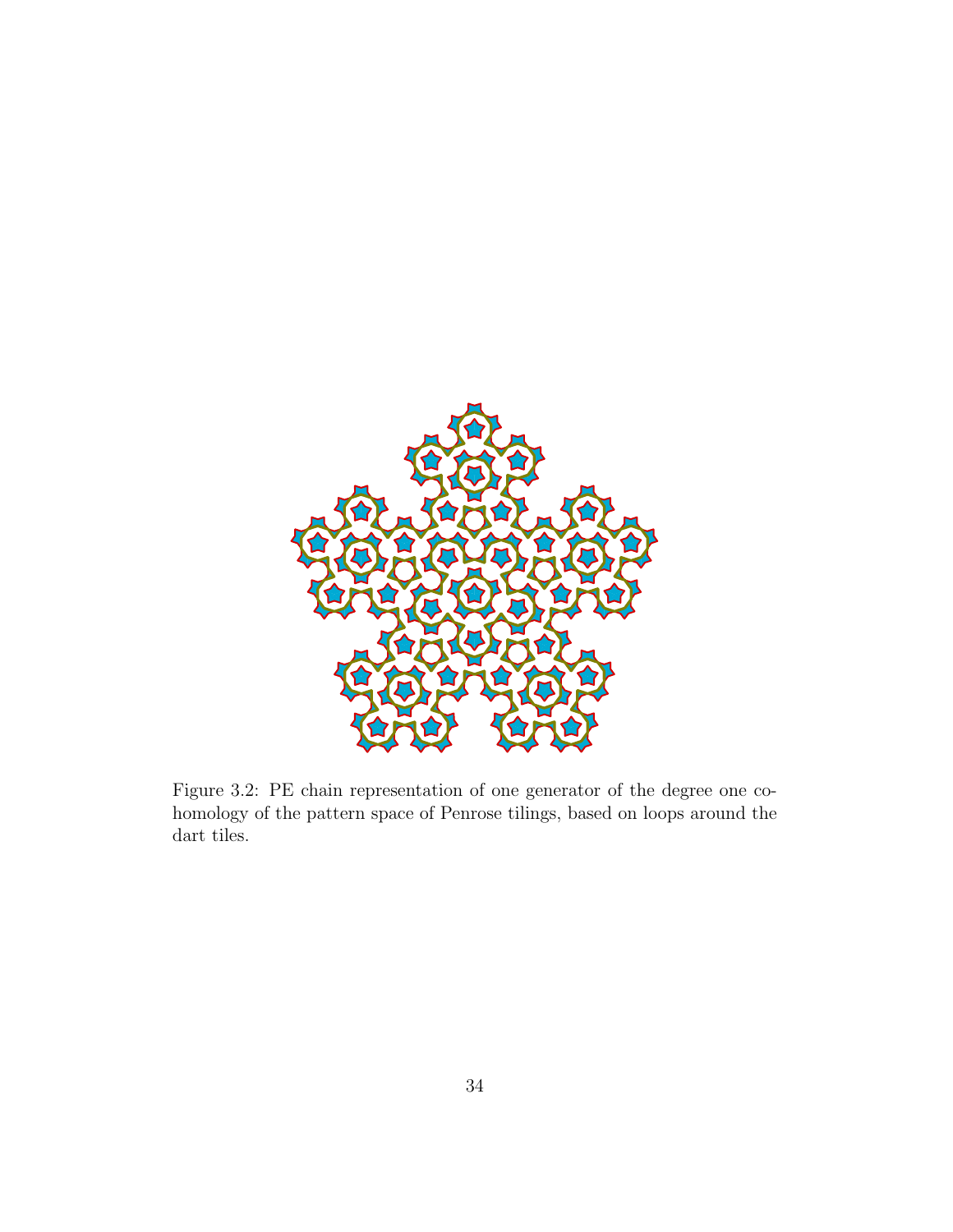## <span id="page-38-0"></span>3.4 Further topics

There are many interesting directions in which we could have headed at this point, given the time. There is a natural connection between the degree one cohomology of an FLC pattern and so-called 'shape deformations' of it, see [\[9\]](#page-41-3) (and more generally, homeomorphisms of  $\Omega_P$  [\[17\]](#page-42-3)). Following the above description of the top degree cohomology group, it is easy to define the average of a cohomology class, which defines a group homomorphism  $f: \check{H}^d(\Omega_P) \to \mathbb{R}$ . More generally, in other degrees one has the so-called Ruelle–Sullivan current (very loosely, e.g. in dimension one, what is the 'average direction' of a PE 1-cochain?). This is related to the trace map in K-theory, and has various applications to the physics of quasicrystals side of the story  $[19]$ . There is a notion of *weak* pattern-equivariance, which has nice applications to discrepancy problems in number theory  $[21]$ . We have not talked much about patterns which do not have finite local complexity, such as the pinwheel tilings, see  $\sqrt{25}$ . We have also unfortunately had to neglect the rôle of rotations throughout. But interesting rotational symmetry is the reason that we even know about quasicrystals! One may define the pattern space in terms of Euclidean motions of patterns, rather than just translations, which increases the dimensions of the spaces in question. Recent work has determined the cohomology of the Euclidean pattern space of Penrose tilings [\[30\]](#page-43-8).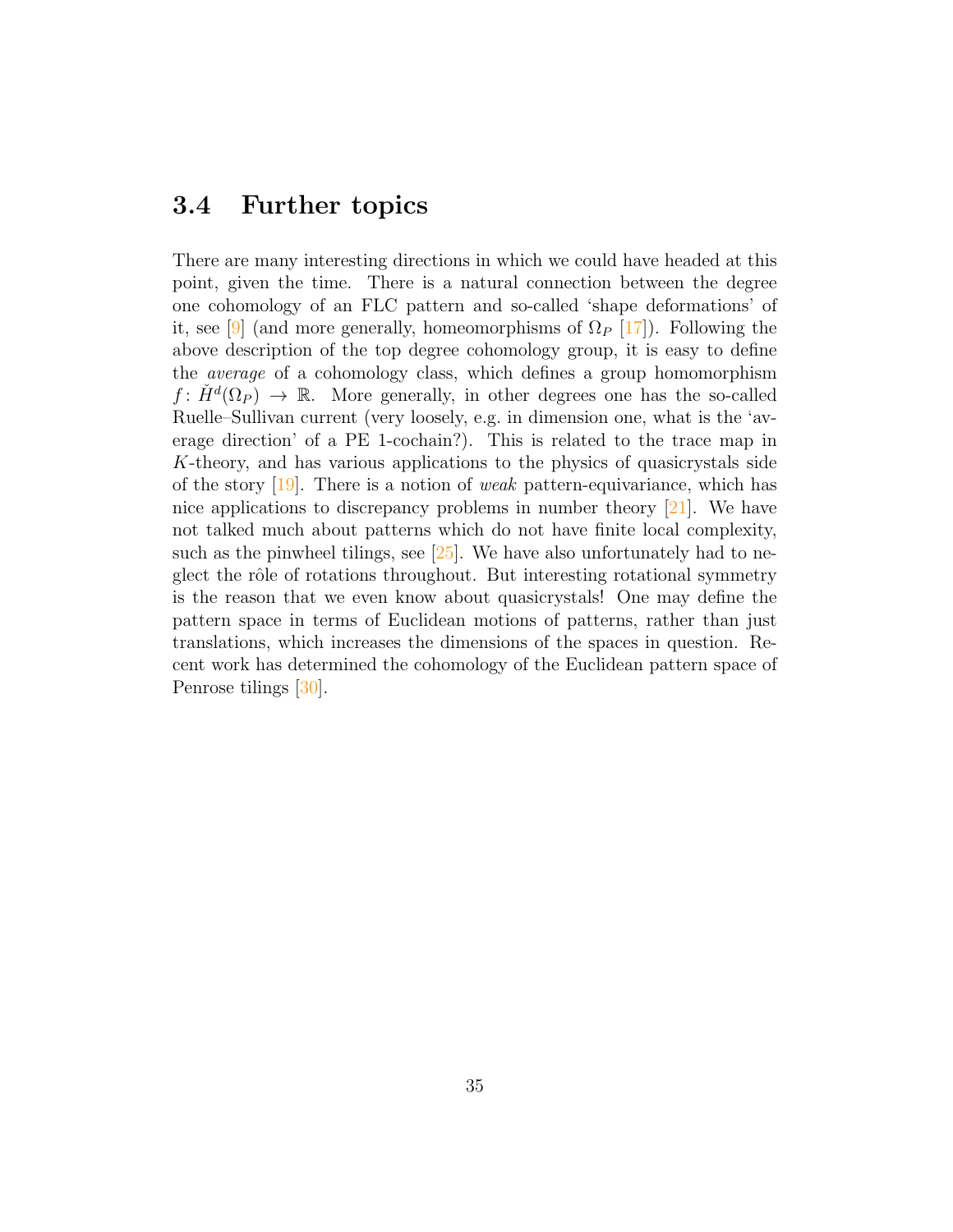# <span id="page-39-0"></span>Appendix A

# Tilings of infinite local complex

When P does not have FLC, the notion of  $(R, \epsilon)$ -closeness given in Subsection [2.1](#page-18-1) is likely not the right one. For example, the Conway–Radin pinwheel tilings has just two tile types up to rigid motion, a  $(1, 2\sqrt{5})$  triangle and its reflection, and they meet along boundaries in only a finite number of ways up to rigid motion. However, these triangles can be founded in infinitely many rotational orientations in a pinwheel tiling.

So it is sensible to regard two pinwheel tilings as close if they agree to a large radius about the origin up to a small translation and small rotation. With the notion of  $(R, \epsilon)$ -closeness from before this change, two otherwise identical pinwheel tilings rotated a tiny amount relative to each other would be counted as distant, which is clearly not quite right.

More generally, we may describe the correct closeness relation for this sort of situation as follows: let H be the space of homeomorphisms of  $\mathbb{R}^d$  equipped with the compact-open topology. It is easiest to think of  $f_1, f_2 \in H$  as close if  $f_1(x)$  and  $f_2(x)$  are close for any x which is in some set K containing a large ball at the origin. So a small open neighbourhood of the identity in  $H$ consists of homeomorphisms of  $H$  which move points at most a small amount unless they are very far from the origin. For  $U$  an open neighbourhood of the origin in H and K a bounded subset of  $\mathbb{R}^d$ , we say that two patterns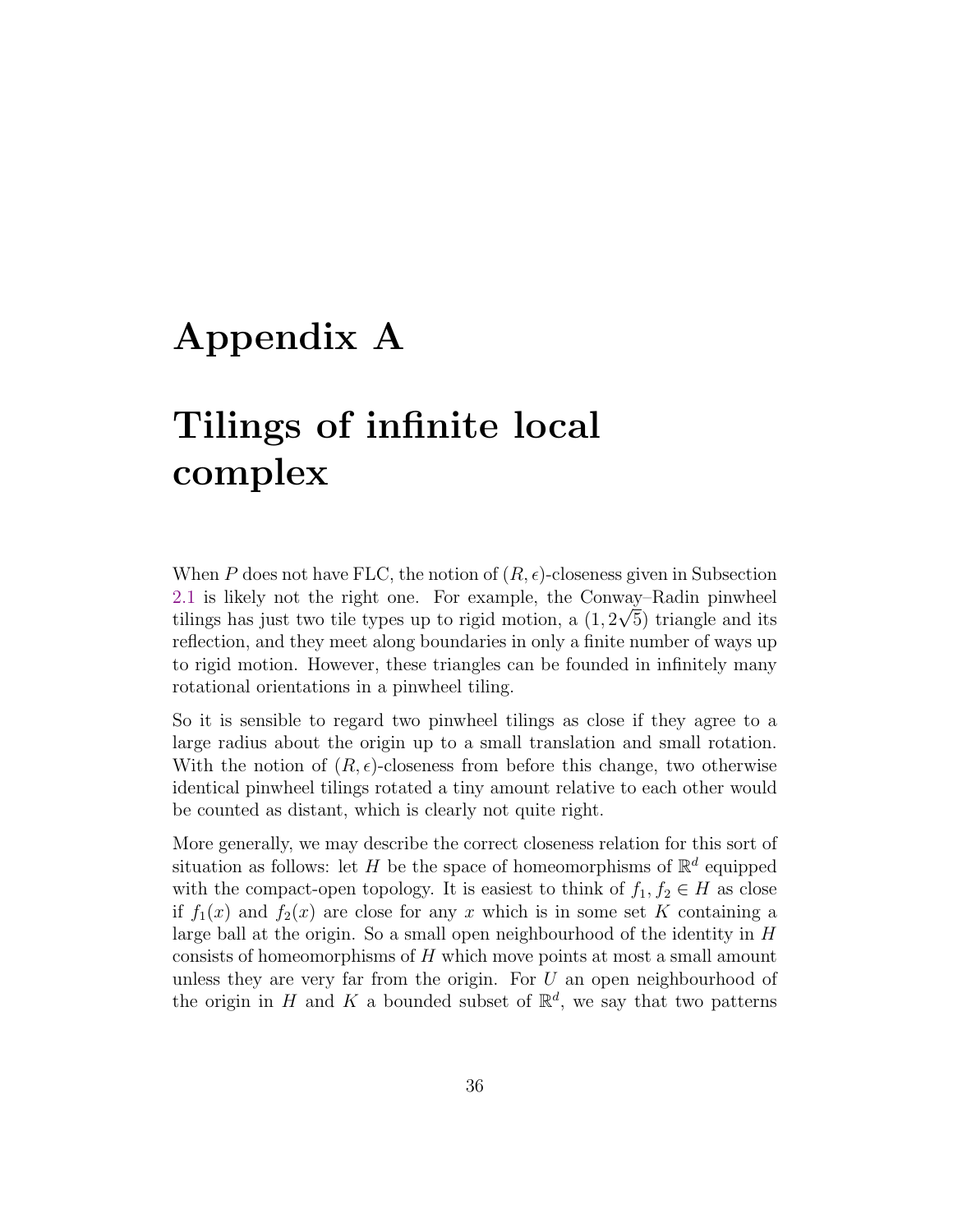$P, Q \in X$  are  $(U, K)$ -close if

$$
H(P)[K] = H(Q)[K].
$$

So we think of  $P$  and  $Q$  as close when they agree to a large radius (parametrised by  $K$ ) up to a small perturbation (parametrised by  $U$ ).

Exercise 3.0.1. If you know about uniformities, show that the above defines one.

Exercise 3.0.2. Show that if P has FLC, then this new definition does not alter the pattern space  $\Omega_P$ .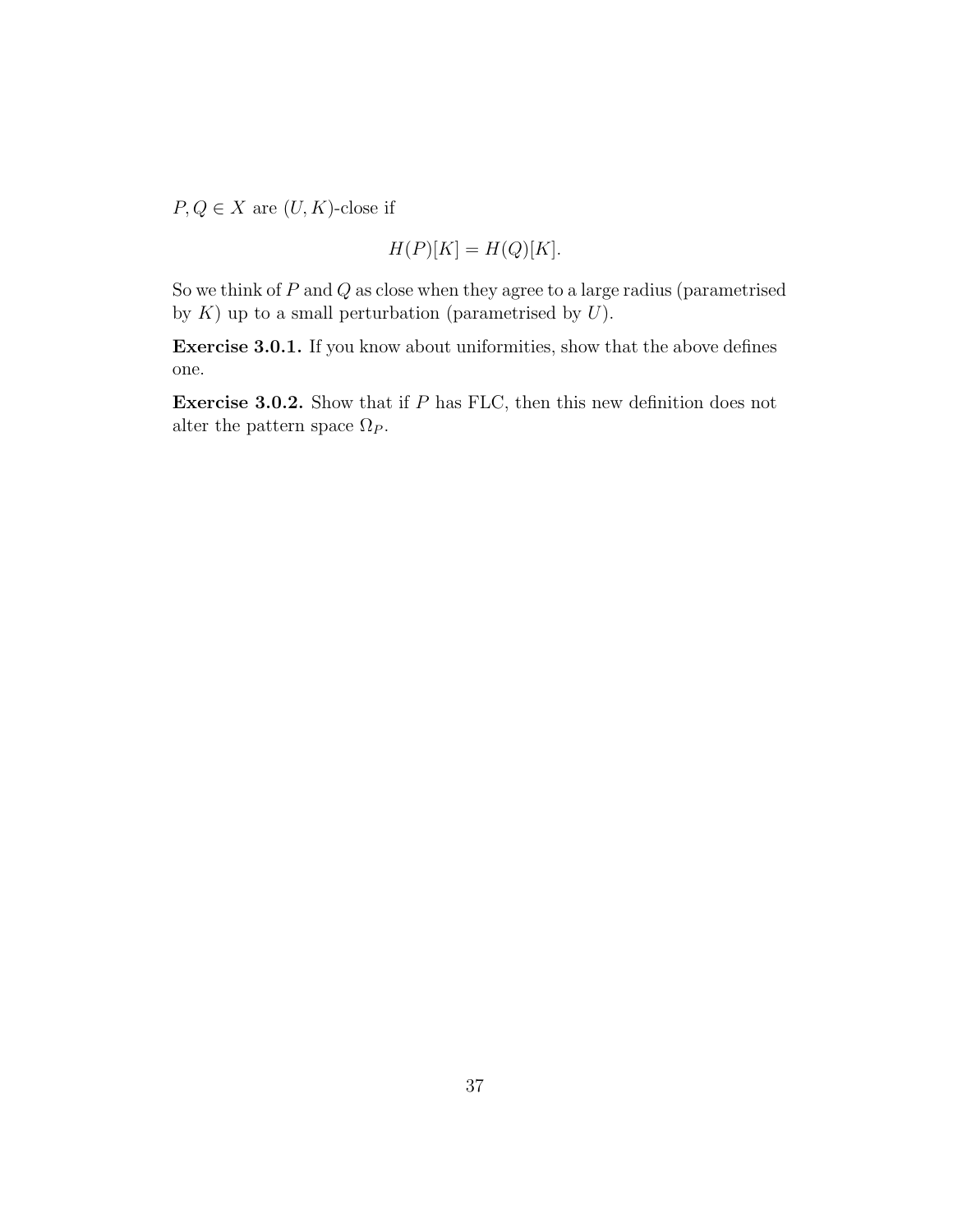## Bibliography

- <span id="page-41-0"></span>[1] J. E. Anderson and I. F. Putnam. Topological invariants for substitution tilings and their associated  $C^*$ -algebras. Ergodic Theory Dynam. Systems, 18(3):509–537, 1998.
- <span id="page-41-8"></span>[2] S. Balchin and D. Rust. Computations for symbolic substitutions. J. Integer Seq., 20(4):Art. 17.4.1, 36, 2017.
- <span id="page-41-2"></span>[3] M. Barge, H. Bruin, L. Jones, and L. Sadun. Homological Pisot substitutions and exact regularity. Israel J. Math., 188:281–300, 2012.
- <span id="page-41-7"></span>[4] M. Barge, B. Diamond, J. Hunton, and L. Sadun. Cohomology of substitution tiling spaces. Ergodic Theory Dynam. Systems,  $30(6):1607-1627$ , 2010.
- <span id="page-41-1"></span>[5] M. Barge and J. Kellendonk. Proximality and pure point spectrum for tiling dynamical systems. Michigan Math. J., 62(4):793–822, 2013.
- <span id="page-41-4"></span>[6] J. Bellissard. Gap labelling theorems for Schrödinger operators. In From number theory to physics (Les Houches, 1989), pages 538–630. Springer, Berlin, 1992.
- <span id="page-41-5"></span>[7] J. Bellissard, R. Benedetti, and J.-M. Gambaudo. Spaces of tilings, finite telescopic approximations and gap-labeling. *Comm. Math. Phys.*,  $261(1):1-41, 2006.$
- <span id="page-41-6"></span>[8] A. Clark and J. Hunton. Tiling spaces, codimension one attractors and shape. New York J. Math., 18:765–796, 2012.
- <span id="page-41-3"></span>[9] A. Clark and L. Sadun. When shape matters: deformations of tiling spaces. Ergodic Theory Dynam. Systems, 26(1):69–86, 2006.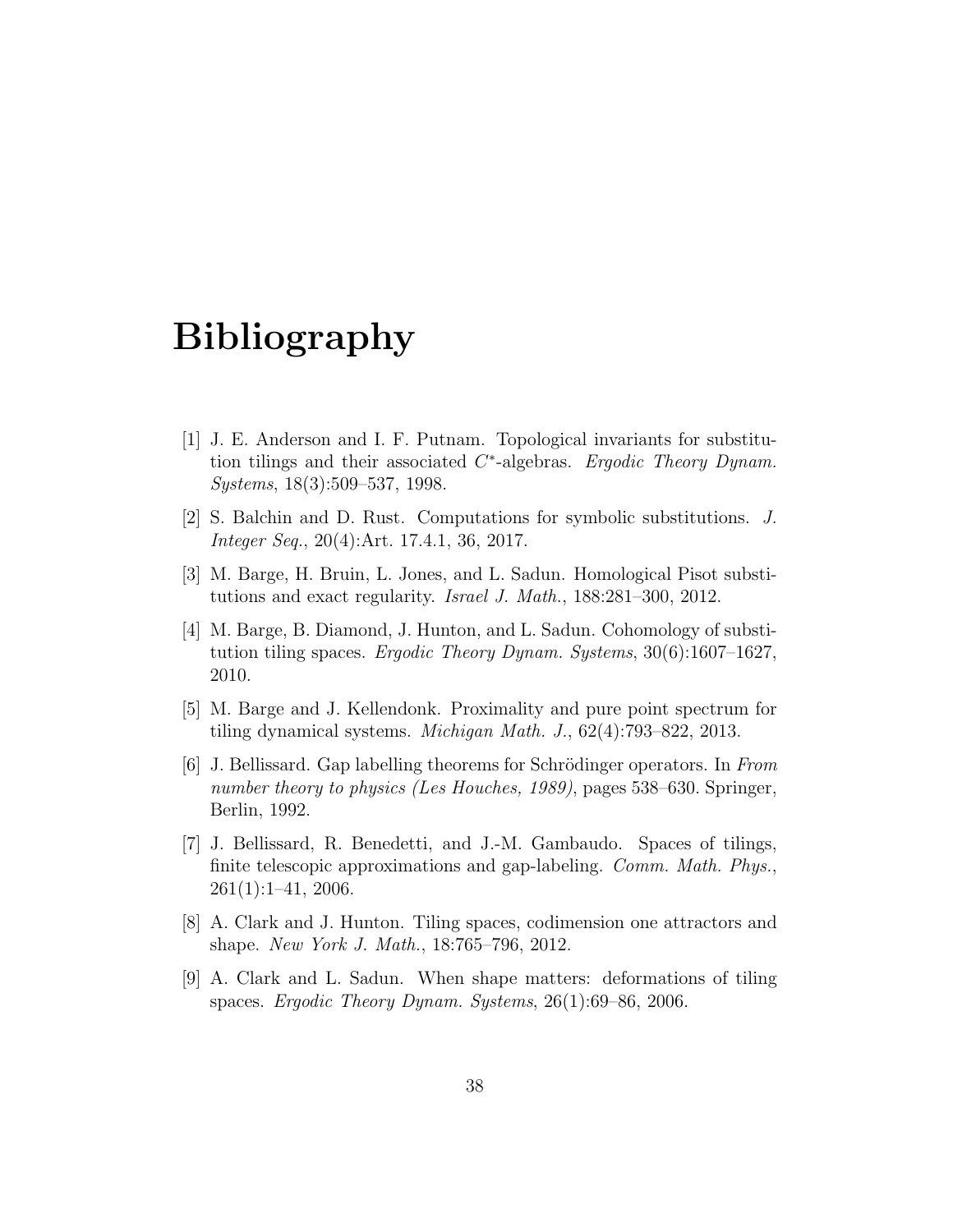- <span id="page-42-1"></span>[10] S. Dworkin. Spectral theory and x-ray diffraction. J. Math. Phys., 34(7):2965–2967, 1993.
- <span id="page-42-0"></span>[11] N. P. Fogg. Substitutions in dynamics, arithmetics and combinatorics, volume 1794 of Lecture Notes in Mathematics. Springer-Verlag, Berlin, 2002. Edited by V. Berthé, S. Ferenczi, C. Mauduit and A. Siegel.
- <span id="page-42-10"></span>[12] A. Forrest, J. Hunton, and J. Kellendonk. Topological invariants for projection method patterns. Mem. Amer. Math. Soc., 159(758):x+120, 2002.
- <span id="page-42-9"></span>[13] A. Hatcher. *Algebraic topology*. Cambridge University Press, Cambridge, 2002.
- <span id="page-42-8"></span>[14] A. Haynes, A. Julien, H. Koivusalo, and J. Walton. Statistics of patterns in typical cut and project sets. ArXiv e-prints, Feb. 2017.
- <span id="page-42-7"></span>[15] A. Haynes, H. Koivusalo, L. Sadun, and J. Walton. Gaps problems and frequencies of patches in cut and project sets. Math. Proc. Cambridge Philos. Soc., 161(1):65–85, 2016.
- <span id="page-42-6"></span>[16] A. Haynes, H. Koivusalo, and J. Walton. Linear repetitivity and subadditive ergodic theorems for cut and project sets.  $ArXiv$  e-prints, Mar. 2015.
- <span id="page-42-3"></span>[17] A. Julien and L. Sadun. Tiling deformations, cohomology, and orbit equivalence of tiling spaces. ArXiv e-prints, June 2015.
- <span id="page-42-4"></span>[18] J. Kellendonk. Pattern-equivariant functions and cohomology. J. Phys. A, 36(21):5765–5772, 2003.
- <span id="page-42-12"></span>[19] J. Kellendonk and I. F. Putnam. Tilings,  $C^*$ -algebras, and K-theory. In Directions in mathematical quasicrystals, volume 13 of CRM Monogr. Ser., pages 177–206. Amer. Math. Soc., Providence, RI, 2000.
- <span id="page-42-11"></span>[20] J. Kellendonk and I. F. Putnam. The Ruelle-Sullivan map for actions of  $\mathbb{R}^n$ . *Math. Ann.*, 334(3):693-711, 2006.
- <span id="page-42-5"></span>[21] M. Kelly and L. Sadun. Pattern equivariant cohomology and theorems of Kesten and Oren. Bull. Lond. Math. Soc., 47(1):13–20, 2015.
- <span id="page-42-2"></span>[22] J. Kwapisz. Rigidity and mapping class group for abstract tiling spaces. Ergodic Theory Dynam. Systems, 31(6):1745–1783, 2011.